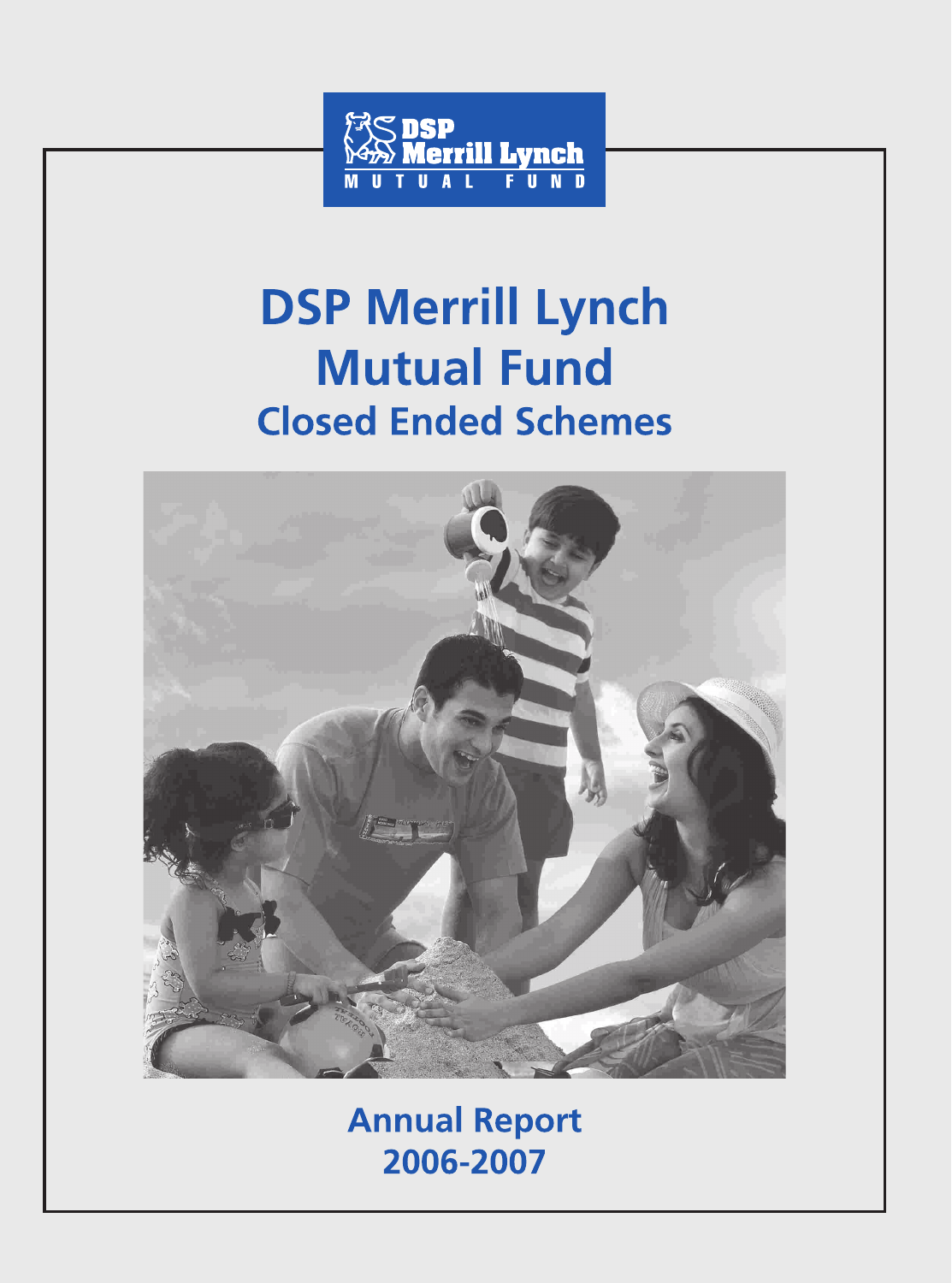## **SPONSOR**

# ⁄3SDSP<br>Merrill Lynch

**DSP Merrill Lynch Ltd.** Mafatlal Centre 10th Floor, Nariman Point Mumbai - 400 021 Tel: 022-6632 8000 Fax: 022-2282 1827

## **ASSET MANAGEMENT COMPANY**

 $R < 1$ SP **Merrill Lynch** Fund Managers

## **DSP Merrill Lynch Fund**

**Managers Limited** Tulsiani Chambers, West Wing,11th Floor, Nariman Point, Mumbai - 400 021 Tel: 022- 6657 8000 Fax: 022-6657 8181

## **CUSTODIAN**

## citibank **Citibank, N.A.**

Custody Services Ramnord House, 77 Dr. Annie Besant Road Worli, Mumbai - 400 018 Tel: 022-2497 5301 Fax: 022-2493 7620

## **DSP HMK HOLDINGS PVT. LTD.**

#### and **DSP ADIKO HOLDINGS PVT. LTD.**

(Collectively) 1103, Stock Exchange Towers, Dalal Street, Fort, Mumbai - 400 023. Tel.: 022-2272 2731 Fax: 022-2272 2753

## **TRUSTEE**



TRUSTEE COMPANY PRIVATE LIMITED **DSP Merrill Lynch Trustee Company Pvt. Ltd.** Tulsiani Chambers West Wing, 11th Floor Nariman Point Mumbai - 400 021 Tel: 022-6657 8000 Fax: 022-6657 8181

## **REGISTRAR**



**Computer Age Management Services Pvt. Ltd.** A & B, Lakshmi Bhavan, 609, Anna Salai, Chennai - 600 006 Tel: 044-28291549, 28295402 Fax: 044-28295403

#### **AUDITORS TO THE FUND**

**S.R. Batliboi & Co.** 6th Floor, Express Towers Nariman Point Mumbai - 400 021 Tel No : 022 6657 9200 Fax No : 022 6657 6401

**www.dspmlmutualfund.com**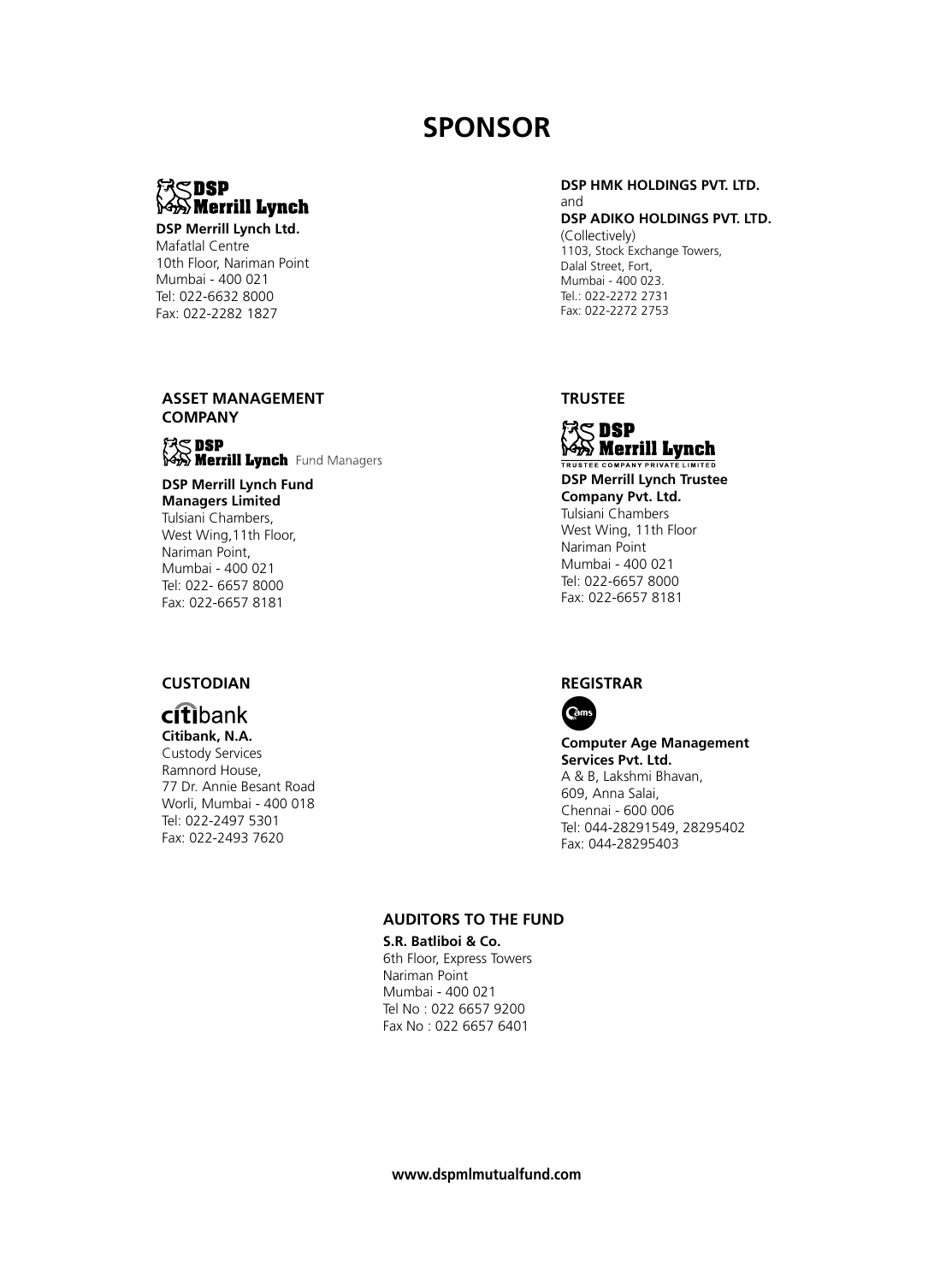## **CONTENTS**

| UNITHOLDER INFORMATION REPORT              | $\overline{2}$  |
|--------------------------------------------|-----------------|
| <b>CONSOLIDATED AUDITORS' REPORT</b>       | 9               |
| <b>BALANCE SHEET</b>                       | 10 <sup>°</sup> |
| REVENUE ACCOUNT                            | 12              |
| SCHEDULES FORMING PART OF THE ACCOUNT      | 14              |
| NOTES TO ACCOUNT                           | 22              |
| PERSPECTIVE HISTORICAL PER UNIT STATISTICS | 27              |
| PORTFOLIO CLOSED ENDED SCHEME              | 29              |

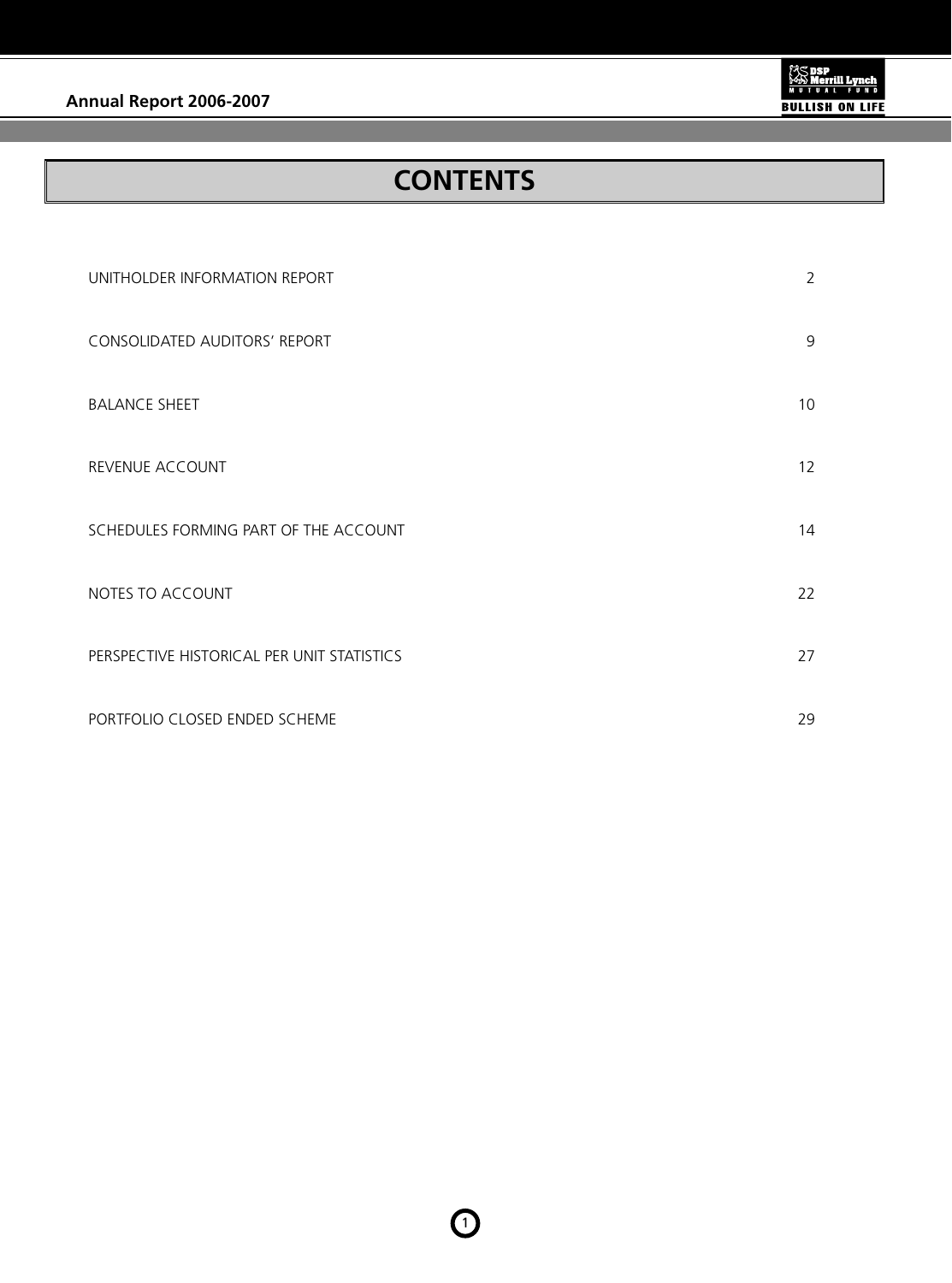## **UNITHOLDER INFORMATION REPORT From the Board of Directors, DSP Merrill Lynch Trustee Company Private Limited**

#### **DSP MERRILL LYNCH MUTUAL FUND**

DSP Merrill Lynch Mutual Fund **(DSPMLMF)** was set up as <sup>a</sup> Trust by the Settlors, DSP Merrill Lynch Ltd. and Merrill Lynch Asset Management L.P., now known as Merrill Lynch Investment Managers L.P. **(MLIM)**, on 16th December, 1996, with DSP Merrill Lynch Trustee Company Pvt. Ltd. **(the Trustee Company)** as <sup>a</sup> Trustee in accordance with the provisions of the Indian Trust Act, 1882 and is duly registered under the Indian Registration Act, 1908. The Trustee has entered into an Investment Management Agreement dated 16th December, 1996 with DSP Merrill Lynch Investment Managers Ltd. now known as DSP Merrill Lynch Fund Managers Ltd. **(the AMC)** to function as the Investment Manager for all the Schemes of DSPMLMF. DSPMLMF was registered with SEBI on 30th January 1997.

#### **DSP MERRILL LYNCH TRUSTEE COMPANY PRIVATE LIMITED**

The Trustee is the exclusive owner of the Trust Fund and holds the same in trust for the benefit of the unitholders. The Trustee has been discharging its duties and carrying out the responsibilities as provided in the Regulations and the Trust Deed. The Trustee seeks to ensure that the Fund and the Schemes floated there under are managed by the AMC in accordance with the Trust Deed, the Regulations, directions and guidelines issued by the SEBI, the Stock Exchanges, the Association of Mutual Funds in India and other regulatory agencies.

#### **DIRECTORS OF DSP MERRILL LYNCH TRUSTEE COMPANY PRIVATE LIMITED**

- Mr. Shitin D. Desai Mr. Desai is the Executive Vice-Chairman of DSP Merrill Lynch Ltd.
- Mr. S. S. Thakur Mr. Thakur is currently the Chairman of the Central Depository Services (India) Ltd. and serves on the Board of Directors of various other companies.
- Ms. Tarjani Vakil Ms. Vakil was the Chairperson and Managing Director of Export Import Bank of India from 1993 to 1996 and serves on the Board of Directors of various other companies.
- Mr. Andrew Holland: Mr. Holland is the Managing Director, Strategic Investment Group at DSP Merrill Lynch Ltd.
- Dr. P. R. Joshi Dr. Joshi is an economic consultant, with about 17 years of experience in development banking, 12 years in merchant banking and 30 years in management teaching. He retired as the Director of UTI Institute of Capital Markets in May 2001 and through his illustrious career, served as Deputy General Manager at ICICI and as a Director at DSP Merrill Lynch Ltd.
- Mr. S. Doreswamy Mr. Doreswamy is a financial consultant, with an experience of about thirty five years in commercial banking, preceded by practice as a High Court Advocate for about three years. Mr. Doreswamy has acted as Chairman and Managing Director of Dena Bank and Central Bank of India, is currently the Chairman of Can Fin Homes Ltd. and serves on the Board of Directors of various other companies.
- T.S.Krishna Murthy Mr. Krishna Murthy, a former Chief Election Commissioner of India, has had a distinguished career in the Government of India, spanning over 36 years. He served the Income Tax department in various capacities and was also appointed Secretary, Department of Company Affairs, Government of India.

#### **DIRECTORS OF DSP MERRILL LYNCH FUND MANAGERS LIMITED**

- Mr. Hemendra M. Kothari Mr. Kothari is the Chairman of DSP Merrill Lynch Ltd.
- Mr. Pradeep Dokania Mr. Dokania is the Managing Director and head of Global Private Client Group of DSP Merrill Lynch Limited.
- Mr. K. R. V. Subrahmanian Mr. Subrahmanian is a Management Consultant and is on the Board of various well-known corporates in India.
- Dr. Omkar Goswami Dr. Goswami is the Founder and Chairman of CERG Advisory Private Limited. CERG primarily provides corporate advisory services, consulting services and research for companies and industries in India and abroad.
- Mr. Ranjan Pant Mr. Pant is a Global Management Consultant advising CEOs/Boards on Strategy and Change Management.
- Mr. David Graham Mr. Graham is the Managing Director of BlackRock Investment Management Ltd based in London.
- Mr. Piyush Mankad Mr. Mankad is a retired civil servant with a distinguished career of over forty years in the prestigious Indian Administrative Service.

As on date, DSPMLMF has seventeen open ended schemes (available for ongoing purchases) namely DSP Merrill Lynch Bond Fund, DSP Merrill Lynch Equity Fund, DSP Merrill Lynch Liquidity Fund, DSP Merrill Lynch Balanced Fund, DSP Merrill Lynch Government Securities Fund, DSP Merrill Lynch Technology.com Fund, DSP Merrill Lynch

Opportunities Fund, DSP Merrill Lynch Short Term Fund, DSP Merrill Lynch Top100 Equity Fund, DSP Merrill Lynch Savings Plus Fund - Moderate, DSP Merrill Lynch Floating Rate Fund, DSP Merrill Lynch Savings Plus Fund – Aggressive, DSP Merrill Lynch Savings Plus Fund – Conservative and DSP Merrill Lynch India T.I.G.E.R. Fund (The Infrastructure Growth and Economic Reforms Fund), DSP Merrill Lynch Liquid Plus Fund, DSP Merrill Lynch Small and Mid Cap Fund and DSP Merrill Lynch Tax Saver Fund.

DSPMLMF has launched following Fixed Term Plans (FTP) being Closed Ended Schemes. The primary investment objective of the Schemes is to seek capital appreciation by investing in a portfolio of debt and money market securities. It is envisaged that the portfolio will display the maturity profile that is generally in line with the term of the scheme. There can be no assurance that the investment objective of the Schemes will be realised.

| Nane of the Scheme | Date of Launch    | <b>Maturity date</b> |
|--------------------|-------------------|----------------------|
| FTP- Series 1B     | February 28, 2006 | June 01, 2006        |
| FTP- Series 2      | February 14, 2006 | August 16,2006       |
| FTP- Series 3      | December 6, 2005  | December 11,2006     |
| FTP- Series 1C     | March 21, 2006    | June 29,2006         |
| FTP- Series 3A     | March 21, 2006    | April 16,2007        |
| FTP- Series 1D     | June 29, 2006     | September 28,2006    |
| FTP- Series 1E     | November 22, 2006 | February 22,2007     |
| FTP- Series 1F     | December 19, 2006 | March 20,2007        |
| FTP- Series 1G     | December 26, 2006 | March 28,2007        |
| FTP- Series 1H     | February 09, 2007 | May 15,2007          |
| FTP- Series 11     | February 19, 2007 | May 28,2007          |
| FTP- Series 3E     | February 27, 2007 | April 02,2008        |
| FTP- Series 3C     | March 16, 2007    | April 02,2008        |
| FTP- Series 11     | March 23, 2007    | June 27,2007         |

#### **MARKET PREVIEW**

#### **Debt Market**

FY 2006-07 was quite volatile for bond market. The year began on a weak note amid concerns of rising commodity prices and their consequent impact on inflation. As a result, the Reserve Bank of India hiked the benchmark Repo Rate a record five times in the year. In response to significant tightening, benchmark 10Y bond yield moved up very sharply from below 7.4% pa in April 2006 to as high as 8.33% pa in mid-July. However, the second quarter of the year was quite good for bond market participants, as easing of crude oil prices as well as demand for SLR securities from the banking system pushed bond yields down by more than 100 basis points. However, the Reserve Bank of India's swift action in terms of raising Repo Rates due to rising inflation in last two quarters resulted in an equal reversal in benchmark rates. The financial year closed with tight liquidity conditions, higher inflation, strong credit off-take and an appreciating rupee.

#### **Equity Market**

For the Financial Year 2006-2007, the Sensex delivered a total return of 17.79% against the backdrop of heightened volatility and the dampening effect of rising inflation rates.

In keeping with global emerging market trends, Indian equities fell sharply in May – June, with the Sensex correcting nearly 22% from the May peak as unwinding of leveraged positions led to further pressure on prices. After touching a low by mid June, the market rallied once again on the back of robust economic and corporate earnings forecasts. However, the rally was considerably narrow led by a few frontline Sensex companies. Faced with a lackluster Budget the market corrected at the end of February 2007, and the subsequent volatility was due to hardening interest rates.

In May – June 2006, though Small and Midcap companies fell sharply relative to the large caps, the post June rally has been relatively similar for all companies. Therefore for FY 2007 Small and Mid Cap companies have underperformed the large caps considerably with the BSE Small Cap Index delivering a return of only 1%.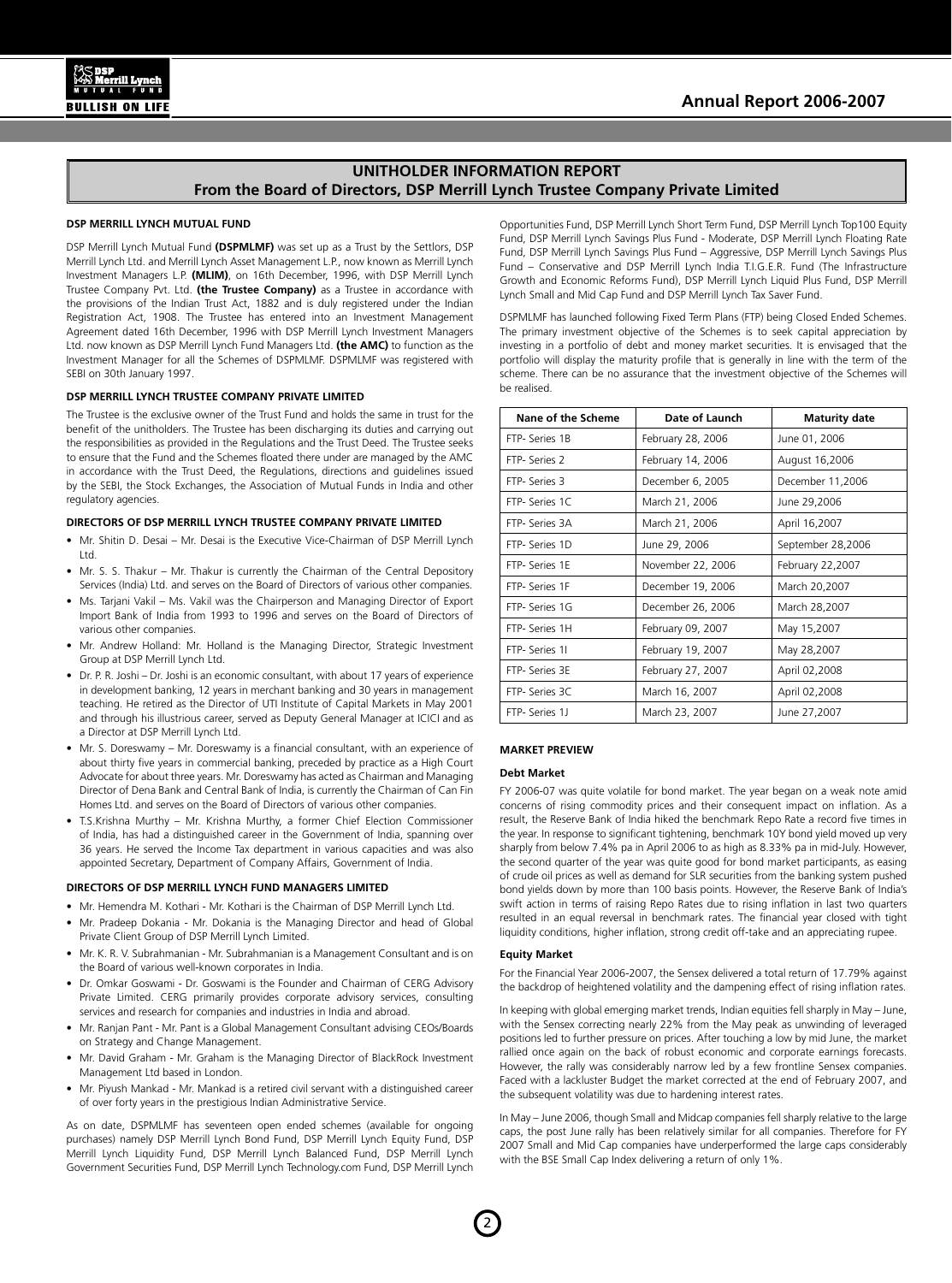## **OBJECTIVES, INVESTMENT POLICY AND PERFORMANCE OF THE SCHEMES**

#### **EQUITY FUNDS**

#### **DSP MERRILL LYNCH EQUITY FUND**

The primary investment objective of the Scheme is to seek to generate long term capital appreciation, from a portfolio that is substantially constituted of equity securities and equity related securities of issuers domiciled in India. Equity related securities include, but are not limited to, fully convertible debentures, partly convertible debentures, convertible preference shares and warrants converting into equity securities. The Scheme may also invest a certain portion of its corpus in debt and money market securities, in order to meet liquidity requirements from time to time. There can be no assurance that the investment objective of the Scheme will be realized.

The Scheme outperformed its benchmark (the S&P CNX Nifty Index) over the last financial year. The outperformance was largely due the Scheme's overweight position in the Media sector as well as superior stock selection in the Consumer non-durable sector. The underweight position in the Auto sector also helped the Scheme outperform its benchmark.

As of April 19, 2007 the net assets of the Fund were Rs. 736.86 crores.

#### **DSP MERRILL LYNCH TECHNOLOGY.COM FUND**

DSP Merrill Lynch Technology.com Fund focuses on investing in technology and technology dependent companies, including businesses relating to hardware, peripherals and components, software (products and services), telecom, telecommunications and media and entertainment, internet and E-commerce, and other technology enabled companies (e.g. transaction processing and call centers). The primary investment objective of the Scheme is to seek to generate long term capital appreciation and the secondary objective is income generation and the distribution of dividend from a portfolio constituted of equity and equity related securities concentrating on the investment focus of the Scheme. However, there can be no assurance that the investment objective of the Scheme will be realized.

The Scheme outperformed its benchmark (the BSE Teck Index) over the last financial year. The outperformance may be attributed to the Scheme's overweight position in the Media and Telecom sectors. Concentrated positions in frontline IT companies also benefited performance.

As of April 19, 2007 the net assets of the Fund were Rs. 78.50 crores.

#### **DSP MERRILL LYNCH OPPORTUNITIES FUND**

DSP Merrill Lynch Opportunities Fund focuses on responding to the dynamically changing Indian economy by moving its investments amongst different sectors such as the Lifestyle sector, Pharmaceuticals Sectors, Cyclical sector and Technology sector as prevailing trends change. This Scheme allows the Investment Manager to be highly concentrated in any of two or more Sectors. The Investment Manager may at any given time have a zero weightage in any or more of the sectors.

The investment objective of the Scheme is to seek to generate long term capital appreciation and the secondary objective is income generation and the distribution of dividend from a portfolio constituted of equity and equity related securities concentrating on the investment focus of the Scheme. However, there can be no assurance that the investment objective of the Scheme will be realized.

The Scheme underperformed its benchmark (the S&P CNX Nifty Index) over the last financial year. The underweight position in the Banks and Oil & gas sectors and the overweight position in the Consumer non-durables sector contributed to the Scheme's underperformance relative to the benchmark. The Scheme's overweight position in the Industrial and Media sectors positively impacted performance.

As of April 19, 2007 the net assets of the Fund were Rs. 1,364.40 crores.

#### **DSP MERRILL LYNCH TOP100 EQUITY FUND**

The primary investment objective of the Scheme is to generate capital appreciation, from a portfolio that is substantially constituted of equity securities and equity related securities of the 100 largest corporates by market capitalisation, listed in India. However, there can be no assurance that the investment objective of the Scheme will be realized.

The Scheme outperformed its benchmark (the BSE 100 Index) over the last financial year. The outperformance was largely due to its stock selection and overweight position in Industrial, Petroleum products and Media sectors.

As of April 19, 2007 the net assets of the Fund were Rs. 350.73 crores.

#### **DSP MERRILL LYNCH INDIA T.I.G.E.R. FUND (THE INFRASTRUCTURE GROWTH AND ECONOMIC REFORMS FUND)**

Investment Objective of the Scheme is to seek to generate capital appreciation, from a portfolio that is substantially constituted of equity securities and equity related securities of corporates, which could benefit from structural changes brought about by continuing liberalization in economic policies by the Government and / or from continuing investments in infrastructure, both by the public and private sector. However, there can be no assurance that the investment objectives of the Scheme will be realized.

The Scheme outperformed its benchmark (the BSE 100 Index) over the last financial year. The outperformance was largely due to its stock selection and overweight position in the Engineering, Telecom and Media sectors. Tactical positioning in the Ferrous metal sector also helped performance relative to benchmark.

As of April 19, 2007 the net assets of the Fund were Rs. 1,512.75 crores.

#### **DSP MERRILL LYNCH SMALL AND MID CAP FUND**

The scheme was launched on September 29, 2006 and was open for subscription between September 29, 2006 and October 18, 2006. Thereafter, the scheme was reopened for subscription and redemption on November 14, 2006.

The primary investment objective is to seek to generate long term capital appreciation from a portfolio that is substantially constituted of equity and equity related securities which are not part of the top 100 stocks by market capitalization. From time to time, the Investment Manager will also seek participation in other equity and equity related securities to achieve optimal portfolio construction. This shall be the fundamental attribute of the Scheme. The Scheme may also invest a certain portion of its corpus in debt and money market securities, in order to meet liquidity requirements from time to time. However, there can be no assurance that the investment objective of the Scheme will be realised.

For the limited period since inception, the Scheme outperformed its benchmark (CNX Midcap Index). The outperformance was due to its overweight position in the Petroleum and Petrochemical products and Media sectors.

As of April 19, 2007 the net assets of the Fund were Rs.1,488.44 crores.

#### **DSP MERRILL LYNCH TAX SAVER FUND**

The scheme was launched on November 27, 2006 and was open for subscription between November 27, 2006 and December 26, 2006. Thereafter, the scheme was reopened for subscription and redemption on January 18, 2007.

The primary investment Objective of the Scheme is to seek to generate medium to long term capital appreciation, from a portfolio that is substantially constituted of equity securities and equity related securities of corporates and to enable investors avail of a deduction from total income, as permitted under the Income Tax Act,1961 from time to time. However, there can be no assurance that the investment objectives of the Scheme will be realized.

For the limited period since inception, the Scheme outperformed its benchmark (CNX 500 Index). The outperformance was due to its overweight position in the Petrochemical products, Pharmaceuticals and Media sectors.

As of April 19, 2007 the net assets of the Fund were Rs.128.55 crores.

#### **HYBRID FUNDS**

3

#### **DSP MERRILL LYNCH BALANCED FUND**

The primary investment objective of the Scheme is to seek to generate long-term capital appreciation and current income from a portfolio constituted of equity and equity related securities as well as fixed income securities (debt and money market securities). Equity related securities include, but are not limited to, fully convertible debentures, partly convertible debentures, convertible preference shares and warrants converting into equity securities. However, there can be no assurance that the investment objective of the Scheme will be realized.

The Scheme marginally underperformed relative to its benchmark (the CRISIL Balanced fund Index) in the past year. The Scheme performance was aided by its overweight position in the Media sector and the dynamic allocation between the debt and equity components of its portfolio.

As of April 19, 2007 the net assets of the Fund were Rs. 408.32 crores.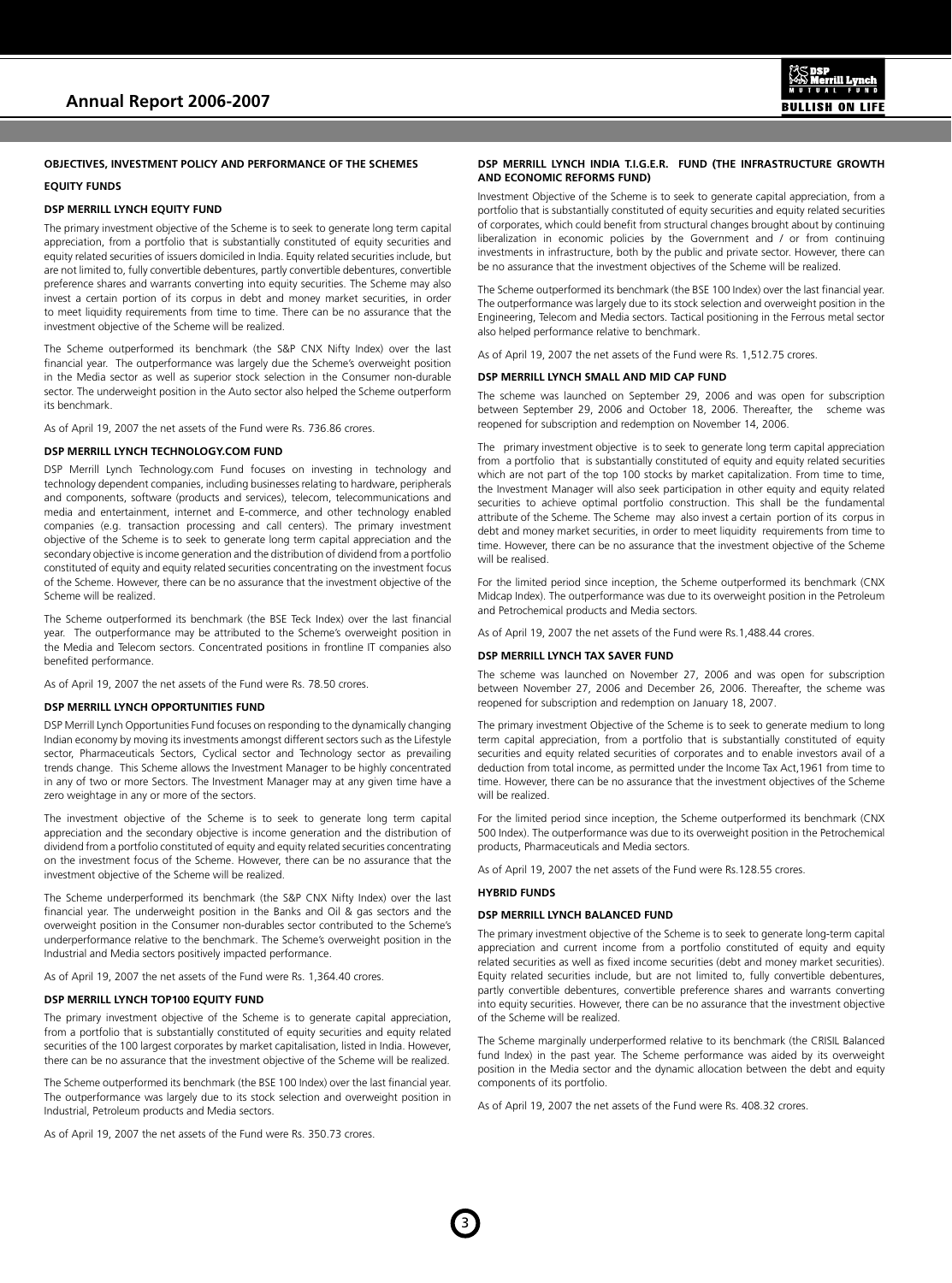#### **DSP MERRILL LYNCH SAVINGS PLUS FUND - MODERATE**

The objective of the Scheme is to generate attractive returns with prudent risk from a portfolio which is substantially constituted of quality debt securities. The Scheme will also seek to generate capital appreciation by investing a smaller portfolio of its corpus in equity and equity related securities of the 100 largest corporates, by market capitalization listed in India However, there can be no assurance that the investment objective of the Scheme will be realized.

The Scheme has been actively managing the equity component of the portfolio, in keeping with its prevailing outlook on the equity market. This enabled the Scheme to perform well relative to its benchmark (CRISIL MIP Blended Index). The debt component of the portfolio was largely invested in floating rate debt securities and shorter-tenor fixed rate corporate securities. The fund has delivered 6.89 % return in last year as compared to 5.67 % return by benchmark CRISIL MIP Blended Index.

As of April 19, 2007 the net assets of the Fund were Rs.158.70 crores.

#### **DSP MERRILL LYNCH SAVINGS PLUS FUND - AGGRESSIVE**

The objective of the Scheme is to generate attractive returns with prudent risk from a portfolio which is substantially constituted of quality debt securities. The Scheme will also seek to generate capital appreciation by investing a smaller portfolio of its corpus in equity and equity related securities of the 100 largest corporates, by market capitalization listed in India. However, there can be no assurance that the investment objective of the Scheme will be realized.

The Scheme has been actively managing the equity component of the portfolio, in keeping with its prevailing outlook on the equity market. This enabled the Scheme to perform well relative to its benchmark (CRISIL MIP Blended Index). The debt component of the portfolio was largely invested in floating rate debt securities and shorter-tenor fixed rate corporate securities. The fund has delivered 9.00 % return in last year as compared to 5.67 % return by benchmark CRISIL MIP Blended Index.

As of April 19, 2007 the net assets of the Fund were Rs. 62.95 crores.

#### **DSP MERRILL LYNCH SAVINGS PLUS FUND - CONSERVATIVE**

The objective of the Scheme is to generate attractive returns with prudent risk from a portfolio which is substantially constituted of quality debt securities. The Scheme will also seek to generate capital appreciation by investing a smaller portfolio of its corpus in equity and equity related securities of the 100 largest corporates, by market capitalization listed in India. However, there can be no assurance that the investment objective of the Scheme will be realized.

The Scheme has been actively managing the equity component of the portfolio, in keeping with its prevailing outlook on the equity market. This enabled the Scheme to perform well relative to its benchmark (CRISIL MIP Blended Index). The debt component of the portfolio was largely invested in floating rate debt securities and shorter-tenor fixed rate corporate securities. The fund has delivered 6.31 % return in last year as compared to 5.67 % return by benchmark CRISIL MIP Blended Index.

As of April 19, 2007 the net assets of the Fund were Rs. 10.45 crores.

#### **FIXED INCOME FUNDS**

#### **DSP MERRILL LYNCH BOND FUND**

The primary investment objective of the Scheme is to seek to generate an attractive return, consistent with prudent risk, from a portfolio which is substantially constituted of high quality debt securities of issuers domiciled in India and the secondary objective of the Scheme is to seek capital appreciation. The Scheme will also invest a certain portion of its corpus in money market securities, in order to meet liquidity requirements from time to time. There can be no assurance that the investment objective of the Scheme will be realized.

The Scheme witnessed outflows last year as investors continued to shun income funds as a category due to volatile interest rates and widening of corporate spreads and preferred low duration funds such as liquidity funds for better risk-adjusted returns. The fund has delivered 5.12% return in last year as compared to 3.68% return by benchmark CRISIL Composite Bond Fund Index.

As of April 19, 2007 the net assets of the Fund were Rs. 55.32 crores.

#### **DSP MERRILL LYNCH LIQUIDITY FUND**

The primary investment objective of the Scheme is to seek to generate a reasonable return commensurate with low risk and a high degree of liquidity, from a portfolio constituted of money market securities and high quality debt securities. However, there can be no assurance that the investment objective of the Scheme will be realized.

The Fund witnessed strong inflow in the first quarter of the FY 2006-07 due to its

superior performance. The Fund benefited significantly due to its exposure to short-term money market assets, which offered better risk-adjusted returns. The fund has delivered 6.80% return in last one year as compared to 6.39% return by benchmark CRISIL Liquid Fund Index.

As of April 19, 2007 the net assets of the Fund were Rs. 1,411.82 crores.

#### **DSP MERRILL LYNCH GOVERNMENT SECURITIES FUND**

The primary investment objective of the Scheme is to seek to generate income through investments in Central Government Securities of various maturities. There are two Investment Plans offered under this Scheme viz. Plan A - Longer Duration Plan and Plan B – Shorter Duration Plan. Plan A typically invests in long-term Government Securities with a residual maturity upto 30 years or more while Plan B typically invests in Government Securities with a residual maturity of upto 5 years. However, there can be no assurance that the investment objectives of the Scheme/Plans will be realized.

The G-Sec market was quite volatile in FY 2006-07. Benchmark 10Y bond yields rose sharply from less than 7.4% pa to 8.33% pa in response to high commodity prices and consequent fear of inflation. However, the second quarter was better for government bonds as lower crude oil prices and demand from the banking system brought bond yields down from their recent peak. However, government bonds gave up most of their gains due to RBI's Repo rate hikes in response to higher headline inflation.

DSPML Government Securities Fund – Plan A has delivered 3.61% return in last one year as compared to 6.07% return by benchmark I-Sec LIBEX. DSPML Government Securities Funs – Plan B has delivered 5.56% return in last one year as compared to 5.96% return by benchmark I-Sec Short Maturity Sovereign Bond Index.

As of April 19, 2007 the net assets of the Fund (including Plan A and Plan B) were Rs. 34.48 crores.

#### **DSP MERRILL LYNCH SHORT TERM FUND**

The primary investment objective of the Scheme is to generate income commensurate with prudent risk, from a portfolio constituting of money market securities, floating rate debt securities and debt securities. However, there can be no assurance that the investment objective of the Scheme will be realized.

The Fund witnessed outflows last year as investors continued to shun short-term income funds as a category due to rising interest rates and widening corporate spreads and preferred low duration funds such as liquidity funds for better risk-adjusted returns. The fund has delivered 5.30% return in last one year as compared to 6.39% return by benchmark CRISIL Liquid Fund Index.

As of April 19, 2007 the net assets of the Fund were Rs. 57.18 crores.

#### **DSP MERRILL LYNCH FLOATING RATE FUND**

The primary investment objective of the Scheme is to seek to generate income commensurate with prudent risk, from a portfolio substantially constituted of floating rate securities and fixed rate debt securities swapped for floating rate returns. The Scheme may also invest in fixed rate debt securities. However, there can be no assurance that the investment objective of the Scheme will be realized.

The Fund witness attrition of assets to other asset classes as floating rate assets could not keep up with rising money market rates over the year. Although, the Fund offered less volatility, investors preferred to remain invested in short-term money market assets over floating rate assets. The Fund has delivered 6.20% return in last one year as compared to 6.39% return by benchmark CRISIL Liquid Fund Index.

As of April 19, 2007 the net assets of the Fund were Rs. 320.92 crores.

#### **DSP MERRILL LYNCH LIQUID PLUS FUND**

4

The scheme was launched on July 24, 2006 and was open for subscription between July 24, 2006 and July 27, 2006. Thereafter, the scheme was reopened for subscription and redemption on July 31, 2006. DSP Merrill Lynch Liquid Plus Fund is an open ended income. Scheme seeks to generate reasonable returns commensurate with low risk and a high degree of liquidity, from a portfolio constituted of money market securities and high quality debt securities. However, there can be no assurance that the objective of the Scheme can be realised.

The Fund was launched in the second quarter of FY 2006-07 and became very popular in a short-time frame due to its performance and exposure to money market assets. The Fund has created a new niche in this category. The fund has delivered 4.74% return since its inception date as compared to 4.18% return by benchmark CRISIL Liquid Fund Index in the same period.

As of April 19, 2007 the net assets of the Fund were Rs.1,802.13 crores.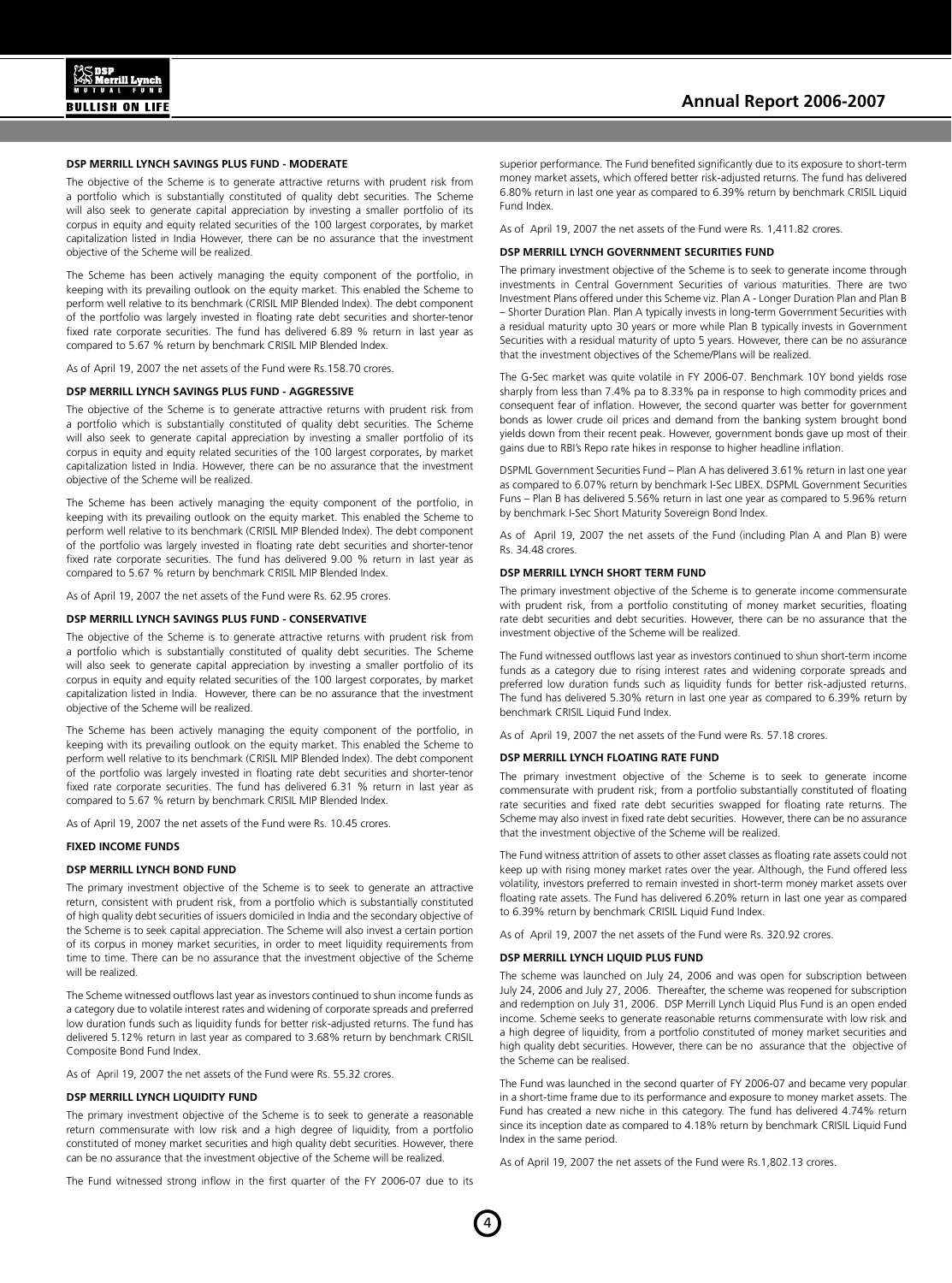#### **FUTURE OUTLOOK**

#### **Debt Market**

Economic growth for FY 08 is expected at 7.5 – 8%. The current macro-economic landscape suggests robust credit off-take and higher level of economic activity across all sectors of economy. We believe the Reserve Bank of India's recent monetary tightening will have a lag effect on economic growth. Therefore, we may see interest rates peaking out during the course of next few months. Subsequently, we expect interest rates to decline gradually in response to signs of slower economic growth.

#### **Equity Market**

Interest rates are expected to peak by mid 2008, until which time we expect markets to be range-bound. The fundamentals of the Indian economy and corporate earnings remain robust with GDP growth and corporate earnings for FY 08 expected to be 7.5 – 8% and 14% – 16% respectively. Despite the near term volatility, we believe Indian equities can deliver a 15% CAGR over the longer term with reasonable probability.

#### **INVESTOR SERVICES**

During the year, the AMC continued to provide innovative services and facilities for investors. With the increase retail interest and consequent increase in transaction volumes across the country, the AMC has taken suitable measures to enhance process and controls with an endeavour to provide quality services to this customers and continuously reduce customer complaints.

The AMC opened new offices in Cochin, Goa and Lucknow apart from moving to new premises in New Delhi. Registrars & Transfer Agents (CAMS) have also increased their reach to cater to investors of various cities and now have Investor Service Centres (ISCs) in 27 cities and Transaction Points (TPs) in 77 locations.

The Call centre of the AMC which started in 2006 has received encouraging response. The call centre provides a host of services to investors and distributors through an advanced Interactive Voice Response (IVR) System. Investors can also subscribe to the unique T-PIN facility which enables them to transact over telephone. Investors can reach the call centre from BSNL / MTNL lines using toll free number 1800 345 4499 or alternatively from other lines on 044 3048 2855.

We encourage the investors to provide their valuable feedback via email on dspmlmf@ ml.com or by reaching us on number 1800 345 4499 (Toll free from BSNL / MTNL Lines) or 044 3048 2855 from other lines.

#### **DISTRIBUTION OF INCOME**

The fund has declared dividends in some of the Schemes during the Financial Year 2006- 2007. Details are annexed and forms part of this Annual Report.

#### **UNCLAIMED DIVIDENDS AND REDEMPTION AMOUNTS**

Based on the feed back received from the bankers to the dividend / redemption account, the amount of dividends / redemption declared and remaining unclaimed (for more than six months) as on the balance sheet date is as under:

|                                                   | <b>Unclaimed Dividends</b> |                                                          | <b>Unclaimed</b><br><b>Redemptions</b> |                                                          |
|---------------------------------------------------|----------------------------|----------------------------------------------------------|----------------------------------------|----------------------------------------------------------|
| Scheme                                            | Amount<br>(Rs.)            | No. of<br><b>Unclaimed</b><br>Drafts/<br><b>Warrants</b> | Amount<br>(Rs.)                        | No. of<br><b>Unclaimed</b><br>Drafts/<br><b>Warrants</b> |
| <b>DSPML Bond Fund</b>                            | 1,761,610                  | 785                                                      | 360,319                                | 22                                                       |
| <b>DSPML Equity Fund</b>                          | 965,768                    | 170                                                      | 315,613                                | 26                                                       |
| <b>DSPML Balanced Fund</b>                        | 1,103,927                  | 102                                                      | 108,207                                |                                                          |
| DSPML Technology.Com Fund                         |                            |                                                          | 335,297                                | 35                                                       |
| <b>DSPML Opportunities Fund</b>                   | 2,997,826                  | 449                                                      | 794,957                                | 68                                                       |
| DSPML ShortTerm Fund                              | 1,744                      | 4                                                        |                                        |                                                          |
| DSPML Top100Equity Fund                           | 470,248                    | 81                                                       | 125,273                                |                                                          |
| <b>DSPML Government Securities</b><br>Fund-Plan A | 8,440                      | 7                                                        |                                        |                                                          |
| DSPML Floating Rate Fund                          | 7,867                      | 15                                                       | 412,671                                | $\overline{2}$                                           |
| DSPML Savings Plus Fund-<br>Moderate              | 159,900                    | 668                                                      | 331,131                                | 35                                                       |

|                                          | <b>Unclaimed Dividends</b> |                                                          | Unclaimed<br><b>Redemptions</b> |                                                          |
|------------------------------------------|----------------------------|----------------------------------------------------------|---------------------------------|----------------------------------------------------------|
| Scheme                                   | Amount<br>(Rs.)            | No. of<br><b>Unclaimed</b><br>Drafts/<br><b>Warrants</b> | Amount<br>(Rs.)                 | No. of<br><b>Unclaimed</b><br>Drafts/<br><b>Warrants</b> |
| DSPML Savings Plus Fund-<br>Aggressive   | 39.778                     | 151                                                      | 19,358                          | 4                                                        |
| DSPML Savings Plus Fund-<br>Conservative | 19,734                     | 50                                                       | 10,426                          |                                                          |
| <b>DSPML Liquidity Fund</b>              | 2,582                      | 11                                                       |                                 |                                                          |
| DSPML India T.I.G.E.R. Fund              | 764,665                    | 128                                                      | 437,382                         | 36                                                       |
| <b>Grand Total</b>                       | 8,304,089                  | 2.621                                                    | 3,250,634                       | 243                                                      |

Apart from the above, a further sum of Rs. 850,114/- of 192 cases is outstanding for more than 3 years and is in the Investor Protection Fund.

Investors are requested to reconcile their bank account statements with the account statements sent by the Fund and contact in case of any non receipt of dividend / redemption proceeds.

#### **LARGE HOLDING IN THE SCHEMES (I.E. IN EXCESS OF 25% OF THE NET ASSETS)**

| Scheme     | No. of Investors | <b>Percentage of holding</b> |
|------------|------------------|------------------------------|
| <b>NIL</b> | <b>NIL</b>       | <b>NIL</b>                   |

#### **STATUTORY DETAILS**

DSP Merrill Lynch Mutual Fund (the Fund) was set up as a Trust by the settlors, DSP Merrill Lynch Ltd. and Merrill Lynch Investment Managers LP, USA. The Sponsors to the Fund are DSP Merrill Lynch Ltd., DSP HMK Holdings Pvt. Ltd. and DSP ADIKO Holdings Pvt. Ltd (collectively). The Trustee and Investment Manager to the Fund are DSP Merrill Lynch Trustee Company Pvt. Ltd. and DSP Merrill Lynch Fund Managers Ltd. respectively. The Sponsors are not responsible or liable for any loss resulting from the operation of the Schemes of the Fund beyond their initial contribution (to the extent contributed) of Rs. 1 lakh for setting up the Fund, and such other accretions/additions to the same

The price and redemption value of the units, and income from them, can go up as well as down with fluctuations in the market value of its underlying investments.

On written request, present and prospective unit holder/investor can obtain copy of the trust deed, the annual report of the Fund /AMC at a price.

Investors are requested to furnish the details of their bank account, if not already submitted, to the Fund/AMC as SEBI has made it mandatory to mention the bank account details on the redemption / dividend cheques. You will appreciate that this measure is in the interest of the investors as it is intended to prevent fraudulent encashment of cheques.

#### **ACKNOWLEDGEMENTS**

The Trustees wish to thank the Government of India, the Securities and Exchange Board of India (SEBI), the Reserve Bank of India (RBI), and the Association of Mutual Funds in India (AMFI) for their support and directions.

The Trustees would also like to thank the Fund's Auditors, Custodian, Registrar & Transfer Agent, Bankers, Distributors, Brokers and all other service providers for their valuable support.

The Trustees also wish to thank all unit holders for their strong support.

#### **For and on behalf of DSP Merrill Lynch Trustee Company Private Limited**

**Shitin D. Desai** *Chairman*

5

Place : Mumbai Date : 24th April 2007

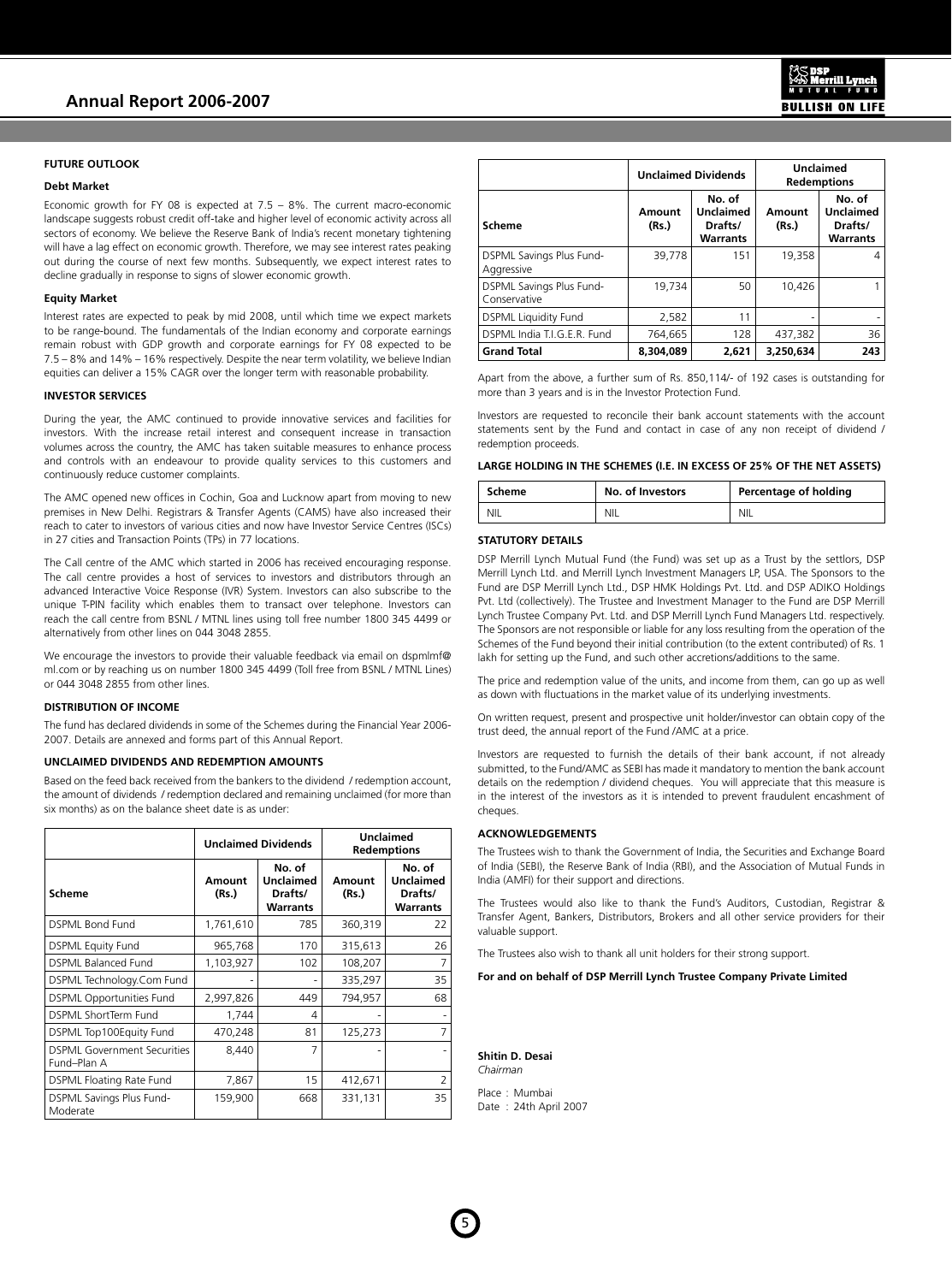## **DIVIDEND DECLARED IN 2006-2007**

**EQUITY FUNDS**

| <b>DSPML EQUITY FUND *</b> |      |  |
|----------------------------|------|--|
| 25-Jan-07                  | 7.00 |  |
| Total                      | 7.00 |  |
|                            |      |  |

| DSPML OPPORTUNITIES FUND * |      |  |
|----------------------------|------|--|
| 08-Mar-07                  | 5.00 |  |
| Total<br>5.00              |      |  |

| <b>DSPML T.I.G.E.R FUND *</b> |      |  |
|-------------------------------|------|--|
| 21-Mar-07                     | 4.50 |  |
| Total                         | 4.50 |  |

| <b>DSPML TOP 100 FUND *</b> |  |  |
|-----------------------------|--|--|
| 11-Apr-06<br>7.50           |  |  |
| Total<br>7.50               |  |  |

## **HYBRID FUNDS**

| <b>DSPML BALANCED FUND **</b> |      |  |
|-------------------------------|------|--|
| 22-Aug-06                     | 4.00 |  |
| Total<br>4.00                 |      |  |

| DSPML SAVINGS PLUS MODERATE: Quarterly Dividend ** |                  |          |
|----------------------------------------------------|------------------|----------|
|                                                    | Individual & HUF | Others   |
| 30-Sept-06                                         | 0.306950         | 0.285854 |
| 28-Dec-06                                          | 0.166630         | 0.155178 |
| 28-Mar-07                                          | 0.087700         | 0.081673 |
| Total                                              | 0.561280         | 0.522705 |

| DSPML SAVINGS PLUS MODERATE: Monthly Dividend ** |                  |          |
|--------------------------------------------------|------------------|----------|
|                                                  | Individual & HUF | Others   |
| 28-Apr-06                                        | 0.105240         | 0.098007 |
| 28-Jul-06                                        | 0.035080         | 0.032669 |
| 28-Aug-06                                        | 0.175400         | 0.163345 |
| 28-Sep-06                                        | 0.131550         | 0.122509 |
| 27-Oct-06                                        | 0.052620         | 0.049004 |
| 28-Nov-06                                        | 0.105240         | 0.098007 |
| 28-Dec-06                                        | 0.087700         | 0.081673 |
| 25-Jan-07                                        | 0.087700         | 0.081673 |
| 28-Feb-07                                        | 0.026310         | 0.024502 |
| 28-Mar-07                                        | 0.017540         | 0.016335 |
| Total                                            | 0.824380         | 0.767724 |

| DSPML SAVINGS PLUS CONSERVATIVE Monthly Dividend ** |                  |          |
|-----------------------------------------------------|------------------|----------|
|                                                     | Individual & HUF | Others   |
| 28-Apr-06                                           | 0.087700         | 0.081673 |
| 28-Jul-06                                           | 0.026310         | 0.024502 |
| 28-Aug-06                                           | 0.087700         | 0.081673 |
| 28-Sep-06                                           | 0.105240         | 0.098007 |
| 27-Oct-06                                           | 0.043850         | 0.040836 |
| 28-Nov-06                                           | 0.070160         | 0.065338 |
| 28-Dec-06                                           | 0.061390         | 0.057171 |
| 25-Jan-07                                           | 0.061390         | 0.057171 |
| 28-Feb-07                                           | 0.019733         | 0.018376 |
| 28-Mar-07                                           | 0.017540         | 0.016335 |
| Total                                               | 0.581013         | 0.541082 |

| DSPML SAVINGS PLUS CONSERVATIVE: Quarterly Dividend ** |                  |          |
|--------------------------------------------------------|------------------|----------|
|                                                        | Individual & HUF | Others   |
| 30-Sep-06                                              | 0.219250         | 0.204182 |
| 28-Dec-06                                              | 0.157860         | 0.147011 |
| 28-Mar-07                                              | 0.087700         | 0.081673 |
| Total                                                  | 0.464810         | 0.432866 |

| DSPML SAVINGS PLUS AGGRESSIVE Monthly Dividend ** |                  |          |
|---------------------------------------------------|------------------|----------|
|                                                   | Individual & HUF | Others   |
| 28-Apr-06                                         | 0.131550         | 0.122509 |
| 28-Jul-06                                         | 0.043850         | 0.040836 |
| 28-Aug-06                                         | 0.219250         | 0.204182 |
| 28-Sep-06                                         | 0.175400         | 0.163345 |
| 27-Oct-06                                         | 0.061390         | 0.057171 |
| 28-Nov-06                                         | 0.131550         | 0.122509 |
| 28-Dec-06                                         | 0.087700         | 0.081673 |
| 25-Jan-07                                         | 0.105240         | 0.098007 |
| 28-Feb-07                                         | 0.026310         | 0.024502 |
| 28-Mar-07                                         | 0.017540         | 0.016335 |
| Total                                             | 0.999780         | 0.931069 |

| DSPML SAVINGS PLUS AGGRESSIVE: Quarterly Dividend ** |                  |          |
|------------------------------------------------------|------------------|----------|
|                                                      | Individual & HUF | Others   |
| 30-Sep-06                                            | 0.350800         | 0.326691 |
| 28-Dec-06                                            | 0.175400         | 0.163345 |
| 28-Mar-07                                            | 0.131550         | 0.122509 |
| Total                                                | 0.657750         | 0.612545 |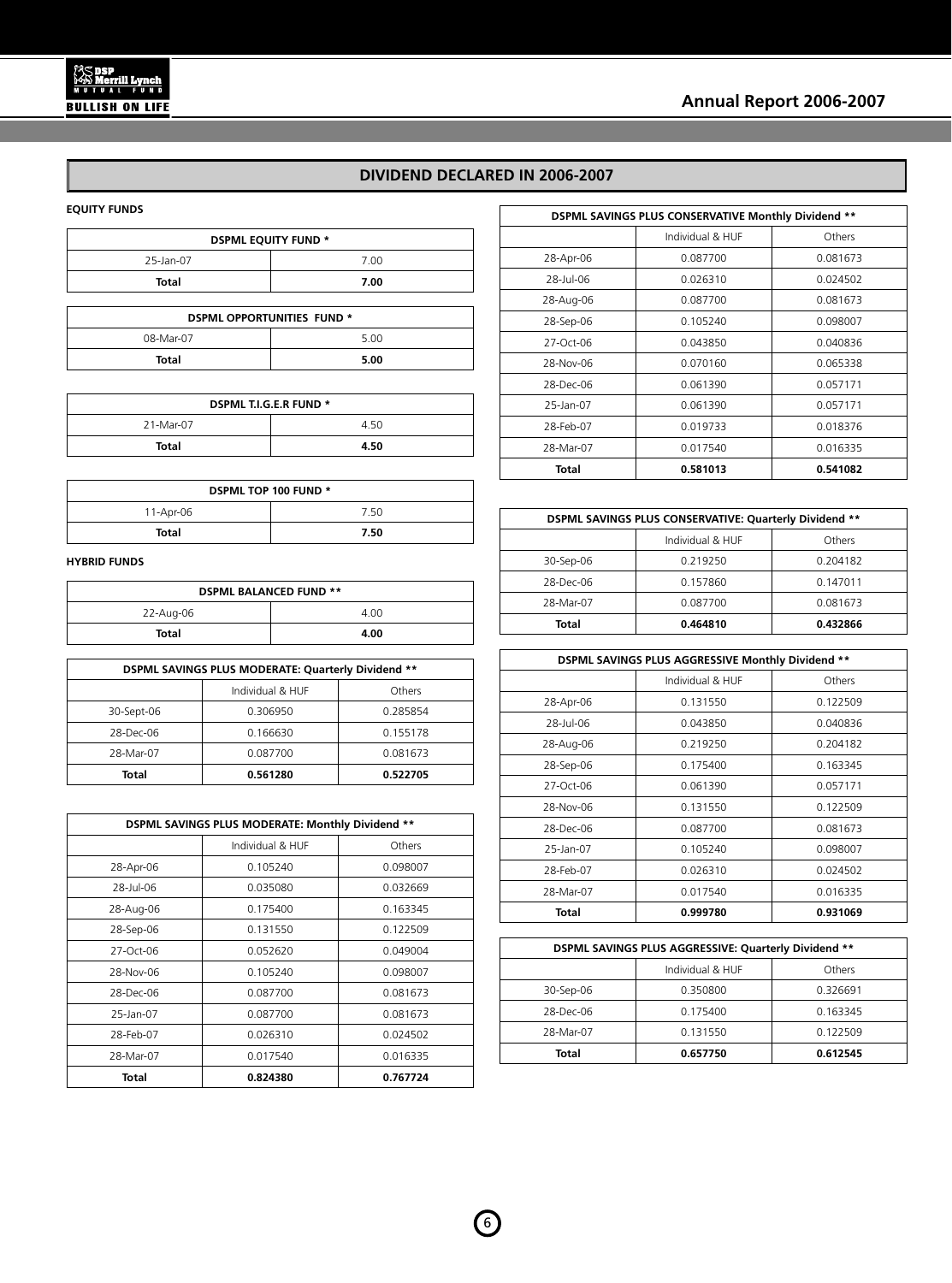## **Annual Report 2006-2007**

## **FIXED INCOME FUNDS**

| DSPML LIQUIDITY FUND: Weekly Dividend ** |                  |          |
|------------------------------------------|------------------|----------|
|                                          | Individual & HUF | Others   |
| During F.Y. 2006-2007                    | 0.716312         | 0.667082 |

| DSPML LIQUIDITY FUND: Institutional Weekly Dividend** |                  |           |
|-------------------------------------------------------|------------------|-----------|
|                                                       | Individual & HUF | Others    |
| During F.Y. 2006-2007                                 | 59.587206        | 55.491922 |

| DSPML LIQUIDITY FUND: Daily Dividend ** |                  |          |
|-----------------------------------------|------------------|----------|
|                                         | Individual & HUF | Others   |
| During F.Y. 2006-2007                   | 0.578079         | 0.538345 |

| DSPML LIQUIDITY FUND: Institutional Daily Dividend ** |                  |           |
|-------------------------------------------------------|------------------|-----------|
|                                                       | Individual & HUF | Others    |
| During F.Y. 2006-2007                                 | 59.587078        | 55.491807 |

| DSPML GOVERNMENT SECURITIES FUND PLAN A: Dividend ** |                 |          |
|------------------------------------------------------|-----------------|----------|
|                                                      | Individual &HUF | Others   |
| 30-Sep-06                                            | 0.263100        | 0.245018 |
| 28-Mar-07                                            | 0.043850        | 0.040836 |
| Total                                                | 0.306950        | 0.285854 |

| DSPML GOVERNMENT SECURITIES FUND PLAN A: Monthly Dividend ** |                 |          |
|--------------------------------------------------------------|-----------------|----------|
|                                                              | Individual &HUF | Others   |
| 28-Apr-06                                                    | 0.017540        | 0.016335 |
| 28-Aug-06                                                    | 0.043850        | 0.040836 |
| 27-Sep-06                                                    | 0.131550        | 0.122509 |
| 27-Oct-06                                                    | 0.035080        | 0.032669 |
| 28-Nov-06                                                    | 0.043850        | 0.040836 |
| Total                                                        | 0.271870        | 0.253185 |

| DSPML GOVERNMENT SECURITIES FUND PLAN B: Dividend ** |                 |          |
|------------------------------------------------------|-----------------|----------|
|                                                      | Individual &HUF | Others   |
| 30-Sep-06                                            | 0.306950        | 0.285854 |
| 28-Mar-07                                            | 0.175400        | 0.163345 |
| Total                                                | 0.482350        | 0.449199 |

| DSPML GOVERNMENT SECURITIES FUND PLAN B: Monthly Dividend ** |                  |          |
|--------------------------------------------------------------|------------------|----------|
|                                                              | Individual & HUF | Others   |
| 28-Apr-06                                                    | 0.017540         | 0.016335 |
| $03 - Iul - 06$                                              | 0.061390         | 0.057171 |
| 28-Aug-06                                                    | 0.087700         | 0.081673 |
| 27-Sep-06                                                    | 0.087700         | 0.081673 |
| 27-Oct-06                                                    | 0.043850         | 0.040836 |
| 28-Nov-06                                                    | 0.061390         | 0.057171 |
| 28-Feb-07                                                    | 0.043850         | 0.040836 |
| Total                                                        | 0.403420         | 0.375695 |

| DSPML SHORT TERM FUND: Weekly Dividend ** |                   |          |
|-------------------------------------------|-------------------|----------|
|                                           | Individuals & HUF | Others   |
| During F.Y.2006-2007                      | 0541729           | 0.504497 |

| DSPML SHORT TERM FUND: Monthly Dividend ** |                 |          |
|--------------------------------------------|-----------------|----------|
|                                            | Individual &HUF | Others   |
| 27-Apr-06                                  | 0.070160        | 0.065338 |
| 25-May-06                                  | 0.043850        | 0.040836 |
| 29-Jun-06                                  | 0.043850        | 0.040836 |
| $27 - 11 - 06$                             | 0.043850        | 0.040836 |
| 31-Aug-06                                  | 0.043850        | 0.040836 |
| 28-Sep-06                                  | 0.052620        | 0.049004 |
| 26-Oct-06                                  | 0.043850        | 0.040836 |
| 28-Nov-06                                  | 0.043850        | 0.040836 |
| 28-Dec-06                                  | 0.043850        | 0.040836 |
| 25-Jan-07                                  | 0.035080        | 0.032669 |
| Total                                      | 0.464810        | 0.432863 |

| DSPML SHORT TERM FUND: Dividend ** |                  |          |
|------------------------------------|------------------|----------|
|                                    | Individual & HUF | Others   |
| 29-Jun-06                          | 0.157860         | 0.147011 |
| 30-Sep-06                          | 0.157860         | 0.147011 |
| 28-Dec-05                          | 0.157860         | 0.147011 |
| 28-Mar-07                          | 0.035080         | 0.326690 |
| Total                              | 0.508660         | 0.473702 |

| DSPML FLOATING RATE FUND: Weekly Dividend ** |                  |          |
|----------------------------------------------|------------------|----------|
|                                              | Individual & HUF | Others   |
| During F.Y. 2006-2007                        | 0.524296         | 0.488264 |

| DSPML FLOATING RATE FUND: Institutional Weekly Dividend ** |                  |           |
|------------------------------------------------------------|------------------|-----------|
|                                                            | Individual & HUF | Others    |
| During F.Y. 2006-2007                                      | 43.293618        | 40.318154 |

| DSPML FLOATING RATE FUND: Daily Dividend ** |                  |          |
|---------------------------------------------|------------------|----------|
|                                             | Individual & HUF | Others   |
| During F.Y. 2006-2007                       | 0.527864         | 0.491566 |

| DSPML FLOATING RATE FUND: Institutional Daily Dividend ** |                  |           |
|-----------------------------------------------------------|------------------|-----------|
|                                                           | Individual & HUF | Others    |
| During F.Y. 2006-2007                                     | 55.863627        | 52 024250 |

| <b>FLOATING RATE FUND: Dividend **</b> |                  |          |
|----------------------------------------|------------------|----------|
|                                        | Individual & HUF | Others   |
| 03-Jul-06                              | 0.087700         | 0.081673 |
| 30-Sep-06                              | 0.118395         | 0.110258 |
| 28-Dec-06                              | 0.118395         | 0.110258 |
| 28-Mar-07                              | 0.118395         | 0.110258 |
| Total                                  | 0.442885         | 0.412447 |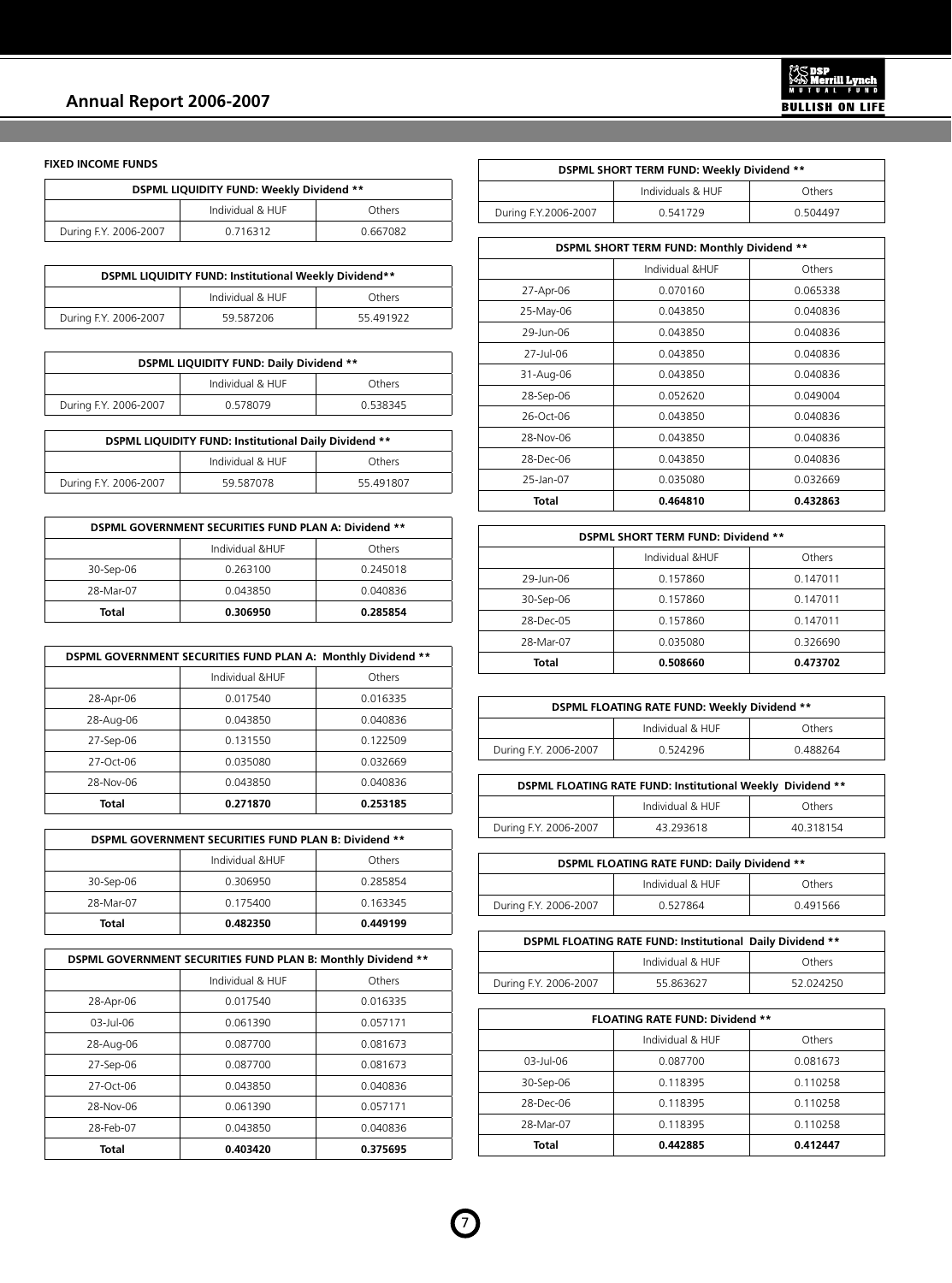| DSPML LIQUID PLUS FUND: Weekly Dividend ** |                  |           |
|--------------------------------------------|------------------|-----------|
|                                            | Individual & HUF | Others    |
| During F.Y. 2006-2007                      | 40.501505        | 37 717932 |

| DSPML LIQUID PLUS FUND: Institutional Weekly Dividend ** |                  |           |
|----------------------------------------------------------|------------------|-----------|
|                                                          | Individual & HUF | Others    |
| During F.Y. 2006-2007                                    | 42.344434        | 39 434204 |

| DSPML LIQUID PLUS FUND: Daily Dividend ** |                  |           |
|-------------------------------------------|------------------|-----------|
|                                           | Individual & HUF | Others    |
| During F.Y. 2006-2007                     | 40.479626        | 37.697560 |

| DSPML LIQUID PLUS FUND: Institutional Daily Dividend ** |                  |           |
|---------------------------------------------------------|------------------|-----------|
|                                                         | Individual & HUF | Others    |
| During F.Y. 2006-2007                                   | 42.324268        | 39 415424 |

|           | DSPML BOND FUND: Monthly Dividend ** |          |  |  |  |  |  |  |  |  |  |
|-----------|--------------------------------------|----------|--|--|--|--|--|--|--|--|--|
|           | Individual & HUF                     | Others   |  |  |  |  |  |  |  |  |  |
| 28-Apr-06 | 0.061390                             | 0.057171 |  |  |  |  |  |  |  |  |  |
| 28-Jul-06 | 0.043850                             | 0.040836 |  |  |  |  |  |  |  |  |  |
| 27-Sep-06 | 0.122780                             | 0.114342 |  |  |  |  |  |  |  |  |  |
| 27-Oct-06 | 0.043850                             | 0.040836 |  |  |  |  |  |  |  |  |  |
| 28-Nov-06 | 0.043850                             | 0.040836 |  |  |  |  |  |  |  |  |  |
| 25-Jan-07 | 0.052620                             | 0.049004 |  |  |  |  |  |  |  |  |  |
| 28-Feb-06 | 0.035080                             | 0.032669 |  |  |  |  |  |  |  |  |  |
| Total     | 0.403420                             | 0.375694 |  |  |  |  |  |  |  |  |  |

| DSPML BOND FUND: Dividend ** |                      |          |  |  |  |  |  |  |  |
|------------------------------|----------------------|----------|--|--|--|--|--|--|--|
|                              | Individual & HUF     | Others   |  |  |  |  |  |  |  |
| 03-Jul-06                    | 0.087700             | 0.081673 |  |  |  |  |  |  |  |
| $02 - Oct-06$                | 0.570050             | 0.530872 |  |  |  |  |  |  |  |
| 28-Dec-06                    | 0.087700             | 0.081673 |  |  |  |  |  |  |  |
| 28-Mar-07                    | 0.087700             | 0.081673 |  |  |  |  |  |  |  |
| Total                        | 0.833150<br>0.775891 |          |  |  |  |  |  |  |  |

## **FIXED TERM PLANS (CLOSED ENDED SCHEMES) \*\***

| Series         | Date      | Individual & HUF | Others        |
|----------------|-----------|------------------|---------------|
| 1B             | 31-May-06 | 12.488489        | 11.630186     |
| $\overline{2}$ | 15-Aug-06 | 0.245560         | 0.228683      |
| 3              | 10-Dec-06 | 0.416575         | 0.387945      |
| 1 <sup>C</sup> | 28-Jun-06 | 19.820215        | 18.458020     |
| 1D             | 27-Sep-06 | 14.843236        | 13.823097     |
| 1E             | 21-Feb-07 | 16.443762        | 15.313623     |
| 1F             | 19-Mar-07 | 16.926113        | 15.762823     |
| 1G             | 27-Mar-07 | 18.381934        | 17.118589     |
| 1H             | 28-Mar-07 | Inst-8.550756    | Inst-7.963084 |
| 1H             | 28-Mar-07 | Reg-7.454506     | Reg-6.942176  |
|                |           |                  |               |
| 11             | 28-Mar-07 | Inst-6.445955    | Inst-6.002940 |
| 11             | 28-Mar-07 | Reg-5.437404     | Reg-5.063705  |

## **Note:**

#### 1. **EQUITY SCHEMES \***

Post declaration of the dividend, the NAV of the Scheme will fall to the extent of the dividend payout.

### 2. **DEBT SCHEMES \*\***

Post declaration of the dividend, the NAV of the Scheme will fall to the extent of the dividend payout and distribution tax, surcharge and cess.

- 3. All dividends are calculated on a face value of Rs. 10 per unit. Past performance may or may not sustain in future.
	- In case of Weekly Dividend and Daily Dividend Options, consolidated amount of dividend declared during the Financial Year 2006-2007 is reported.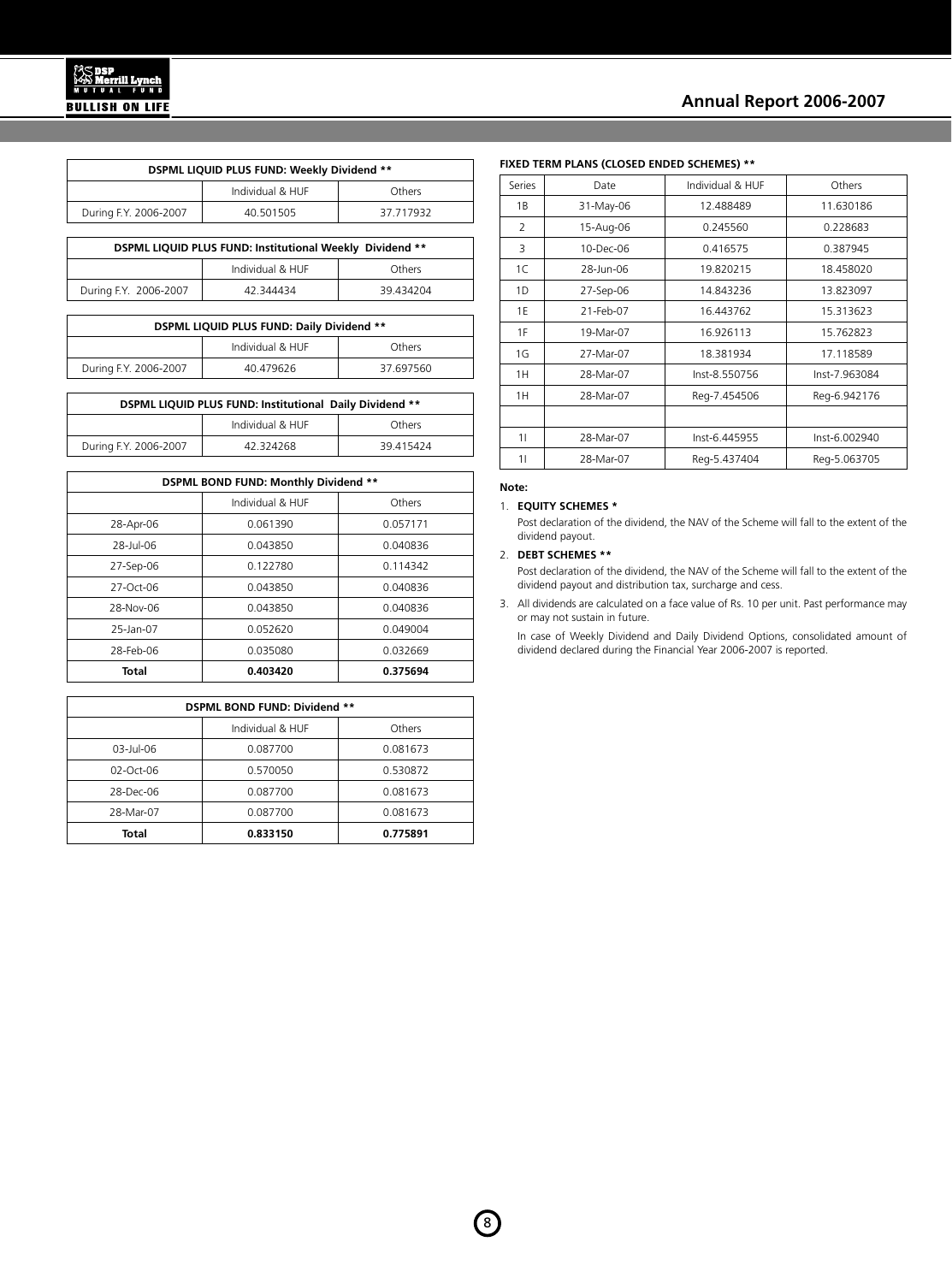### **CONSOLIDATED AUDITORS' REPORT**

To the Trustee of DSP MERRILL LYNCH MUTUAL FUND:

We have audited the attached balance sheets of the schemes mentioned below (collectively 'the Schemes') as at dates mentioned below and the revenue accounts, where applicable, for the period from April 1, 2006 or date of launch of the respective schemes to the dates mentioned below ('the period') annexed thereto. These financial statements are the responsibility of the management of DSP Merrill Lynch Fund Managers Limited, the Schemes' asset manager. Our responsibility is to express an opinion on these financial statements based on our audit. Presentation of these separate balance sheets, revenue accounts and cash flow statements, where applicable, in a columnar form is not intended to indicate that they bear any relation to each other, or are interdependent or comparable in any way.

| DSP Merrill Lynch Mutual Fund - Fixed Term Plan - Series 1B | June 1, 2006       |
|-------------------------------------------------------------|--------------------|
| DSP Merrill Lynch Mutual Fund - Fixed Term Plan - Series 2  | August 16, 2006    |
| DSP Merrill Lynch Mutual Fund - Fixed Term Plan - Series 3  | December 11, 2006  |
| DSP Merrill Lynch Mutual Fund - Fixed Term Plan - Series 1C | June 29, 2006      |
| DSP Merrill Lynch Mutual Fund - Fixed Term Plan - Series 3A | March 31, 2007     |
| DSP Merrill Lynch Mutual Fund - Fixed Term Plan - Series 1D | September 28, 2006 |
| DSP Merrill Lynch Mutual Fund - Fixed Term Plan - Series 1E | February 22, 2007  |
| DSP Merrill Lynch Mutual Fund - Fixed Term Plan - Series 1F | March 20, 2007     |
| DSP Merrill Lynch Mutual Fund - Fixed Term Plan - Series 1G | March 28, 2007     |
| DSP Merrill Lynch Mutual Fund - Fixed Term Plan - Series 1H | March 31, 2007     |
| DSP Merrill Lynch Mutual Fund - Fixed Term Plan - Series 11 | March 31, 2007     |
| DSP Merrill Lynch Mutual Fund - Fixed Term Plan - Series 3C | March 31, 2007     |
| DSP Merrill Lynch Mutual Fund - Fixed Term Plan - Series 1J | March 31, 2007     |
| DSP Merrill Lynch Mutual Fund - Fixed Term Plan - Series 3E | March 31, 2007     |

We conducted our audit in accordance with auditing standards generally accepted in India. Those standards require that we plan and perform the audit to obtain reasonable assurance about whether the financial statements are free of material misstatement. An audit includes examining, on a test basis, evidence supporting the amounts and disclosures in the financial statements. An audit also includes assessing the accounting principles used and significant estimates made by management, as well as evaluating the overall financial statement presentation. We believe that our audit provides a reasonable basis for our opinion.

#### **We report that:**

- i. We have obtained all the information and explanations, which to the best of our knowledge and belief were necessary for the purposes of our audit.
- ii. The balance sheets, revenue accounts and cash flow statements, where applicable, dealt with by this report are in agreement with the books of account.
- iii. In our opinion, the balance sheet, revenue accounts and cash flow dealt with by this report have been prepared in conformity with the accounting policies and standards specified in the Eighth, Ninth and Tenth Schedules to the Securities and Exchange Board of India (Mutual Funds) Regulations, 1996 ('the SEBI Regulations').
- iv. In our opinion, and on the basis of information and explanations given to us, the methods used to value non traded securities, where applicable, as at March 31, 2007 in accordance with the SEBI Regulations and other guidelines issued by the Securities and Exchange Board of India as applicable and approved by the Board of Directors of DSP Merrill Lynch Trustee Services Company Private Limited, are fair and reasonable.
- v. In our opinion, and to the best of our information and according to the explanations given to us, the said financial statements give the information required by the SEBI Regulations as applicable and give a true and fair view in conformity with the accounting principles generally accepted in India:
	- a) in the case of the balance sheets, of the state of affairs of the Schemes as at March 31, 2007;
	- b) in the case of the revenue accounts, of the surplus/deficit, as applicable, for the year/period, as applicable, ended on that date;

**For S. R. Batliboi & Co.** *Chartered Accountants*

**per Hemal Shah** *Partner* Membership No.: 42650 Mumbai, 24th April, 2007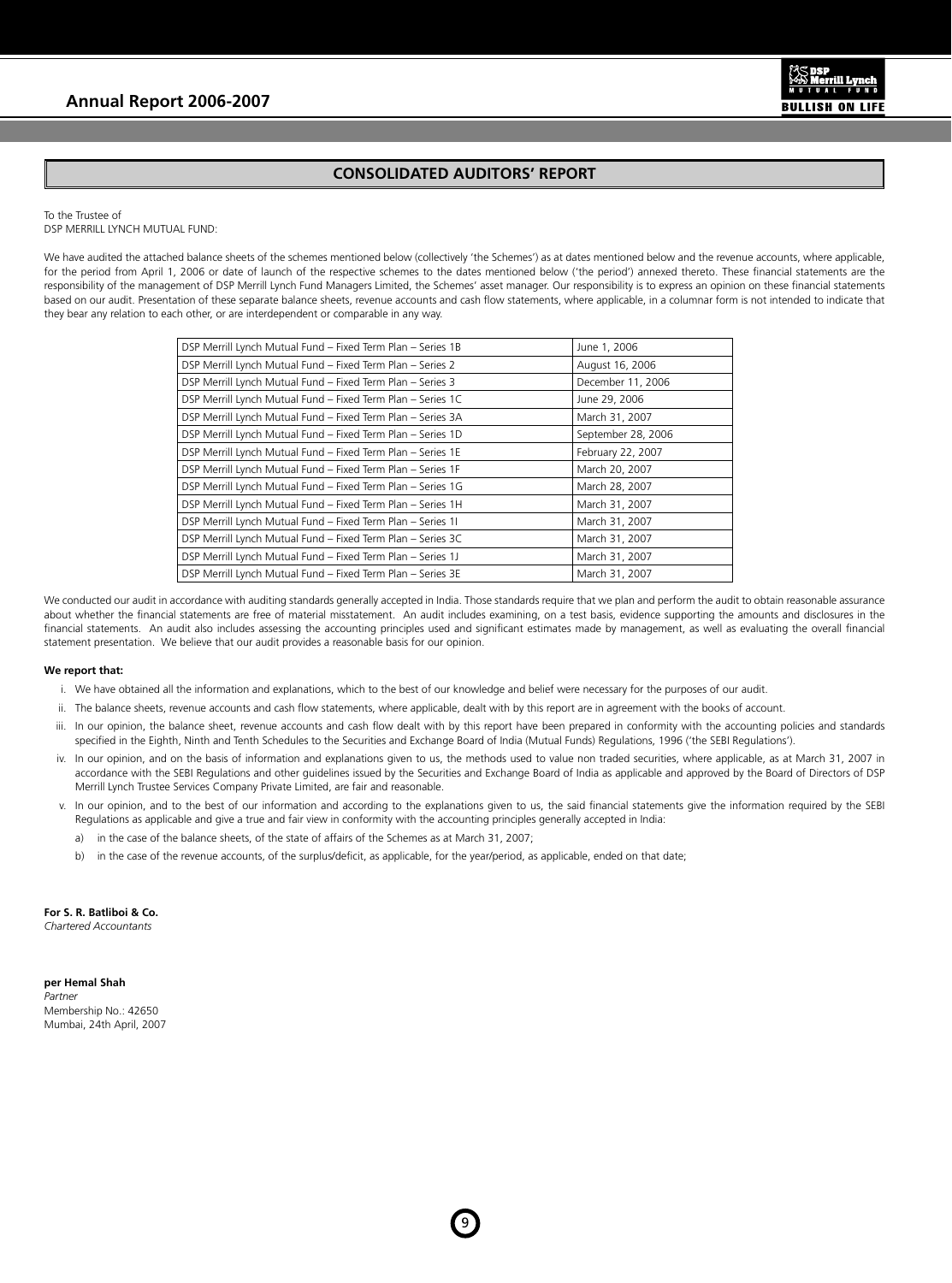## **DSP MERRILL LYNCH MUTUAL FUND FIXED TERM PLANS (FTP) :**

|                                           |          | <b>DSP Merrill Lynch</b><br>FTP-Series 1B |               |               | <b>DSP Merrill Lynch</b><br>FTP-Series 2 |               | <b>DSP Merrill Lynch</b><br>FTP-Series 3 | <b>DSP Merrill Lynch</b><br>FTP-Series 1C |               |  |
|-------------------------------------------|----------|-------------------------------------------|---------------|---------------|------------------------------------------|---------------|------------------------------------------|-------------------------------------------|---------------|--|
|                                           | Schedule | As at                                     | As at         | As at         | As at                                    | As at         | As at                                    | As at                                     | As at         |  |
|                                           |          | 01.06.2006                                | 31.03.2006    | 16.08.2006    | 31.03.2006                               | 11.12.2006    | 31.03.2006                               | 29.06.2006                                | 31.03.2006    |  |
|                                           |          | <b>Rupees</b>                             | <b>Rupees</b> | <b>Rupees</b> | <b>Rupees</b>                            | <b>Rupees</b> | Rupees                                   | <b>Rupees</b>                             | <b>Rupees</b> |  |
| <b>LIABILITIES</b>                        |          |                                           |               |               |                                          |               |                                          |                                           |               |  |
| Unit Capital                              |          | 3,917,298,925                             | 3,890,931,919 | 2,237,257,524 | 2,218,194,139                            | 1,499,068,286 | 1,539,066,171                            | 3,572,743,459                             | 3,639,767,217 |  |
| Reserves & Surplus                        |          | 9,556,319                                 | 7,638,632     | 11,712,792    | 3,661,969                                | 99,469,015    | 28,956,203                               | 10,101,942                                | 6,472,388     |  |
| <b>Current Liabilities and Provisions</b> | 3        | 9,262,233                                 | 3,785,339     | 34,120,502    | 11,273,221                               | 1,644,148     | 588,706                                  | 13,025,370                                | 2,506,124     |  |
|                                           |          | 3,936,117,477                             | 3,902,355,890 | 2,283,090,818 | 2,233,129,329                            | 1,600,181,449 | 1,568,611,080                            | 3,595,870,771                             | 3,648,745,729 |  |
| <b>ASSETS</b>                             |          |                                           |               |               |                                          |               |                                          |                                           |               |  |
| Investments                               | 4        |                                           | 3,205,563,750 | 962,302,000   | 2,165,093,561                            |               | 1,506,913,200                            |                                           | 2,936,175,000 |  |
| Deposits                                  | 5        |                                           | 650,000,000   |               |                                          | 100,000       |                                          |                                           | 650,000,000   |  |
| Other Current Assets                      | 6        | 3,936,117,477                             | 46,792,140    | 1,320,788,818 | 68,035,768                               | 1,600,081,449 | 61,697,880                               | 3,595,870,771                             | 62,570,729    |  |
|                                           |          | 3,936,117,477                             | 3,902,355,890 | 2,283,090,818 | 2,233,129,329                            | 1,600,181,449 | 1,568,611,080                            | 3,595,870,771                             | 3,648,745,729 |  |

Notes to Accounts 8

The schedules referred to the above and the notes to accounts form an integral part of the accounts.

| As per our attached report of even date<br>For S.R. Batliboi & Co.<br><b>Chartered Accountants</b> | For DSP Merrill Lynch Trustee Company<br><b>Private Limited</b> |                          | For DSP Merrill Lynch Fund Managers Limited |          |                                                                                                    |  |  |  |
|----------------------------------------------------------------------------------------------------|-----------------------------------------------------------------|--------------------------|---------------------------------------------|----------|----------------------------------------------------------------------------------------------------|--|--|--|
| per Hemal Shah<br>Partner<br>Membership No. 42650                                                  | Shitin D. Desai<br>Chairman                                     | S. S. Thakur<br>Director | Chairman                                    | Director | Hemendra Kothari K. R. V. Subrahmanian Naganath Sundaresan<br>President & Chief Investment Officer |  |  |  |
| Mumbai, April 24, 2007                                                                             | Mumbai, April 24, 2007                                          |                          | Mumbai, April 23, 2007                      |          |                                                                                                    |  |  |  |

 $\left( \begin{smallmatrix} 10 \end{smallmatrix} \right)$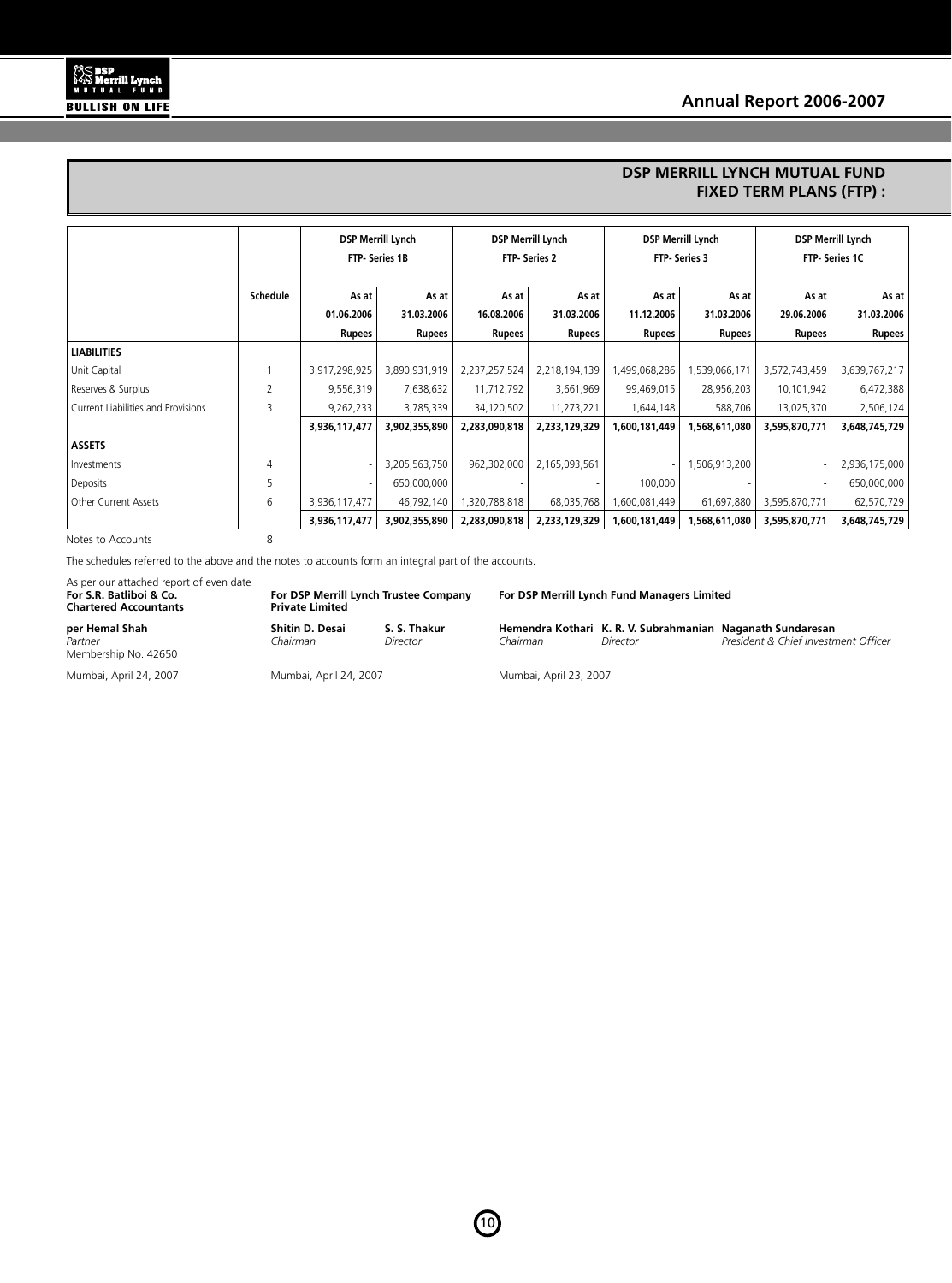## **BALANCE SHEET AS AT MARCH 31, 2007 CLOSED ENDED SCHEMES**

|               | <b>DSP Merrill Lynch</b> | <b>DSP Merrill</b> | <b>DSP Merrill</b> | <b>DSP Merrill</b> | <b>DSP Merrill</b>       | <b>DSP Merrill</b> | <b>DSP Merrill</b> | <b>DSP Merrill</b> | <b>DSP Merrill</b> | <b>DSP Merrill</b> |
|---------------|--------------------------|--------------------|--------------------|--------------------|--------------------------|--------------------|--------------------|--------------------|--------------------|--------------------|
|               | FTP-Series 3A            | Lynch              | Lynch              | Lynch              | Lynch                    | Lynch              | Lynch              | Lynch              | Lynch              | Lynch              |
|               | FTP-Series 1D            |                    | FTP-Series 1E      | FTP-Series 1F      | FTP-Series 1G            | FTP-Series 1H      | FTP-Series 11      | FTP-Series 3E      | FTP-Series 3C      | FTP-Series 1J      |
| As at         | As at                    | As at              | As at              | As at              | As at                    | As at              | As at              | As at              | As at              | As at              |
| 31.03.2007    | 31.03.2006               | 28.09.2006         | 22.02.2007         | 20.03.2007         | 28.03.2007               | 31.03.2007         | 31.03.2007         | 31.03.2007         | 31.03.2007         | 31.03.2007         |
| <b>Rupees</b> | <b>Rupees</b>            | Rupees             | <b>Rupees</b>      | <b>Rupees</b>      | <b>Rupees</b>            | <b>Rupees</b>      | <b>Rupees</b>      | <b>Rupees</b>      | <b>Rupees</b>      | <b>Rupees</b>      |
|               |                          |                    |                    |                    |                          |                    |                    |                    |                    |                    |
| 2,517,022,830 | 2,526,830,726            | 1,467,658,384      | 2,397,993,324      | 4,185,178,149      | 1,677,975,644            | 1,770,228,692      | 4,938,457,830      | 5,880,532,744      | 866,919,592        | 1,932,447,714      |
| 215,494,114   | 4,365,803                | 2,945,400          | 15,477,412         | 2,242,745          | 2,741,280                | 5,478,800          | 6,919,733          | 25,499,406         | 1,851,975          | 1,293,208          |
| 703,753       | 3,328                    | 4,195,054          | 5,834,652          | 15,351,219         | 5,954,135                | 2,712,512          | 7,125,896          | 630,070            | 14,554             | 7,581              |
| 2,733,220,697 | 2,531,199,857            | 1,474,798,838      | 2,419,305,388      | 4,202,772,113      | 1,686,671,059            | 1,778,420,004      | 4,952,503,459      | 5,906,662,220      | 868,786,121        | 1,933,748,503      |
|               |                          |                    |                    |                    |                          |                    |                    |                    |                    |                    |
| 2,675,332,318 | 2,409,648,700            | 245,711,750        | 490,582,000        |                    | $\overline{\phantom{a}}$ | 1,502,909,252      | 2,702,809,726      | 3,869,781,420      | 614,022,248        | 1,312,959,968      |
|               |                          |                    |                    |                    |                          | 250,000,000        | 2,200,000,000      | 2,000,000,000      | 250,000,000        | 560,000,000        |
| 57,888,379    | 121,551,157              | 1,229,087,088      | 1,928,723,388      | 4,202,772,113      | ,686,671,059             | 25,510,752         | 49,693,733         | 36,880,800         | 4,763,873          | 60,788,535         |
| 2,733,220,697 | 2,531,199,857            | 1,474,798,838      | 2,419,305,388      | 4,202,772,113      | 1,686,671,059            | 1,778,420,004      | 4,952,503,459      | 5,906,662,220      | 868,786,121        | 1,933,748,503      |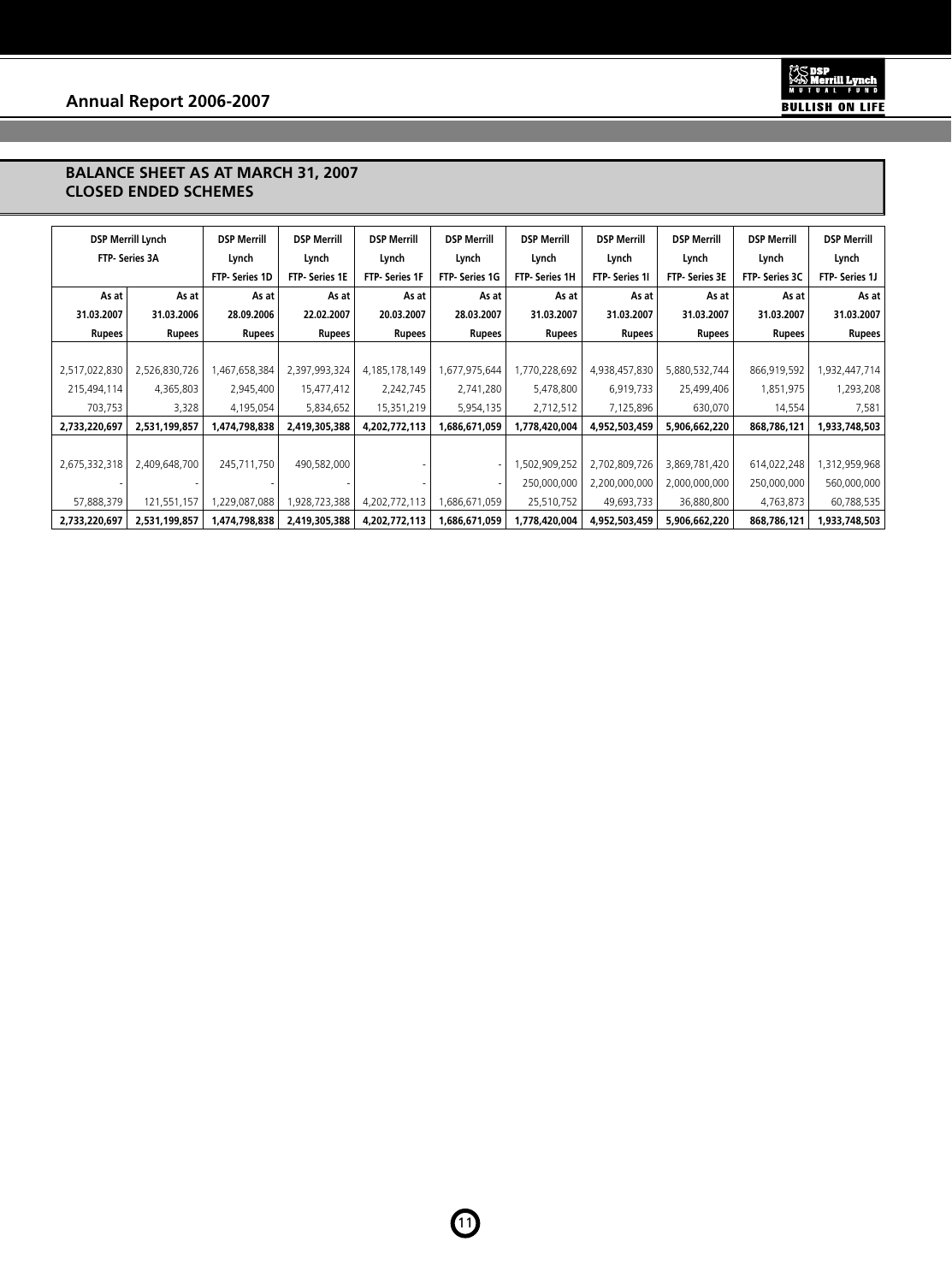ſ

|                                             |                |                          |               |                          |               |                          |               | <b>FIXED TERM PLANS (FTP):</b> |                          |  |  |  |  |  |  |  |  |
|---------------------------------------------|----------------|--------------------------|---------------|--------------------------|---------------|--------------------------|---------------|--------------------------------|--------------------------|--|--|--|--|--|--|--|--|
|                                             |                | <b>DSP Merrill Lynch</b> |               | <b>DSP Merrill Lynch</b> |               | <b>DSP Merrill Lynch</b> |               |                                | <b>DSP Merrill Lynch</b> |  |  |  |  |  |  |  |  |
|                                             |                | FTP- Series 1B           |               |                          | FTP-Series 2  |                          | FTP-Series 3  |                                | FTP-Series 1C            |  |  |  |  |  |  |  |  |
|                                             |                | <b>Period ended</b>      | Period ended  | Period ended             | Period ended  | Period ended             | Period ended  | Period ended                   | Period ended             |  |  |  |  |  |  |  |  |
|                                             | Schedule       | 01.06.2006               | 31.03.2006    | 16.08.2006               | 31.03.2006    | 11.12.2006               | 31.03.2006    | 29.06.2006                     | 31.03.2006               |  |  |  |  |  |  |  |  |
|                                             |                | <b>Rupees</b>            | <b>Rupees</b> | <b>Rupees</b>            | <b>Rupees</b> | <b>Rupees</b>            | <b>Rupees</b> | <b>Rupees</b>                  | <b>Rupees</b>            |  |  |  |  |  |  |  |  |
| <b>INCOME &amp; GAINS</b>                   |                |                          |               |                          |               |                          |               |                                |                          |  |  |  |  |  |  |  |  |
| Interest                                    | $\overline{7}$ | 52,360,856               | 25,358,076    | 64,808,974               | 21,353,023    | 73,470,077               | 33,111,110    | 76,326,372                     | 6,478,598                |  |  |  |  |  |  |  |  |
| Profit on sale/redemption of investments    |                |                          |               |                          |               |                          |               |                                |                          |  |  |  |  |  |  |  |  |
| (net)                                       |                | 1,541,164                |               | 1,144,785                |               |                          |               |                                |                          |  |  |  |  |  |  |  |  |
| Profit on inter-scheme sale of Investments  |                |                          |               |                          |               |                          |               |                                |                          |  |  |  |  |  |  |  |  |
| (net)                                       |                |                          |               |                          |               |                          |               |                                |                          |  |  |  |  |  |  |  |  |
| Miscellaneous Income                        |                |                          |               | 700,000                  |               |                          |               | 871,170                        |                          |  |  |  |  |  |  |  |  |
| Write back of provision for unrealised loss |                |                          |               |                          |               |                          |               |                                |                          |  |  |  |  |  |  |  |  |
| in the value of investments                 |                |                          |               |                          |               | 2,600,800                |               |                                |                          |  |  |  |  |  |  |  |  |
|                                             |                | 53,902,020               | 25,358,076    | 66,653,759               | 21,353,023    | 76,070,877               | 33,111,110    | 77,197,542                     | 6,478,598                |  |  |  |  |  |  |  |  |
| <b>EXPENSES &amp; LOSSES</b>                |                |                          |               |                          |               |                          |               |                                |                          |  |  |  |  |  |  |  |  |
| Management fees                             |                | 2,824,430                | 466,563       | 4,157,749                | 705,820       | 2,607,310                | 929,420       | 673,828                        |                          |  |  |  |  |  |  |  |  |
| Transfer agents fees and expenses           |                | 185,628                  | 64,770        | 238,953                  | 66,547        | 309,652                  | 128,028       | 254,043                        |                          |  |  |  |  |  |  |  |  |
| Custodian fees and Transaction charges      |                | 82,480                   | 40,303        | 182,673                  | 60,621        | 233,091                  | 102,561       | 162,973                        | 3,306                    |  |  |  |  |  |  |  |  |
| Trusteeship fees                            |                | 23,506                   |               | 30,700                   |               | 43,100                   | 12,200        | 33,200                         |                          |  |  |  |  |  |  |  |  |
| Marketing expenses                          |                | 154,014                  | 117,549       | 47,000                   |               | 510,219                  | 232,356       | 214,636                        |                          |  |  |  |  |  |  |  |  |
| Payment to Auditor                          |                |                          |               |                          |               |                          |               |                                |                          |  |  |  |  |  |  |  |  |
| Audit fees                                  |                | 50,683                   | 5,438         | 74,013                   | 10,167        | 136,553                  | 31,807        | 56,120                         |                          |  |  |  |  |  |  |  |  |
| Other matters including reimbursement of    |                |                          |               |                          |               |                          |               |                                |                          |  |  |  |  |  |  |  |  |
| expenses                                    |                | 101                      |               | 382                      |               | 1,194                    |               |                                |                          |  |  |  |  |  |  |  |  |
| Other operating expenses                    |                | 31,172                   | 1,445         | 18,359                   | 1,903         | 14,362                   | 3,293         | 37,531                         | 2,966                    |  |  |  |  |  |  |  |  |
| Loss on sale/redemption of investments      |                |                          |               |                          |               |                          |               |                                |                          |  |  |  |  |  |  |  |  |
| (net)                                       |                |                          |               |                          | 654,429       | 14,000                   | 3,103         |                                |                          |  |  |  |  |  |  |  |  |
| Loss on inter-scheme sale of Investments    |                |                          |               |                          |               |                          |               |                                |                          |  |  |  |  |  |  |  |  |
| (net)                                       |                |                          |               |                          |               | 22                       |               | 7                              |                          |  |  |  |  |  |  |  |  |
| Change in net unrealised loss in the value  |                |                          |               |                          |               |                          |               |                                |                          |  |  |  |  |  |  |  |  |
| of investments                              |                |                          |               |                          |               |                          | 2,600,800     |                                |                          |  |  |  |  |  |  |  |  |
|                                             |                | 3,352,014                | 696,068       | 4,749,829                | 1,499,487     | 3,869,503                | 4,043,568     | 1,432,338                      | 6,272                    |  |  |  |  |  |  |  |  |
| <b>Excess of income and gains over</b>      |                |                          |               |                          |               |                          |               |                                |                          |  |  |  |  |  |  |  |  |
| expenses and losses                         |                | 50,550,006               | 24,662,008    | 61,903,930               | 19,853,536    | 72,201,374               | 29,067,542    | 75,765,204                     | 6,472,326                |  |  |  |  |  |  |  |  |
| Income available for appropriation          |                | 50,550,006               | 24,662,008    | 61,903,930               | 19,853,536    | 72,201,374               | 29,067,542    | 75,765,204                     | 6,472,326                |  |  |  |  |  |  |  |  |
| Appropriation                               |                |                          |               |                          |               |                          |               |                                |                          |  |  |  |  |  |  |  |  |
| Income Distributed during the year/period   |                | 39,889,019               | 13,962,933    | 44,876,643               | 13,448,897    | 146,228                  | 55,400        | 57,424,669                     |                          |  |  |  |  |  |  |  |  |
| Tax on income distributed during the        |                |                          |               |                          |               |                          |               |                                |                          |  |  |  |  |  |  |  |  |
| year/period                                 |                | 8,609,619                | 3,013,905     | 8,958,902                | 2,699,395     | 31,934                   | 12,099        | 12,710,886                     |                          |  |  |  |  |  |  |  |  |
| <b>Retained Surplus carried forward to</b>  |                |                          |               |                          |               |                          |               |                                |                          |  |  |  |  |  |  |  |  |
| <b>Balance sheet</b>                        |                | 2,051,368                | 7,685,170     | 8,068,385                | 3,705,244     | 72,023,212               | 29,000,043    | 5,629,649                      | 6,472,326                |  |  |  |  |  |  |  |  |

# **DSP MERRILL LYNCH MUTUAL FUND REVENUE ACCOUNT**

Notes to Accounts 8

The schedules referred to the above and the notes to accounts form an integral part of the accounts.

As per our attached report of even date<br>For S. R. Batliboi & Co.  $$ 

Membership No. 42650

For DSP Merrill Lynch Trustee Company For DSP Merrill Lynch Fund Managers Limited<br>Private Limited

**per Hemal Shah Shitin D. Desai S. S. Thakur Hemendra Kothari K. R. V. Subrahmanian Naganath Sundaresan** *Partner Chairman Director Chairman Director President & Chief Investment Officer*

Mumbai, April 24, 2007 Mumbai, April 24, 2007 Mumbai, April 23, 2007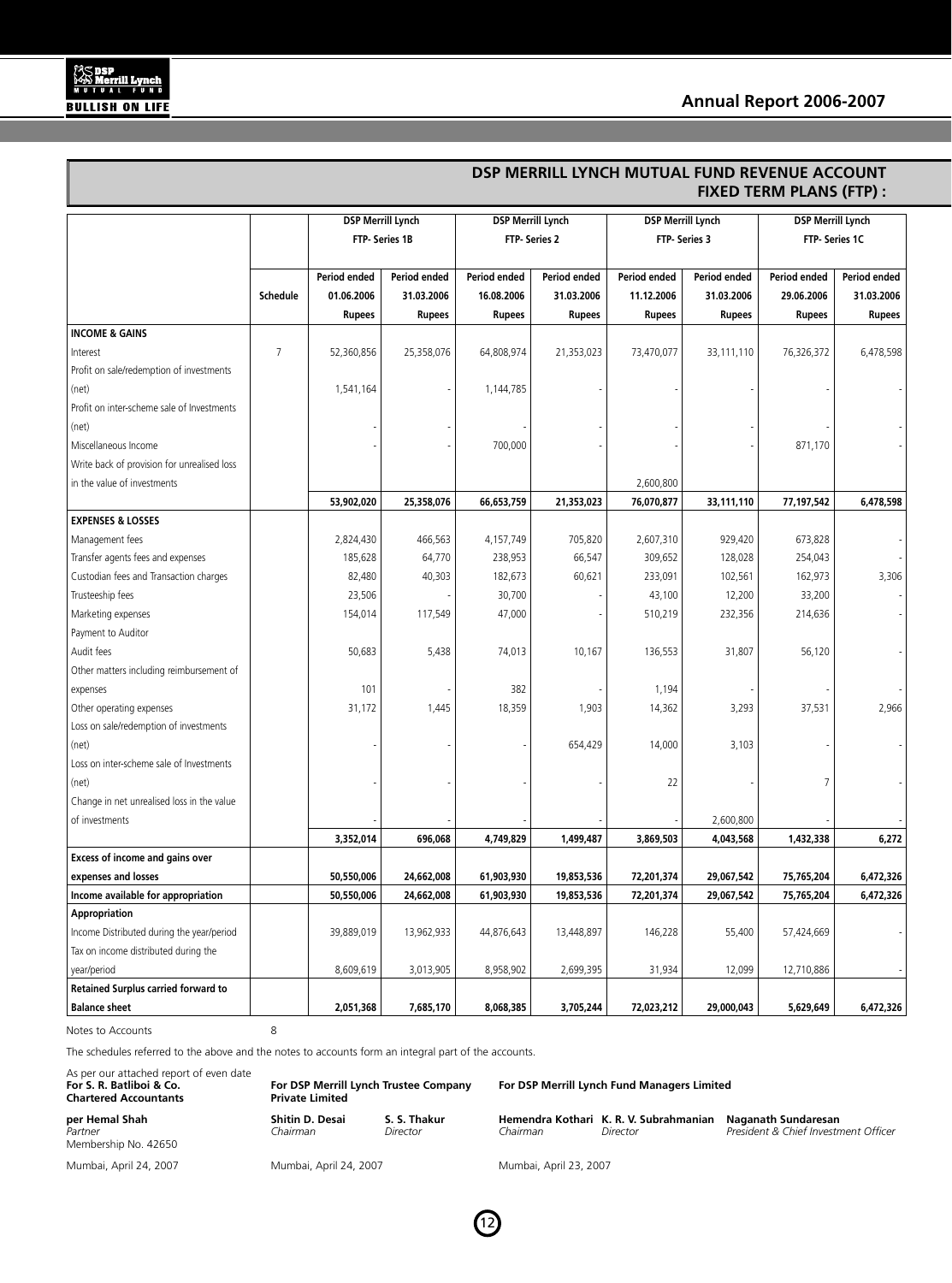## **FOR THE YEAR/PERIOD ENDED MARCH 31, 2007 CLOSED ENDED SCHEMES**

|               | <b>DSP Merrill Lynch</b><br><b>DSP Merrill</b><br><b>DSP Merrill</b><br><b>DSP Merrill</b><br><b>DSP Merrill</b><br>FTP- Series 3A<br>Lynch<br>Lynch<br>Lynch<br>Lynch<br>FTP- Series 1D<br>FTP- Series 1E<br>FTP- Series 1F<br>FTP- Series 1G |               | <b>DSP Merrill</b><br>Lynch<br>FTP- Series 1H | <b>DSP Merrill</b><br>Lynch<br>FTP- Series 1I | <b>DSP Merrill</b><br>Lynch<br>FTP-Series 3E | <b>DSP Merrill</b><br>Lynch<br>FTP- Series 3C | <b>DSP Merrill</b><br>Lynch<br>FTP- Series 1J |               |               |               |
|---------------|------------------------------------------------------------------------------------------------------------------------------------------------------------------------------------------------------------------------------------------------|---------------|-----------------------------------------------|-----------------------------------------------|----------------------------------------------|-----------------------------------------------|-----------------------------------------------|---------------|---------------|---------------|
| Year ended    | Period ended                                                                                                                                                                                                                                   | Period ended  | Period ended                                  | Period ended                                  | Period ended                                 | Period ended                                  | Period ended                                  | Period ended  | Period ended  | Period ended  |
| 31.03.2007    | 31.03.2006                                                                                                                                                                                                                                     | 28.09.2006    | 22.02.2007                                    | 20.03.2007                                    | 28.03.2007                                   | 31.03.2007                                    | 31.03.2007                                    | 31.03.2007    | 31.03.2007    | 31.03.2007    |
| <b>Rupees</b> | <b>Rupees</b>                                                                                                                                                                                                                                  | <b>Rupees</b> | <b>Rupees</b>                                 | <b>Rupees</b>                                 | <b>Rupees</b>                                | <b>Rupees</b>                                 | <b>Rupees</b>                                 | <b>Rupees</b> | <b>Rupees</b> | <b>Rupees</b> |
| 209,751,616   | 4,428,414                                                                                                                                                                                                                                      | 25,168,347    | 46,520,539                                    | 83,150,864                                    | 35,348,742                                   | 20,882,672                                    | 39,882,600                                    | 26,052,792    | 1,866,524     | 1,300,756     |
| 11,261,897    |                                                                                                                                                                                                                                                |               |                                               | 1,257,985                                     | 121,137                                      |                                               | 587                                           |               |               |               |
| 1,329         |                                                                                                                                                                                                                                                |               |                                               |                                               |                                              |                                               | 7                                             |               |               |               |
|               |                                                                                                                                                                                                                                                |               |                                               |                                               |                                              |                                               |                                               |               |               |               |
|               |                                                                                                                                                                                                                                                |               |                                               |                                               |                                              |                                               |                                               |               |               |               |
| 221,014,842   | 4,428,414                                                                                                                                                                                                                                      | 25,168,347    | 46,520,539                                    | 84,408,849                                    | 35,469,879                                   | 20,882,672                                    | 39,883,194                                    | 26,052,792    | 1,866,524     | 1,300,756     |
|               |                                                                                                                                                                                                                                                |               |                                               |                                               |                                              |                                               |                                               |               |               |               |
| 5,270,765     |                                                                                                                                                                                                                                                | 214,926       | 1,051,608                                     | 2,744,311                                     | 218,087                                      | 204,767                                       | 800,257                                       | 387,811       | 8,419         |               |
| 740,211       |                                                                                                                                                                                                                                                | 96,707        | 168,577                                       | 285,456                                       | 115,860                                      | 62,150                                        | 127,839                                       | 54,410        | 1,335         |               |
| 576,693       | 2,480                                                                                                                                                                                                                                          | 84,751        | 137,527                                       | 223,505                                       | 91,664                                       | 41,854                                        | 60,167                                        | 36,329        | 2,860         | 6,790         |
| 90,600        |                                                                                                                                                                                                                                                | 25,000        | 17,900                                        | 30,900                                        | 12,400                                       |                                               |                                               |               |               |               |
| 760,578       |                                                                                                                                                                                                                                                |               |                                               | 475,000                                       |                                              | 122,452                                       | 244,985                                       | 141,142       |               |               |
|               |                                                                                                                                                                                                                                                |               |                                               |                                               |                                              |                                               |                                               |               |               |               |
| 110,200       |                                                                                                                                                                                                                                                | 28,060        | 28,060                                        | 56,180                                        | 28,060                                       | 22,131                                        | 22,131                                        |               |               |               |
|               |                                                                                                                                                                                                                                                |               |                                               |                                               |                                              |                                               |                                               |               |               |               |
| 20,997        | 1,106                                                                                                                                                                                                                                          | 1,286         | 5,760                                         | 4,272                                         | 4,691                                        | 386                                           | 5,567                                         | 378           | 1,940         | 792           |
|               |                                                                                                                                                                                                                                                |               |                                               |                                               |                                              |                                               |                                               |               |               |               |
|               |                                                                                                                                                                                                                                                | 8,638         |                                               |                                               |                                              | 2,103,994                                     |                                               |               |               |               |
|               |                                                                                                                                                                                                                                                |               |                                               |                                               |                                              |                                               |                                               |               |               |               |
|               |                                                                                                                                                                                                                                                | $\mathbf{1}$  | 301                                           | 634,356                                       | 288                                          |                                               |                                               |               |               |               |
|               |                                                                                                                                                                                                                                                |               |                                               |                                               |                                              |                                               |                                               |               |               |               |
| 1,875,700     | 59,000                                                                                                                                                                                                                                         |               |                                               |                                               |                                              |                                               |                                               |               |               |               |
| 9,445,744     | 62,586                                                                                                                                                                                                                                         | 459,369       | 1,409,733                                     | 4,453,980                                     | 471,050                                      | 2,557,734                                     | 1,260,946                                     | 620,070       | 14,554        | 7,582         |
| 211,569,098   | 4,365,828                                                                                                                                                                                                                                      | 24,708,978    | 45,110,806                                    | 79,954,869                                    | 34,998,829                                   | 18,324,938                                    | 38,622,248                                    | 25,432,722    | 1,851,970     | 1,293,174     |
| 211,569,098   | 4,365,828                                                                                                                                                                                                                                      | 24,708,978    | 45,110,806                                    | 79,954,869                                    | 34,998,829                                   | 18,324,938                                    | 38,622,248                                    | 25,432,722    | 1,851,970     | 1,293,174     |
|               |                                                                                                                                                                                                                                                |               |                                               |                                               |                                              |                                               |                                               |               |               |               |
|               |                                                                                                                                                                                                                                                | 17,862,590    | 24,147,488                                    | 64,422,740                                    | 26,560,767                                   | 11,045,772                                    | 26,916,063                                    |               |               |               |
|               |                                                                                                                                                                                                                                                |               |                                               |                                               |                                              |                                               |                                               |               |               |               |
|               |                                                                                                                                                                                                                                                | 3,903,035     | 5,359,133                                     | 13,294,630                                    | 5,700,690                                    | 2,347,767                                     | 5,704,647                                     |               |               |               |
|               |                                                                                                                                                                                                                                                |               |                                               |                                               |                                              |                                               |                                               |               |               |               |
| 211,569,098   | 4,365,828                                                                                                                                                                                                                                      | 2,943,353     | 15,604,185                                    | 2,237,499                                     | 2,737,372                                    | 4,931,399                                     | 6,001,538                                     | 25,432,722    | 1,851,970     | 1,293,174     |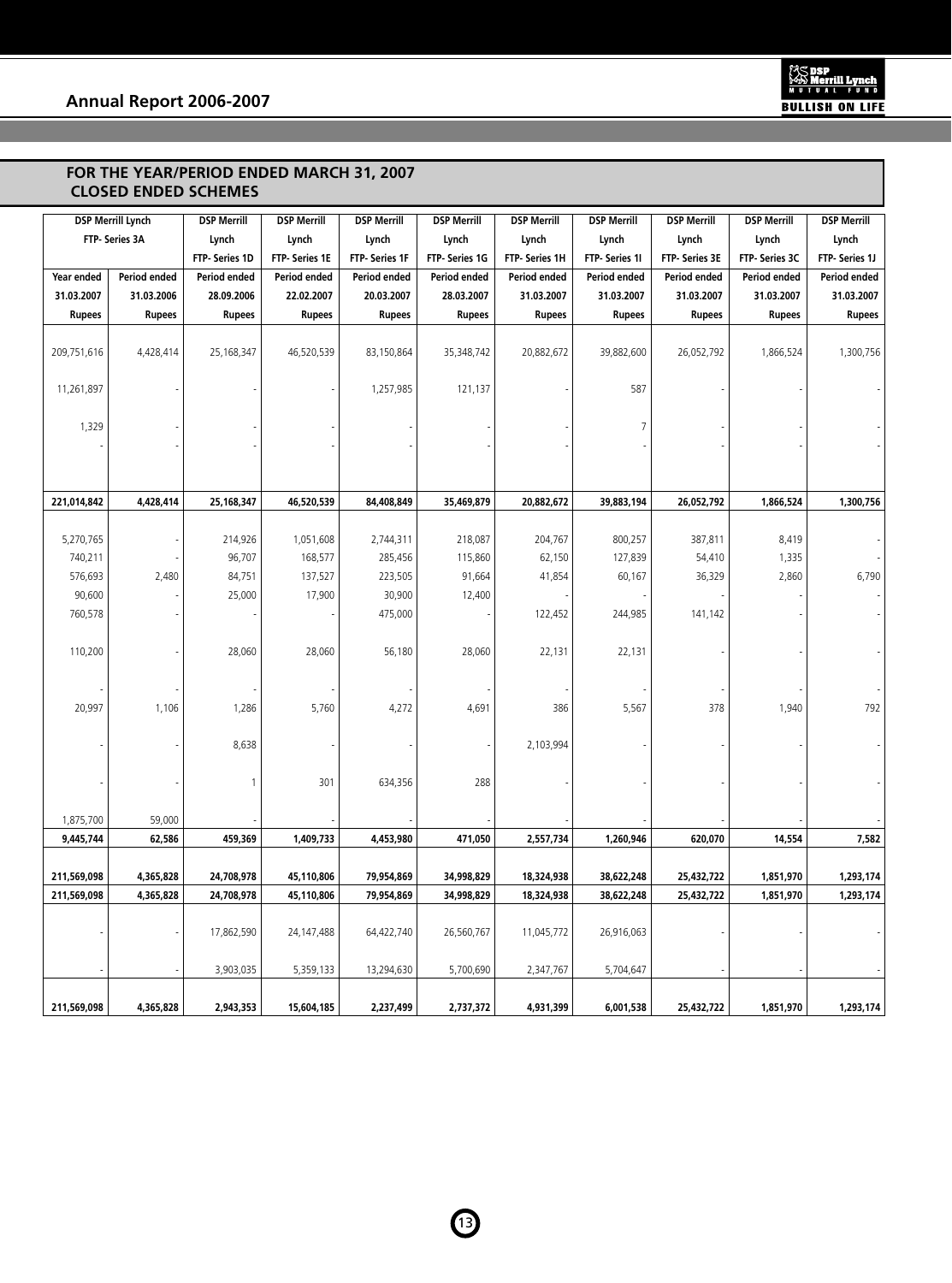|                  |                                                                                                    |                                      | <b>DSP Merrill Lynch</b><br>FTP- Series 1B |                                      |                             |                                             | <b>DSP Merrill Lynch</b><br>FTP- Series 2 |                                      |               |
|------------------|----------------------------------------------------------------------------------------------------|--------------------------------------|--------------------------------------------|--------------------------------------|-----------------------------|---------------------------------------------|-------------------------------------------|--------------------------------------|---------------|
| <b>Schedules</b> |                                                                                                    | As at<br>01.06.2006<br>Units         | <b>Rupees</b>                              | As at<br>31.03.2006<br>Units         | <b>Rupees</b>               | As at<br>16.08.2006<br>Units                | <b>Rupees</b>                             | As at<br>31.03.2006<br><b>Units</b>  | <b>Rupees</b> |
| 1                | UNIT CAPITAL<br>Issued and subscribed:                                                             |                                      |                                            |                                      |                             |                                             |                                           |                                      |               |
|                  | Units of Rs. 1000 each fully paid up<br>(in case Series 2, Series 3: Rs. 10 each<br>fully paid up) |                                      |                                            |                                      |                             |                                             |                                           |                                      |               |
|                  | Opening Balance                                                                                    | 3,890,931.919                        | 3,890,931,919                              |                                      |                             | 221,819,413.871                             | 2,218,194,139                             |                                      |               |
|                  | New Fund Offer                                                                                     |                                      |                                            |                                      | 3,896,998.032 3,896,998,032 |                                             |                                           | 231,227,002.962   2,312,270,030      |               |
|                  | Dividend reinvested during the Year<br>/period                                                     | 39,884.434                           | 39,884,434                                 | 13,950.290                           | 13,950,290                  | 2,082,625.684                               | 20,826,257                                | 657,718.867                          | 6,577,189     |
|                  |                                                                                                    | 3,930,816.353                        | 3,930,816,353                              |                                      | 3,910,948.322 3,910,948,322 | 223,902,039.555                             | 2,239,020,396                             | 231,884,721.829                      | 2,318,847,219 |
|                  | Redemptions during the Year /period                                                                | 13,517.428                           | 13,517,428                                 | 20,016.403                           | 20,016,403                  | 176,287.152                                 | 1,762,872                                 | 10,065,307.958                       | 100,653,080   |
|                  | Unit Capital at the end of the<br>Year /period                                                     | 3,917,298.925                        | 3,917,298,925                              |                                      |                             | 3,890,931.919 3,890,931,919 223,725,752.403 | 2,237,257,524                             | 221,819,413.871                      | 2,218,194,139 |
|                  | Growth Plan                                                                                        | 471,611.186                          | 471,611,186                                | 481,614.334                          | 481,614,334                 | 29,373,020.292                              | 293,730,203                               | 29,373,020.292                       | 293,730,203   |
|                  | Dividend Plan                                                                                      | 3,445,687.739                        | 3,445,687,739                              |                                      | 3,409,317.585 3,409,317,585 | 194,352,732.111                             | 1,943,527,321                             | 192,446,393.579                      | 1,924,463,936 |
|                  | Institution: Growth Plan                                                                           |                                      |                                            |                                      |                             |                                             |                                           |                                      |               |
|                  | Institution: Daily Dividend Plan                                                                   |                                      |                                            |                                      |                             |                                             |                                           |                                      |               |
|                  | Unit Capital at the end of the<br>Year /period                                                     | 3,917,298.925                        | 3,917,298,925                              |                                      |                             | 3,890,931.919 3,890,931,919 223,725,752.403 | 2,237,257,524                             | 221,819,413.871                      | 2,218,194,139 |
| $\overline{2}$   | <b>RESERVES AND SURPLUS</b>                                                                        | As at<br>01.06.2006<br><b>Rupees</b> |                                            | As at<br>31.03.2006<br><b>Rupees</b> |                             |                                             | As at<br>16.08.2006<br><b>Rupees</b>      | As at<br>31.03.2006<br><b>Rupees</b> |               |
|                  | Unit Premium Reserve                                                                               |                                      |                                            |                                      |                             |                                             |                                           |                                      |               |
|                  | Opening balance                                                                                    |                                      | (46, 538)                                  |                                      |                             | (43, 275)                                   |                                           |                                      |               |
|                  | Net premium on issue /redemption of<br>units during the Year /period                               |                                      | (133, 681)                                 | (46, 538)                            |                             | (17, 562)                                   |                                           | (43, 275)                            |               |
|                  | <b>Closing Balance</b>                                                                             |                                      | (180, 219)                                 | (46, 538)                            |                             |                                             | (60, 837)                                 | (43, 275)                            |               |
|                  | <b>Retained Surplus</b>                                                                            |                                      |                                            |                                      |                             |                                             |                                           |                                      |               |
|                  | Opening balance                                                                                    |                                      | 7,685,170                                  |                                      |                             |                                             | 3,705,244                                 |                                      |               |
|                  | Add: Surplus transferred from<br>Revenue Account                                                   |                                      | 2,051,368                                  | 7,685,170                            |                             | 8,068,385                                   |                                           | 3,705,244                            |               |
|                  | <b>Closing balance</b>                                                                             |                                      | 9,736,538                                  | 7,685,170                            |                             |                                             | 11,773,629                                | 3,705,244                            |               |
|                  | <b>Unrealised Appreciation on</b><br><b>Investments</b>                                            |                                      |                                            |                                      |                             |                                             |                                           |                                      |               |
|                  | Opening balance                                                                                    |                                      |                                            |                                      |                             |                                             |                                           |                                      |               |
|                  | Less: Reversed during the year /<br>period                                                         |                                      |                                            |                                      |                             |                                             |                                           |                                      |               |
|                  | Add: Unrealised appreciation as at<br>Year /period                                                 |                                      |                                            |                                      |                             |                                             |                                           |                                      |               |
|                  | <b>Closing balance</b>                                                                             |                                      |                                            |                                      |                             |                                             |                                           |                                      |               |
|                  |                                                                                                    |                                      | 9,556,319                                  | 7,638,632                            |                             |                                             | 11,712,792                                | 3,661,969                            |               |
| 3                | <b>CURRENT LIABILITIES &amp;</b><br><b>PROVISIONS</b>                                              | As at<br>01.06.2006<br>Rupees        |                                            | As at<br>31.03.2006<br><b>Rupees</b> |                             | As at<br>16.08.2006<br><b>Rupees</b>        |                                           | As at<br>31.03.2006<br><b>Rupees</b> |               |
|                  | Sundry creditors                                                                                   |                                      | 527,147                                    | 665,754                              |                             |                                             | 821,177                                   | 668,524                              |               |
|                  | Distributed income payable                                                                         |                                      |                                            |                                      |                             |                                             | 24,040,390                                | 6,868,683                            |               |
|                  | Other liabilities                                                                                  |                                      | 8,735,086                                  | 3,119,585                            |                             |                                             | 9,258,935                                 | 3,736,014                            |               |
|                  |                                                                                                    |                                      | 9,262,233                                  | 3,785,339                            |                             |                                             | 34,120,502                                | 11,273,221                           |               |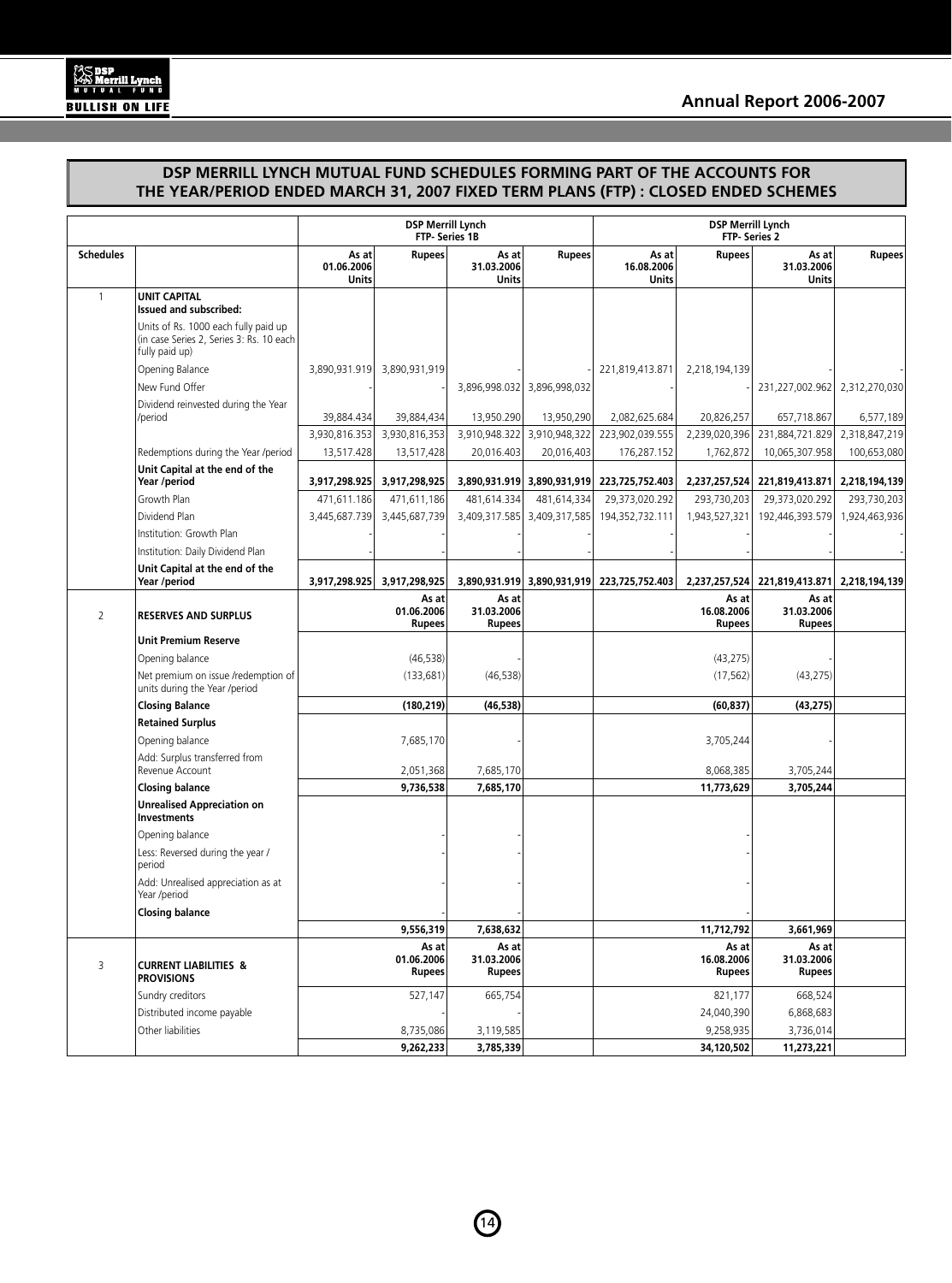|                     | <b>DSP Merrill Lynch</b><br>FTP-Series 3 |                             |               |                            | <b>DSP Merrill Lynch</b>    | FTP- Series 1C              |               |
|---------------------|------------------------------------------|-----------------------------|---------------|----------------------------|-----------------------------|-----------------------------|---------------|
| As at<br>11.12.2006 | <b>Rupees</b>                            | As at<br>31.03.2006         | <b>Rupees</b> | As at<br>29.06.2006        | <b>Rupees</b>               | As at<br>31.03.2006         | <b>Rupees</b> |
| <b>Units</b>        |                                          | Units                       |               | <b>Units</b>               |                             | Units                       |               |
|                     |                                          |                             |               |                            |                             |                             |               |
|                     |                                          |                             |               |                            |                             |                             |               |
|                     |                                          |                             |               |                            |                             |                             |               |
|                     |                                          |                             |               |                            |                             |                             |               |
| 153,906,617.106     | 1,539,066,171                            | 154,226,538.214             | 1,542,265,382 | 3,639,767.217              | 3,639,767,217               | 3,639,767.217               | 3,639,767,217 |
|                     |                                          |                             |               |                            |                             |                             |               |
| 211.538             | 2,115                                    | 78.892                      | 789           | 57,411.958                 | 57,411,958                  |                             |               |
| 153,906,828.644     | 1,539,068,286                            | 154,226,617.106             | 1,542,266,171 | 3,697,179.175              | 3,697,179,175               | 3,639,767.217               | 3,639,767,217 |
| 4,000,000.000       | 40,000,000                               | 320,000.000                 | 3,200,000     | 124,435.716                | 124,435,716                 |                             |               |
| 149,906,828.644     | 1,499,068,286                            | 153,906,617.106             | 1,539,066,171 | 3,572,743.459              | 3,572,743,459               | 3,639,767.217               | 3,639,767,217 |
| 149,531,538.214     | 1,495,315,382                            | 153,531,538.214             | 1,535,315,382 | 411,988.305<br>411,988,305 |                             | 420,988.305                 | 420,988,305   |
| 375,290.430         | 3,752,904                                | 375,078.892                 | 3,750,789     | 3,160,755.154              | 3,160,755,154               | 3,218,778.912               | 3,218,778,912 |
|                     |                                          |                             |               |                            |                             |                             |               |
|                     |                                          |                             |               |                            |                             |                             |               |
| 149,906,828.644     | 1,499,068,286                            | 153,906,617.106             | 1,539,066,171 | 3,572,743.459              | 3,572,743,459               | 3,639,767.217               | 3,639,767,217 |
|                     | As at                                    | As at                       |               |                            | As at                       | As at<br>31.03.2006         |               |
|                     | 11.12.2006<br><b>Rupees</b>              | 31.03.2006<br><b>Rupees</b> |               |                            | 29.06.2006<br><b>Rupees</b> |                             |               |
|                     |                                          |                             |               |                            |                             |                             |               |
|                     | (43, 840)                                |                             |               |                            | 62                          |                             |               |
|                     | (1,510,400)                              | (43, 840)                   |               |                            | (2,000,095)                 | 62                          |               |
|                     | (1,554,240)                              | (43, 840)                   |               |                            | (2,000,033)                 | 62                          |               |
|                     |                                          |                             |               |                            |                             |                             |               |
|                     | 29,000,043                               |                             |               |                            | 6,472,326                   |                             |               |
|                     |                                          |                             |               |                            |                             |                             |               |
|                     | 72,023,212                               | 29,000,043                  |               |                            | 5,629,649                   | 6,472,326                   |               |
|                     | 101,023,255                              | 29,000,043                  |               |                            | 12,101,975                  | 6,472,326                   |               |
|                     |                                          |                             |               |                            |                             |                             |               |
|                     |                                          |                             |               |                            |                             |                             |               |
|                     |                                          |                             |               |                            |                             |                             |               |
|                     |                                          |                             |               |                            |                             |                             |               |
|                     |                                          |                             |               |                            |                             |                             |               |
|                     |                                          |                             |               |                            |                             |                             |               |
|                     | 99,469,015                               | 28,956,203                  |               |                            | 10,101,942                  | 6,472,388                   |               |
|                     | As at                                    | As at                       |               |                            | As at                       | As at                       |               |
|                     | 11.12.2006<br><b>Rupees</b>              | 31.03.2006<br><b>Rupees</b> |               |                            | 29.06.2006<br><b>Rupees</b> | 31.03.2006<br><b>Rupees</b> |               |
|                     | 681,949                                  | 439,439                     |               |                            | 314,485                     | 6,121                       |               |
|                     | 144,113                                  | 54,611                      |               |                            |                             |                             |               |
|                     | 818,086                                  | 94,656                      |               |                            | 12,710,885                  | 2,500,003                   |               |
|                     | 1,644,148                                | 588,706                     |               |                            | 13,025,370                  | 2,506,124                   |               |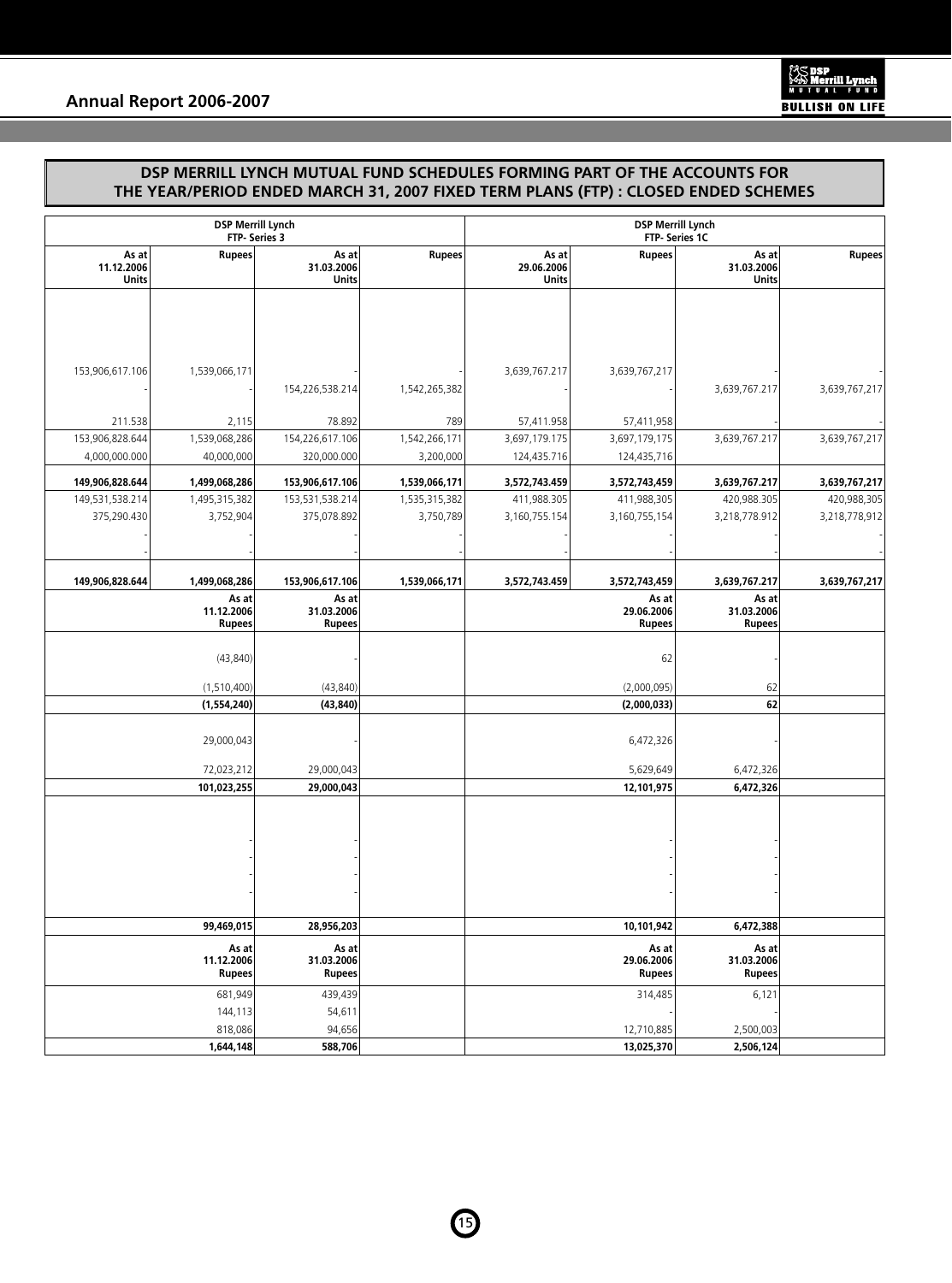#### **DSP Merrill Lynch FTP- Series 3A DSP Merrill Lynch FTP- Series 1D DSP Merrill Lynch FTP- Series 1E DSP Merrill Lynch FTP- Series 1F Schedules As at 31.03.2007 Units Rupees As at 31.03.2006 Units Rupees As at 28.09.2006 Rupees As at 22.02.2007** Units **Rupees As at 20.03.2007 Units Rupees** 1 **UNIT CAPITAL Issued and subscribed:** Units of Rs. 1000 each fully paid up (in case Series 2, Series 3: Rs. 10 each fully paid up) Opening Balance 2,526,830.726 2,526,830,726 New Fund Offer - - 2,526,830,726 2,526,830,726 1,449,797,824 1,449,797,824 2,381,450,605 2,381,450,605 4,120,961,024 4,120,961,024 2,120,961,024 Dividend reinvested during the Year<br>/period /period ---- 17,860.560 17,860,560 24,142.719 24,142,719 64,416.125 64,416,125 2,526,830.726 2,526,830,726 2,526,830.726 2,526,830,726 1,467,658.384 1,467,658,384 2,405,593.324 2,405,593,324 4,185,377.149 4,185,377,149 Redemptions during the Year /period | 9,807.896 9,807,896 - - - - - - - 7,600.000 7,600.000 199.000 199,000 - 1 **Unit Capital at the end of the** 2,517,022.830 2,517,022,830 2,526,830.726 2,526,830,726 1,467,658.384 1,467,658,384 2,397,993.324 2,397,993,324 4,185,178.149 4,185,178,149 Growth Plan 2,508,110.667 2,508,110,667 2,514,856.598 2,514,856,598 163,793.397 163,793.397 800,164.153 800,164,153 93,955.373 93,955.373 8,912.163 | 8,912.163 | 8,912.163 | 8,912.163 | 8,912.163 | 8,912.163 | 8,912.128 | 8,912.128 | 8,912.1287 | 8 Institution: Growth Plan - - - - - - - - - nstitution: Daily Dividend Plan **Unit Capital at the end of the** 2,517,022.830 2,517,022,830 2,526,830.726 2,526,830,726 1,467,658.384 1,467,658,384 2,397,993.324 2,397,993,324 4,185,178.149 4,185,178,149 **As at 31.03.2007 Rupees As at 31.03.2006 Rupees As at 28.09.2006 Rupees As at 22.02.2007 Rupees As at 20.03.2007** 2 **RESERVES AND SURPLUS Rupees Unit Premium Reserve** Opening balance (25) - - - Net premium on issue /redemption of units during the Year /period | (440,787) (25) (25) 2,047 (25) 2,047 (126,773) 5,246 **(440,812) (25) 2,047 (126,773) 5,246 Retained Surplus** Opening balance 4,365,828 - - - Add: Surplus transferred from<br>Revenue Account Revenue Account 211,569,098 4,365,828 2,943,353 15,604,185 2,237,499 **Closing balance 215,934,926 4,365,828 2,943,353 15,604,185 2,237,499 Unrealised Appreciation on Investments** Opening balance - - - - - Less: Reversed during the year /<br>period period in the second contract of the second contract of the second contract of the second contract of the second Add: Unrealised appreciation as at<br>Year /period Year /period - - - - - Closing balance - - - - - **215,494,114 4,365,803 2,945,400 15,477,412 2,242,745 As at 31.03.2007 Rupees As at 31.03.2006 Rupees As at 28.09.2006 Rupees As at 22.02.2007 Rupees As at 20.03.2007 Rupees** 3 **CURRENT LIABILITIES & PROVI-SIONS** Sundry creditors 673,273| 3,319| 292,019| 400,682| 1,981,959 Distributed income payable Other liabilities 30,480 | 9 | 3,903,035 | 5,433,970 | 13,369,260 **703,753 3,328 4,195,054 5,834,652 15,351,219 DSP MERRILL LYNCH MUTUAL FUND SCHEDULES FORMING PART OF THE ACCOUNTS FOR THE YEAR/PERIOD ENDED MARCH 31, 2007 FIXED TERM PLANS (FTP) : CLOSED ENDED SCHEMES**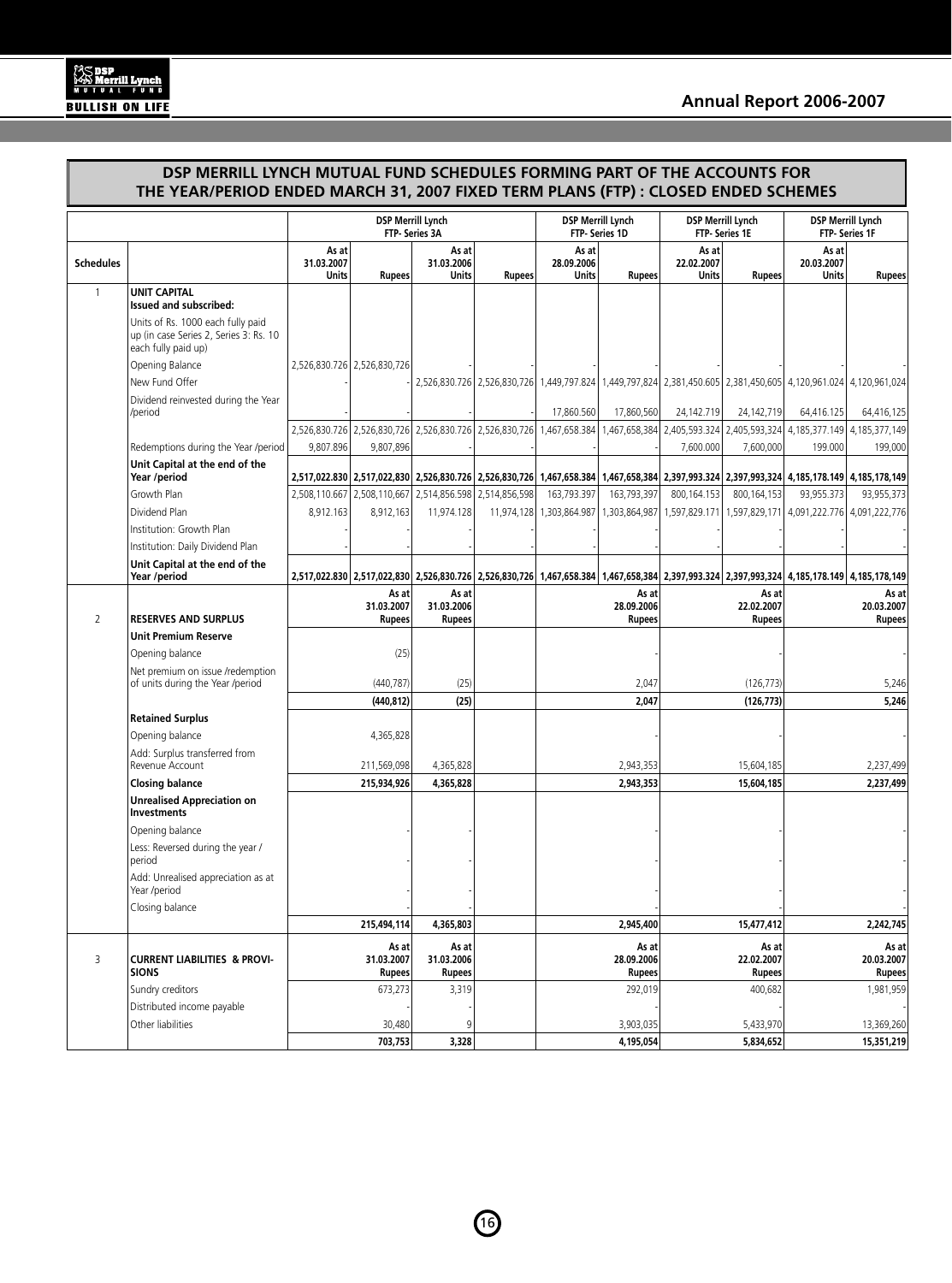| <b>DSP Merrill Lynch</b><br>FTP-Series 1G |                              | <b>DSP Merrill Lynch</b><br>FTP- Series 1H |                           | <b>DSP Merrill Lynch</b><br>FTP-Series 11 |                            | <b>DSP Merrill Lynch</b><br>FTP-Series 3E |                             | <b>DSP Merrill Lynch</b>            | FTP- Series 3C           | <b>DSP Merrill Lynch</b><br>FTP-Series 1J |                            |
|-------------------------------------------|------------------------------|--------------------------------------------|---------------------------|-------------------------------------------|----------------------------|-------------------------------------------|-----------------------------|-------------------------------------|--------------------------|-------------------------------------------|----------------------------|
| As at<br>28.03.2007<br><b>Units</b>       | <b>Rupees</b>                | As at<br>31.03.2007<br><b>Units</b>        | <b>Rupees</b>             | As at<br>31.03.2007<br><b>Units</b>       | <b>Rupees</b>              | As at<br>31.03.2007<br>Units              | <b>Rupees</b>               | As at<br>31.03.2007<br><b>Units</b> | <b>Rupees</b>            | As at<br>31.03.2007<br><b>Units</b>       | <b>Rupees</b>              |
|                                           |                              |                                            |                           |                                           |                            |                                           |                             |                                     |                          |                                           |                            |
|                                           |                              |                                            |                           |                                           |                            |                                           |                             |                                     |                          |                                           |                            |
|                                           |                              |                                            |                           |                                           |                            |                                           |                             |                                     |                          |                                           |                            |
|                                           |                              |                                            |                           |                                           |                            |                                           |                             |                                     |                          |                                           |                            |
| 1,651,536.030                             | 1,651,536,030                | 1,759,214.041                              | 1,759,214,041             | 4,934,091.918                             | 4,934,091,918              | 5,880,532.744                             | 5,880,532,744               | 866,919.592                         | 866,919,592              | 1,932,447.714                             | 1,932,447,714              |
| 26,554.614                                | 26,554,614                   | 11,039.651                                 | 11,039,651                | 26,904.548                                | 26,904,548                 |                                           |                             |                                     |                          |                                           |                            |
| 1,678,090.644                             | 1,678,090,644                | 1,770,253.692                              | 1,770,253,692             | 4,960,996.466                             | 4,960,996,466              | 5,880,532.744                             | 5,880,532,744               | 866,919.592                         | 866,919,592              | 1,932,447.714                             | 1,932,447,714              |
| 115.000                                   | 115,000                      | 25.000                                     | 25,000                    | 22,538.636                                | 22,538,636                 |                                           |                             |                                     |                          |                                           |                            |
|                                           |                              |                                            |                           |                                           |                            |                                           |                             |                                     |                          |                                           |                            |
| 1,677,975.644                             | 1,677,975,644                | 1,770,228.692                              | 1,770,228,692             | 4,938,457.830                             | 4,938,457,830              | 5,880,532.744                             | 5,880,532,744               | 866,919.592                         | 866,919,592              | 1,932,447.714                             | 1,932,447,714              |
| 112,229.414<br>1,565,746.230              | 112,229,414<br>1,565,746,230 | 13,151.083<br>142,317.835                  | 13,151,083<br>142,317,835 | 48,831.929<br>788,508.899                 | 48,831,929<br>788,508,899  | 1,312,457.950<br>27,062.990               | 1,312,457,950<br>27,062,990 | 864,564.592<br>2,355.000            | 864,564,592<br>2,355,000 | 100,964.207<br>320,503.004                | 100,964,207<br>320,503,004 |
|                                           |                              | 354,224.553                                | 354,224,553               | 301,789.560                               | 301,789,560                | 4,541,011.804                             | 4,541,011,804               |                                     |                          | 173,895.530                               | 173,895,530                |
|                                           |                              | 1,260,535.221                              | 1,260,535,221             | 3,799,327.442                             | 3,799,327,442              |                                           |                             |                                     |                          | 1,337,084.973                             | 1,337,084,973              |
|                                           |                              |                                            |                           |                                           |                            |                                           |                             |                                     |                          |                                           |                            |
| 1,677,975.644                             | 1,677,975,644                | 1,770,228.692                              | 1,770,228,692             | 4,938,457.830                             | 4,938,457,830              | 5,880,532.744                             | 5,880,532,744               | 866,919.592                         | 866,919,592              | 1,932,447.714                             | 1,932,447,714              |
|                                           | As at<br>28.03.2007          |                                            | As at<br>31.03.2007       |                                           | As at<br>31.03.2007        |                                           | As at<br>31.03.2007         |                                     | As at<br>31.03.2007      |                                           | As at<br>31.03.2007        |
|                                           | <b>Rupees</b>                |                                            | <b>Rupees</b>             |                                           | <b>Rupees</b>              |                                           | <b>Rupees</b>               |                                     | <b>Rupees</b>            |                                           | <b>Rupees</b>              |
|                                           |                              |                                            |                           |                                           |                            |                                           |                             |                                     |                          |                                           |                            |
|                                           |                              |                                            |                           |                                           |                            |                                           |                             |                                     |                          |                                           |                            |
|                                           | 3,908                        |                                            | 5,901                     |                                           | (119, 805)                 |                                           | 44                          |                                     |                          |                                           | 34                         |
|                                           | 3,908                        |                                            | 5,901                     |                                           | (119, 805)                 |                                           | 44                          |                                     | 5                        |                                           | 34                         |
|                                           |                              |                                            |                           |                                           |                            |                                           |                             |                                     |                          |                                           |                            |
|                                           |                              |                                            |                           |                                           |                            |                                           |                             |                                     |                          |                                           |                            |
|                                           | 2,737,372                    |                                            | 4,931,399                 |                                           | 6,001,538                  |                                           | 25,432,722                  |                                     | 1,851,970                |                                           | 1,293,174                  |
|                                           | 2,737,372                    |                                            | 4,931,399                 |                                           | 6,001,538                  |                                           | 25,432,722                  |                                     | 1,851,970                |                                           | 1,293,174                  |
|                                           |                              |                                            |                           |                                           |                            |                                           |                             |                                     |                          |                                           |                            |
|                                           |                              |                                            |                           |                                           |                            |                                           |                             |                                     |                          |                                           |                            |
|                                           |                              |                                            |                           |                                           |                            |                                           |                             |                                     |                          |                                           |                            |
|                                           |                              |                                            |                           |                                           |                            |                                           |                             |                                     |                          |                                           |                            |
|                                           |                              |                                            | 541,500                   |                                           | 1,038,000                  |                                           | 66,640                      |                                     |                          |                                           |                            |
|                                           |                              |                                            | 541,500                   |                                           | 1,038,000                  |                                           | 66,640                      |                                     |                          |                                           |                            |
|                                           | 2,741,280                    |                                            | 5,478,800                 |                                           | 6,919,733                  |                                           | 25,499,406                  |                                     | 1,851,975                |                                           | 1,293,208                  |
|                                           | As at                        |                                            | As at                     |                                           | As at                      |                                           | As at                       |                                     | As at                    |                                           | As at                      |
|                                           | 28.03.2007                   |                                            | 31.03.2007                |                                           | 31.03.2007                 |                                           | 31.03.2007<br><b>Rupees</b> |                                     | 31.03.2007               |                                           | 31.03.2007                 |
|                                           | <b>Rupees</b><br>247,946     |                                            | <b>Rupees</b><br>352,446  |                                           | <b>Rupees</b><br>1,197,804 |                                           | 605,260                     |                                     | Rupees<br>13,994         |                                           | <b>Rupees</b><br>7,571     |
|                                           |                              |                                            |                           |                                           |                            |                                           |                             |                                     |                          |                                           |                            |
|                                           | 5,706,189                    |                                            | 2,360,066                 |                                           | 5,928,092                  |                                           | 24,810                      |                                     | 560                      |                                           | 10                         |
|                                           | 5,954,135                    |                                            | 2,712,512                 |                                           | 7,125,896                  |                                           | 630,070                     |                                     | 14,554                   |                                           | 7,581                      |

 $\left( \overline{17}\right)$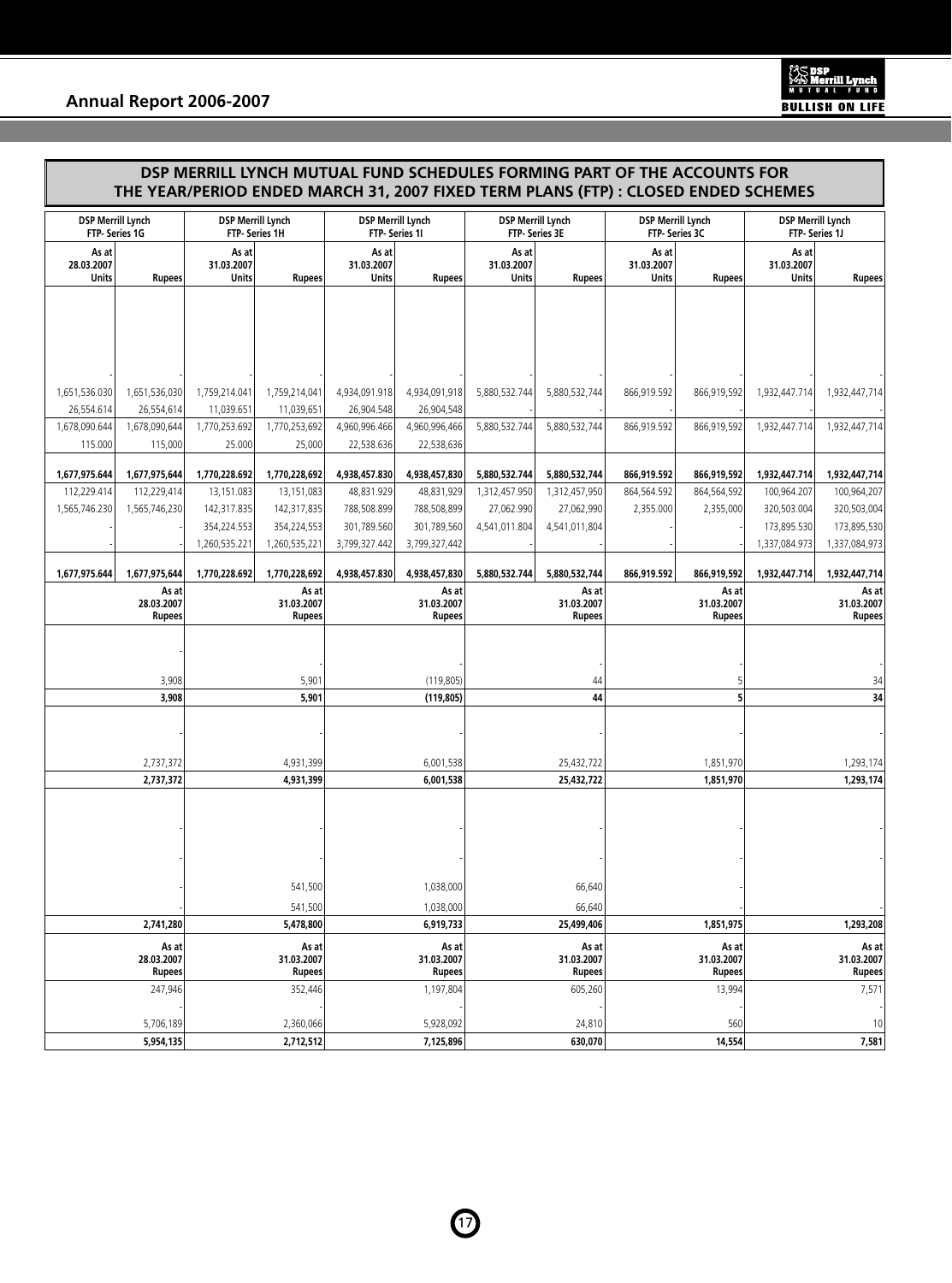| <b>Schedules</b> |                                                                                                                                              |      |                                             | <b>DSP Merrill Lynch</b><br>FTP- Series 1B         |                             |                                      |                                             | <b>DSP Merrill Lynch</b><br>FTP-Series 2    |                             |
|------------------|----------------------------------------------------------------------------------------------------------------------------------------------|------|---------------------------------------------|----------------------------------------------------|-----------------------------|--------------------------------------|---------------------------------------------|---------------------------------------------|-----------------------------|
| 4                | <b>INVESTMENTS</b>                                                                                                                           |      | As at<br>01.06.2006<br><b>Rupees</b>        | As at<br>31.03.2006<br><b>Rupees</b>               |                             | As at<br>16.08.2006<br><b>Rupees</b> |                                             | As at<br>31.03.2006<br><b>Rupees</b>        |                             |
|                  |                                                                                                                                              | Cost | <b>Market/Fair</b><br>value                 | Cost                                               | <b>Market/Fair</b><br>value | Cost                                 | <b>Market/Fair</b><br>value                 | Cost                                        | <b>Market/Fair</b><br>value |
|                  | <b>Bonds &amp; Debentures</b>                                                                                                                |      |                                             |                                                    |                             |                                      |                                             |                                             |                             |
|                  | Listed or awaiting listing                                                                                                                   |      |                                             |                                                    |                             |                                      |                                             |                                             |                             |
|                  | Private placement / Unlisted                                                                                                                 |      |                                             |                                                    |                             |                                      |                                             |                                             |                             |
|                  | <b>Commercial Papers (CP)</b>                                                                                                                |      |                                             | 19,754,976                                         | 19,754,976                  |                                      |                                             | 962,803,000                                 | 962,803,000                 |
|                  | <b>Certificate of Deposits (CD)</b>                                                                                                          |      |                                             | 2,206,348,500                                      | 2,206,348,500               | 962,302,000                          | 962,302,000                                 | 1,202,290,561                               | 1,202,290,561               |
|                  | <b>Bills Rediscounting (BRDS)</b>                                                                                                            |      |                                             | 979,460,274                                        | 979,460,274                 |                                      |                                             |                                             |                             |
|                  |                                                                                                                                              |      |                                             | 3,205,563,750                                      | 3,205,563,750               | 962,302,000                          | 962,302,000                                 | 2,165,093,561                               | 2,165,093,561               |
| 5                | <b>DEPOSITS</b>                                                                                                                              |      | As at<br>01.06.2006<br><b>Rupees</b>        | As at<br>31.03.2006<br><b>Rupees</b>               |                             |                                      | As at<br>16.08.2006<br><b>Rupees</b>        | As at<br>31.03.2006<br><b>Rupees</b>        |                             |
|                  | Fixed Deposits with Scheduled Banks                                                                                                          |      |                                             | 650,000,000                                        |                             |                                      |                                             |                                             |                             |
|                  | Margin money with The Clearing<br>Corporation of India Ltd. (CCIL)                                                                           |      |                                             |                                                    |                             |                                      |                                             |                                             |                             |
|                  |                                                                                                                                              |      |                                             |                                                    |                             |                                      |                                             |                                             |                             |
|                  |                                                                                                                                              |      |                                             | 650,000,000                                        |                             |                                      |                                             |                                             |                             |
| 6                | <b>OTHER CURRENT ASSETS</b>                                                                                                                  |      | As at<br>01.06.2006<br><b>Rupees</b>        | As at<br>31.03.2006<br><b>Rupees</b>               |                             |                                      | As at<br>16.08.2006<br><b>Rupees</b>        | As at<br>31.03.2006<br><b>Rupees</b>        |                             |
|                  | Balances with banks in current<br>account                                                                                                    |      | 14,144,577                                  | 365,701                                            |                             |                                      | 590,818                                     | 162,663                                     |                             |
|                  | Receivable for units purchase                                                                                                                |      |                                             |                                                    |                             |                                      |                                             |                                             |                             |
|                  | Contracts for sale of investments                                                                                                            |      |                                             |                                                    |                             |                                      |                                             |                                             |                             |
|                  | Collateralised lending (reverse repur-<br>chase transactions) (Reverse Repo) /<br>Collateralized Borrowing and Lending<br>Obligations (CBLO) |      | 3,921,473,556                               | 21,490,267                                         |                             |                                      | 1,282,288,159                               | 47,978,271                                  |                             |
|                  | Outstanding and accrued income                                                                                                               |      | 499,344                                     | 24,936,172                                         |                             |                                      | 37,909,841                                  | 19,894,834                                  |                             |
|                  | Other receivable                                                                                                                             |      |                                             |                                                    |                             |                                      |                                             |                                             |                             |
|                  |                                                                                                                                              |      | 3,936,117,477                               | 46,792,140                                         |                             |                                      | 1,320,788,818                               | 68,035,768                                  |                             |
| 17               | <b>INTEREST</b>                                                                                                                              |      | Period ended<br>01.06.2006<br><b>Rupees</b> | <b>Period ended</b><br>31.03.2006<br><b>Rupees</b> |                             |                                      | Period ended<br>16.08.2006<br><b>Rupees</b> | Period ended<br>31.03.2006<br><b>Rupees</b> |                             |
|                  | Reverse Repo / CBLO                                                                                                                          |      | 1,032,876                                   | 425,148                                            |                             |                                      | 885,020                                     | 574,492                                     |                             |
|                  | Securities and fixed deposits                                                                                                                |      | 51,327,980                                  | 24,932,928                                         |                             |                                      | 63,923,954                                  | 20,778,531                                  |                             |
|                  |                                                                                                                                              |      | 52,360,856                                  | 25,358,076                                         |                             |                                      | 64,808,974                                  | 21,353,023                                  |                             |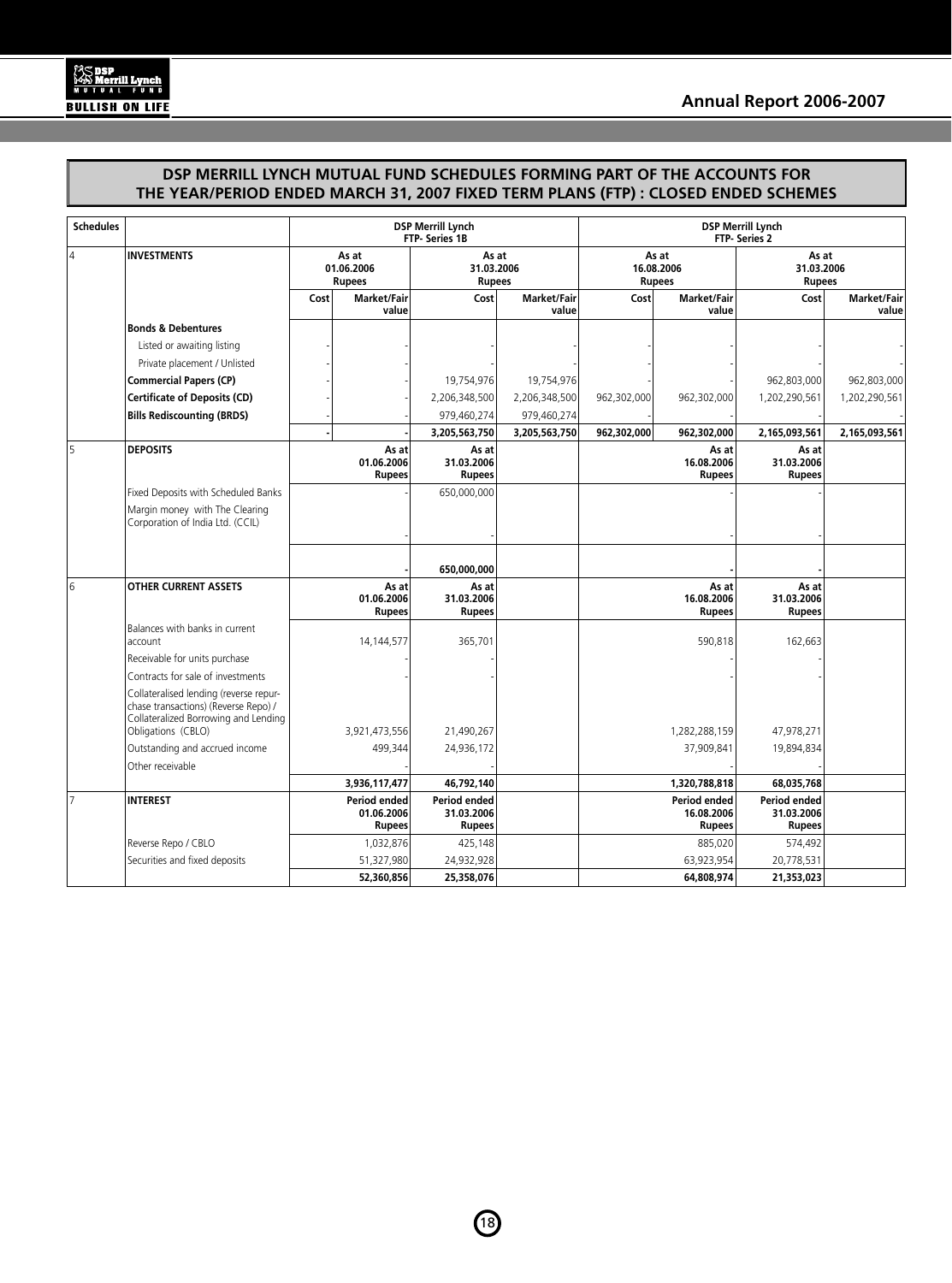|                          |                                      | <b>DSP Merrill Lynch</b><br>FTP-Series 3 |                                      |            |                                      | <b>DSP Merrill Lynch</b><br>FTP-Series 1C |                      | <b>DSP Merrill Lynch</b><br>FTP- Series 3A |                             |                                      |                             |
|--------------------------|--------------------------------------|------------------------------------------|--------------------------------------|------------|--------------------------------------|-------------------------------------------|----------------------|--------------------------------------------|-----------------------------|--------------------------------------|-----------------------------|
|                          | As at<br>11.12.2006<br><b>Rupees</b> |                                          | As at<br>31.03.2006<br><b>Rupees</b> |            | As at<br>29.06.2006<br><b>Rupees</b> | As at<br>31.03.2006<br><b>Rupees</b>      |                      | As at<br>31.03.2007<br><b>Rupees</b>       |                             | As at<br>31.03.2006<br><b>Rupees</b> |                             |
| Cost                     | Market/Fair<br>value                 | Cost                                     | Market/Fair<br>value                 | Cost       | Market/Fair<br>value                 | Cost                                      | Market/Fair<br>value | Cost                                       | <b>Market/Fair</b><br>value | Cost                                 | <b>Market/Fair</b><br>value |
|                          |                                      | 200,014,000                              | 197,413,200                          |            |                                      |                                           |                      | 202,102,700                                | 200,168,000                 | 202,102,700                          | 202,043,700                 |
|                          |                                      |                                          |                                      |            |                                      |                                           |                      |                                            |                             |                                      |                             |
|                          |                                      | 468,198,500                              | 468,198,500                          |            |                                      |                                           |                      | 496,649,890                                | 496,649,890                 |                                      |                             |
|                          |                                      | 841,301,500                              | 841,301,500                          |            |                                      | 2,936,175,000                             | 2,936,175,000        | 1,978,514,428                              | 1,978,514,428               | 2,207,605,000                        | 2,207,605,000               |
|                          |                                      |                                          |                                      |            |                                      |                                           |                      |                                            |                             |                                      |                             |
|                          |                                      | 1,509,514,000                            | 1,506,913,200                        |            | As at                                | 2,936,175,000                             | 2,936,175,000        | 2,677,267,018                              | 2,675,332,318               | 2,409,707,700                        | 2,409,648,700               |
|                          | As at<br>11.12.2006<br><b>Rupees</b> | As at<br>31.03.2006<br><b>Rupees</b>     |                                      |            | 29.06.2006<br><b>Rupees</b>          | As at<br>31.03.2006<br><b>Rupees</b>      |                      | As at<br>31.03.2007<br><b>Rupees</b>       |                             | As at<br>31.03.2006<br><b>Rupees</b> |                             |
|                          |                                      |                                          |                                      |            |                                      | 650,000,000                               |                      |                                            |                             |                                      |                             |
|                          |                                      |                                          |                                      |            |                                      |                                           |                      |                                            |                             |                                      |                             |
|                          | 100,000                              |                                          |                                      |            |                                      |                                           |                      |                                            |                             |                                      |                             |
|                          |                                      |                                          |                                      |            |                                      | 650,000,000                               |                      |                                            |                             |                                      |                             |
|                          | 100,000<br>As at                     | As at                                    |                                      |            | As at                                | As at                                     |                      |                                            | As at                       | As at                                |                             |
|                          | 11.12.2006<br><b>Rupees</b>          | 31.03.2006<br><b>Rupees</b>              |                                      |            | 29.06.2006<br><b>Rupees</b>          | 31.03.2006<br><b>Rupees</b>               |                      |                                            | 31.03.2007<br><b>Rupees</b> | 31.03.2006<br><b>Rupees</b>          |                             |
|                          |                                      |                                          |                                      |            |                                      |                                           |                      |                                            |                             |                                      |                             |
|                          | 298,104                              | 354,728                                  |                                      |            | 693,904                              | 229,613                                   |                      |                                            | 492,899                     | 791,637                              |                             |
|                          |                                      |                                          |                                      |            |                                      |                                           |                      |                                            |                             |                                      |                             |
|                          |                                      |                                          |                                      |            |                                      |                                           |                      |                                            |                             |                                      |                             |
|                          |                                      |                                          |                                      |            |                                      |                                           |                      |                                            |                             |                                      |                             |
|                          | 1,599,498,504                        | 28,986,873                               |                                      |            | 3,594,615,516                        | 56,974,199                                |                      |                                            | 32,023,270                  | 102,956,237                          |                             |
|                          | 284,841                              | 32,356,279                               |                                      |            | 561,351                              | 5,366,917                                 |                      |                                            | 25,372,210                  | 15,303,283                           |                             |
|                          |                                      |                                          |                                      |            |                                      |                                           |                      |                                            |                             | 2,500,000                            |                             |
|                          | 1,600,081,449                        | 61,697,880                               |                                      |            | 3,595,870,771                        | 62,570,729                                |                      |                                            | 57,888,379                  | 121,551,157                          |                             |
|                          | Period ended                         | Period ended                             |                                      |            | Period ended                         | Period ended                              |                      |                                            | Year ended                  | Period ended                         |                             |
|                          | 11.12.2006<br><b>Rupees</b>          | 31.03.2006<br><b>Rupees</b>              |                                      |            | 29.06.2006<br><b>Rupees</b>          | 31.03.2006<br><b>Rupees</b>               |                      |                                            | 31.03.2007<br><b>Rupees</b> | 31.03.2006<br><b>Rupees</b>          |                             |
|                          | 1,505,429                            | 763,676                                  |                                      |            | 3,136,478                            | 1,120,234                                 |                      |                                            | 1,058,574                   | 706,275                              |                             |
|                          | 71,964,648                           | 32,347,434                               |                                      |            | 73,189,894                           | 5,358,364                                 |                      |                                            | 208,693,042                 | 3,722,139                            |                             |
| 73,470,077<br>33,111,110 |                                      |                                          |                                      | 76,326,372 | 6,478,598                            |                                           |                      | 209,751,616                                | 4,428,414                   |                                      |                             |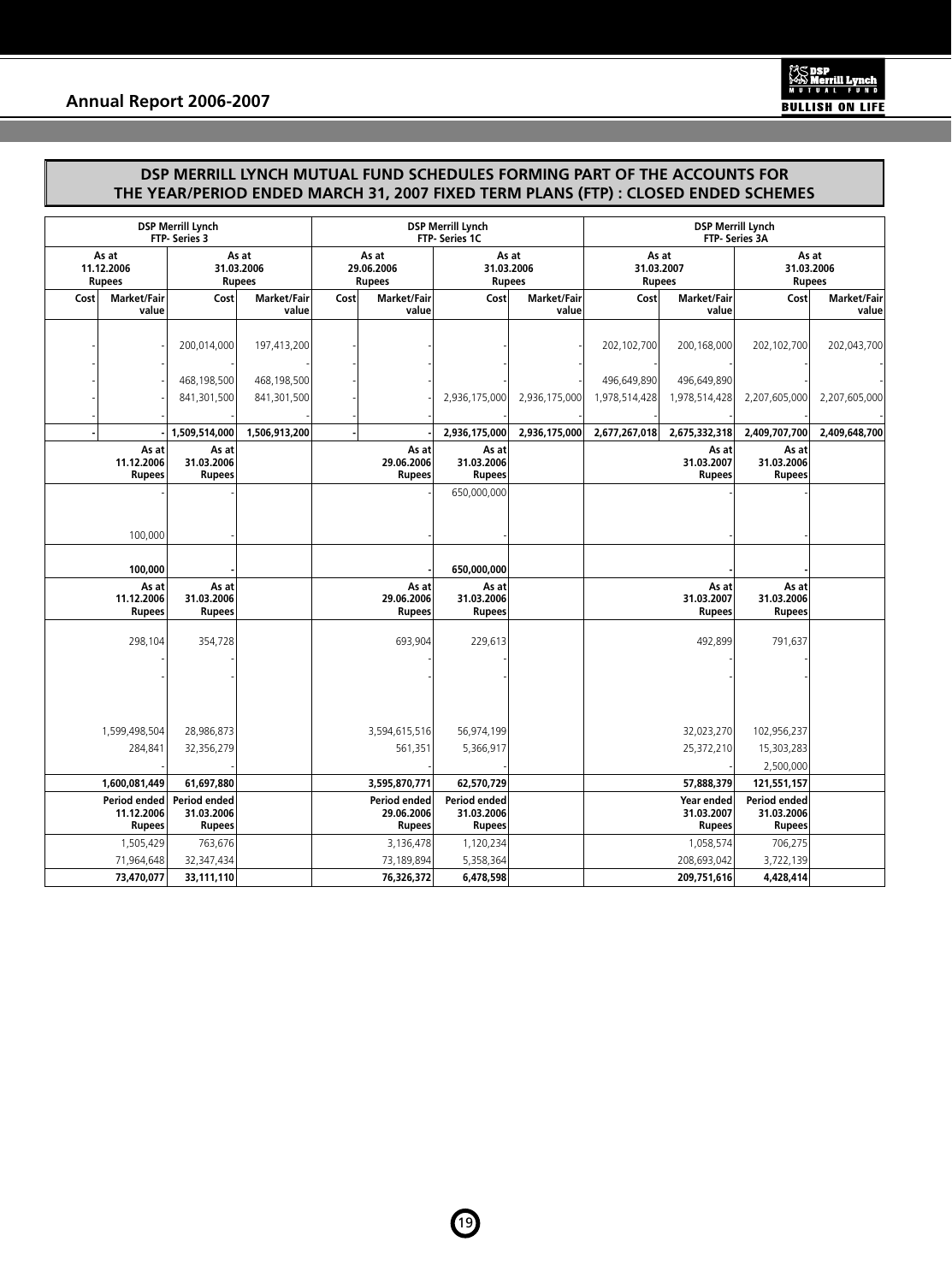| <b>Schedules</b> |                                                                                                                                            | <b>DSP Merrill Lynch</b><br>FTP-Series 1D |                                             | <b>DSP Merrill Lynch</b><br>FTP-Series 1E   |                             | <b>DSP Merrill Lynch</b><br>FTP- Series 1F |                                             | <b>DSP Merrill Lynch</b>                    | FTP-Series 1G               |
|------------------|--------------------------------------------------------------------------------------------------------------------------------------------|-------------------------------------------|---------------------------------------------|---------------------------------------------|-----------------------------|--------------------------------------------|---------------------------------------------|---------------------------------------------|-----------------------------|
| $\overline{4}$   | <b>INVESTMENTS</b>                                                                                                                         | As at<br>28.09.2006<br><b>Rupees</b>      |                                             | As at<br>22.02.2007<br><b>Rupees</b>        |                             | As at<br>20.03.2007<br><b>Rupees</b>       |                                             | As at<br>28.03.2007<br><b>Rupees</b>        |                             |
|                  |                                                                                                                                            | Cost                                      | Market/Fair<br>value                        | Cost                                        | <b>Market/Fair</b><br>value | Cost                                       | Market/Fair<br>value                        | Cost                                        | <b>Market/Fair</b><br>value |
|                  | <b>Bonds &amp; Debentures</b>                                                                                                              |                                           |                                             |                                             |                             |                                            |                                             |                                             |                             |
|                  | Listed or awaiting listing                                                                                                                 |                                           |                                             |                                             |                             |                                            |                                             |                                             |                             |
|                  | Private placement / Unlisted                                                                                                               |                                           |                                             |                                             |                             |                                            |                                             |                                             |                             |
|                  | <b>Commercial Papers (CP)</b>                                                                                                              | 245,711,750                               | 245,711,750                                 | 490,582,000                                 | 490,582,000                 |                                            |                                             |                                             |                             |
|                  | <b>Certificate of Deposits (CD)</b>                                                                                                        |                                           |                                             |                                             |                             |                                            |                                             |                                             |                             |
|                  | <b>Bills Rediscounting (BRDS)</b>                                                                                                          |                                           |                                             |                                             |                             |                                            |                                             |                                             |                             |
|                  |                                                                                                                                            | 245,711,750                               | 245,711,750                                 | 490,582,000                                 | 490,582,000                 |                                            |                                             |                                             |                             |
| 5                | <b>DEPOSITS</b>                                                                                                                            |                                           | As at<br>28.09.2006<br><b>Rupees</b>        | As at<br>22.02.2007<br><b>Rupees</b>        |                             |                                            | As at<br>20.03.2007<br><b>Rupees</b>        | As at<br>28.03.2007<br><b>Rupees</b>        |                             |
|                  | Fixed Deposits with Scheduled<br><b>Banks</b>                                                                                              |                                           |                                             |                                             |                             |                                            |                                             |                                             |                             |
|                  | Margin money with The Clearing<br>Corporation of India Ltd. (CCIL)                                                                         |                                           |                                             |                                             |                             |                                            |                                             |                                             |                             |
|                  |                                                                                                                                            |                                           |                                             |                                             |                             |                                            |                                             |                                             |                             |
| 6                | <b>OTHER CURRENT ASSETS</b>                                                                                                                |                                           | As at<br>28.09.2006<br><b>Rupees</b>        | As at<br>22.02.2007<br><b>Rupees</b>        |                             |                                            | As at<br>20.03.2007<br><b>Rupees</b>        | As at<br>28.03.2007<br><b>Rupees</b>        |                             |
|                  | Balances with banks in current<br>account                                                                                                  |                                           | 459,711                                     | 681,161                                     |                             |                                            | 1,247,282                                   | 277,256                                     |                             |
|                  | Receivable for units purchase                                                                                                              |                                           |                                             |                                             |                             |                                            |                                             |                                             |                             |
|                  | Contracts for sale of investments                                                                                                          |                                           | 1,218,849,476                               | 643,624,226                                 |                             |                                            | 595, 153, 775                               |                                             |                             |
|                  | Collateralised lending (reverse<br>repurchase transactions) (Reverse<br>Repo) / Collateralized Borrowing<br>and Lending Obligations (CBLO) |                                           | 5,488,695                                   | 1,274,788,917                               |                             |                                            | 3,605,050,758                               | 1,685,966,539                               |                             |
|                  | Outstanding and accrued income                                                                                                             |                                           | 4,289,206                                   | 9,629,084                                   |                             |                                            | 1,320,298                                   | 427,264                                     |                             |
|                  | Other receivable                                                                                                                           |                                           |                                             |                                             |                             |                                            |                                             |                                             |                             |
|                  |                                                                                                                                            |                                           | 1,229,087,088                               | 1,928,723,388                               |                             |                                            | 4,202,772,113                               | 1,686,671,059                               |                             |
| $\overline{7}$   | <b>INTEREST</b>                                                                                                                            |                                           | Period ended<br>28.09.2006<br><b>Rupees</b> | Period ended<br>22.02.2007<br><b>Rupees</b> |                             |                                            | Period ended<br>20.03.2007<br><b>Rupees</b> | Period ended<br>28.03.2007<br><b>Rupees</b> |                             |
|                  | Reverse Repo / CBLO                                                                                                                        |                                           | 405,197                                     | 1,144,544                                   |                             |                                            | 1,613,316                                   | 1,632,509                                   |                             |
|                  | Securities and fixed deposits                                                                                                              |                                           | 24,763,150                                  | 45,375,995                                  |                             |                                            | 81,537,548                                  | 33,716,233                                  |                             |
|                  |                                                                                                                                            |                                           | 25, 168, 347                                | 46,520,539                                  |                             |                                            | 83,150,864                                  | 35,348,742                                  |                             |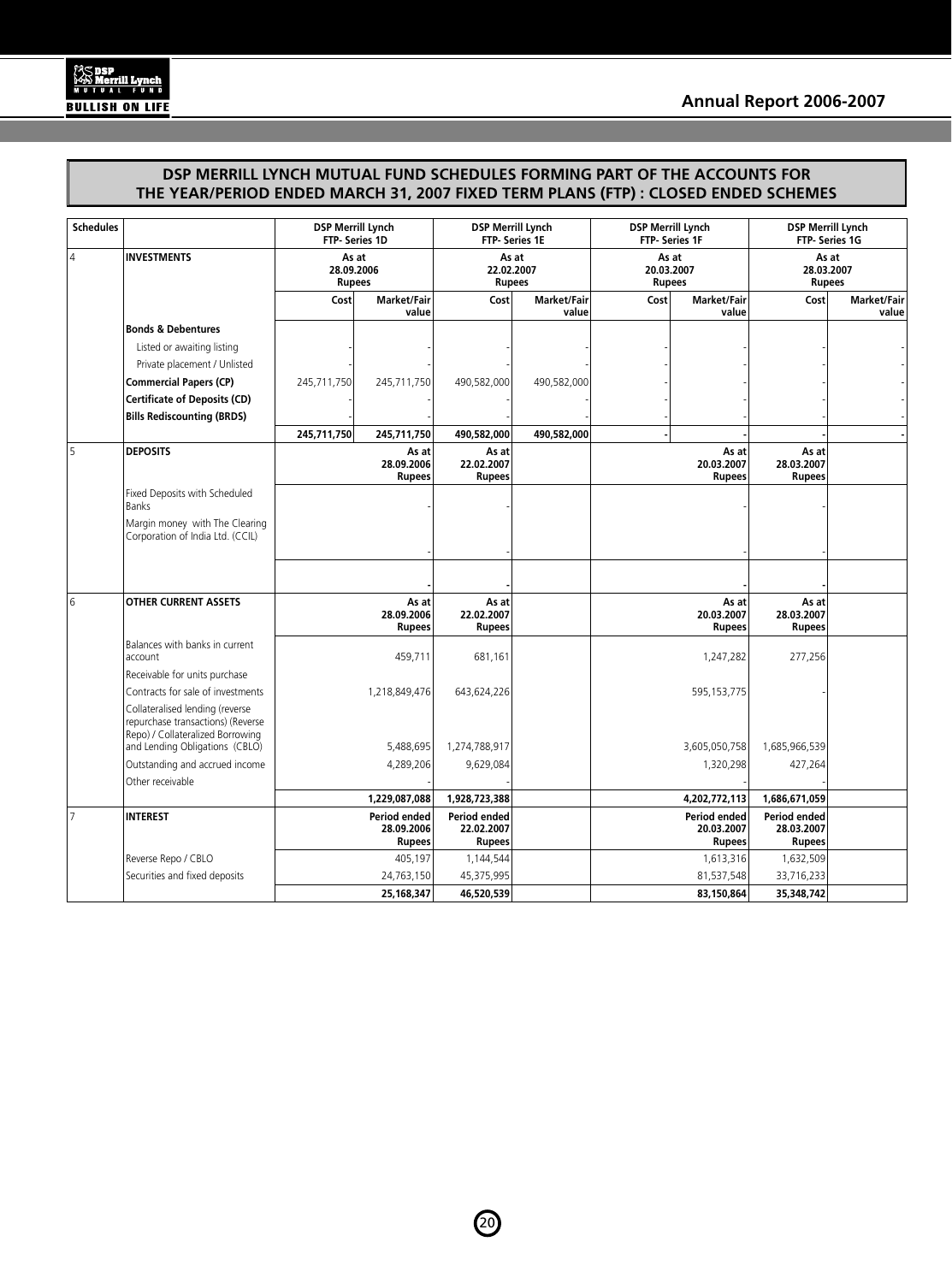| <b>DSP Merrill Lynch</b><br>FTP- Series 1H |                                      | <b>DSP Merrill Lynch</b><br>FTP-Series 1I |                             | <b>DSP Merrill Lynch</b><br>FTP-Series 3E |                                      | <b>DSP Merrill Lynch</b><br>FTP- Series 3C |                             | <b>DSP Merrill Lynch</b><br>FTP- Series 1J |                                      |
|--------------------------------------------|--------------------------------------|-------------------------------------------|-----------------------------|-------------------------------------------|--------------------------------------|--------------------------------------------|-----------------------------|--------------------------------------------|--------------------------------------|
| As at<br>31.03.2007<br><b>Rupees</b>       |                                      | As at<br>31.03.2007<br><b>Rupees</b>      |                             | As at<br>31.03.2007<br><b>Rupees</b>      |                                      | As at<br>31.03.2007<br><b>Rupees</b>       |                             | As at<br>31.03.2007<br><b>Rupees</b>       |                                      |
| Cost                                       | <b>Market/Fair</b><br>value          | Cost                                      | <b>Market/Fair</b><br>value | Cost                                      | <b>Market/Fair</b><br>value          | Cost                                       | <b>Market/Fair</b><br>value | Cost                                       | <b>Market/Fair</b><br>value          |
|                                            |                                      |                                           |                             |                                           |                                      |                                            |                             |                                            |                                      |
| 248,845,750                                | 249,387,250                          | 246,980,000                               | 248,018,000                 | 79,737,280                                | 79,803,920                           |                                            |                             |                                            |                                      |
|                                            |                                      | 146,231,100                               | 146,231,100                 |                                           |                                      |                                            |                             | 390,000,000<br>242,737,750                 | 390,000,000<br>242,737,750           |
| 1,253,522,002                              | 1,253,522,002                        | 2,308,560,626                             | 2,308,560,626               | 3,789,977,500                             | 3,789,977,500                        | 614,022,248                                | 614,022,248                 | 680,222,218                                | 680,222,218                          |
|                                            |                                      |                                           |                             |                                           |                                      |                                            |                             |                                            |                                      |
| 1,502,367,752                              | 1,502,909,252                        | 2,701,771,726                             | 2,702,809,726               | 3,869,714,780                             | 3,869,781,420                        | 614,022,248                                | 614,022,248                 | 1,312,959,968                              | 1,312,959,968                        |
| As at<br>31.03.2007<br><b>Rupees</b>       |                                      | As at<br>31.03.2007<br><b>Rupees</b>      |                             |                                           | As at<br>31.03.2007<br><b>Rupees</b> | As at<br>31.03.2007<br><b>Rupees</b>       |                             |                                            | As at<br>31.03.2007<br><b>Rupees</b> |
| 250,000,000                                |                                      | 2,200,000,000                             |                             |                                           | 2,000,000,000                        | 250,000,000                                |                             |                                            | 560,000,000                          |
|                                            |                                      |                                           |                             |                                           |                                      |                                            |                             |                                            |                                      |
|                                            | 250,000,000                          | 2,200,000,000                             |                             |                                           | 2,000,000,000                        | 250,000,000                                |                             |                                            | 560,000,000                          |
|                                            | As at<br>31.03.2007<br><b>Rupees</b> | As at<br>31.03.2007<br><b>Rupees</b>      |                             |                                           | As at<br>31.03.2007<br><b>Rupees</b> | As at<br>31.03.2007<br><b>Rupees</b>       |                             |                                            | As at<br>31.03.2007<br><b>Rupees</b> |
|                                            | 309,382                              | 313,430                                   |                             |                                           | 625,594                              |                                            |                             |                                            | 53,238,386                           |
|                                            |                                      |                                           |                             |                                           | 120                                  | 510,897<br>671,546                         |                             | 1,343,553                                  |                                      |
|                                            |                                      |                                           |                             |                                           |                                      |                                            |                             |                                            |                                      |
|                                            |                                      | 7,493,173                                 |                             |                                           | 8,456,581                            | 2,462,043                                  |                             |                                            | 5,031,131                            |
|                                            | 25,201,370                           | 41,887,130                                |                             |                                           | 27,798,505                           | 1,119,387                                  |                             |                                            | 1,175,465                            |
|                                            | 25,510,752                           | 49,693,733                                |                             |                                           | 36,880,800                           | 4,763,873                                  |                             |                                            | 60,788,535                           |
| Period ended<br>31.03.2007                 |                                      | <b>Period ended</b><br>31.03.2007         |                             |                                           | Period ended<br>31.03.2007           | <b>Period ended</b><br>31.03.2007          |                             |                                            | <b>Period ended</b><br>31.03.2007    |
|                                            | <b>Rupees</b><br>123,425             | <b>Rupees</b><br>1,147,782                |                             |                                           | <b>Rupees</b><br>179,277             | <b>Rupees</b><br>752,534                   |                             |                                            | <b>Rupees</b><br>136,318             |
|                                            | 20,759,247                           | 38,734,818                                |                             |                                           | 25,873,515                           | 1,113,990                                  |                             |                                            | 1,164,438                            |
|                                            | 20,882,672                           | 39,882,600                                |                             |                                           | 26,052,792                           | 1,866,524                                  |                             |                                            | 1,300,756                            |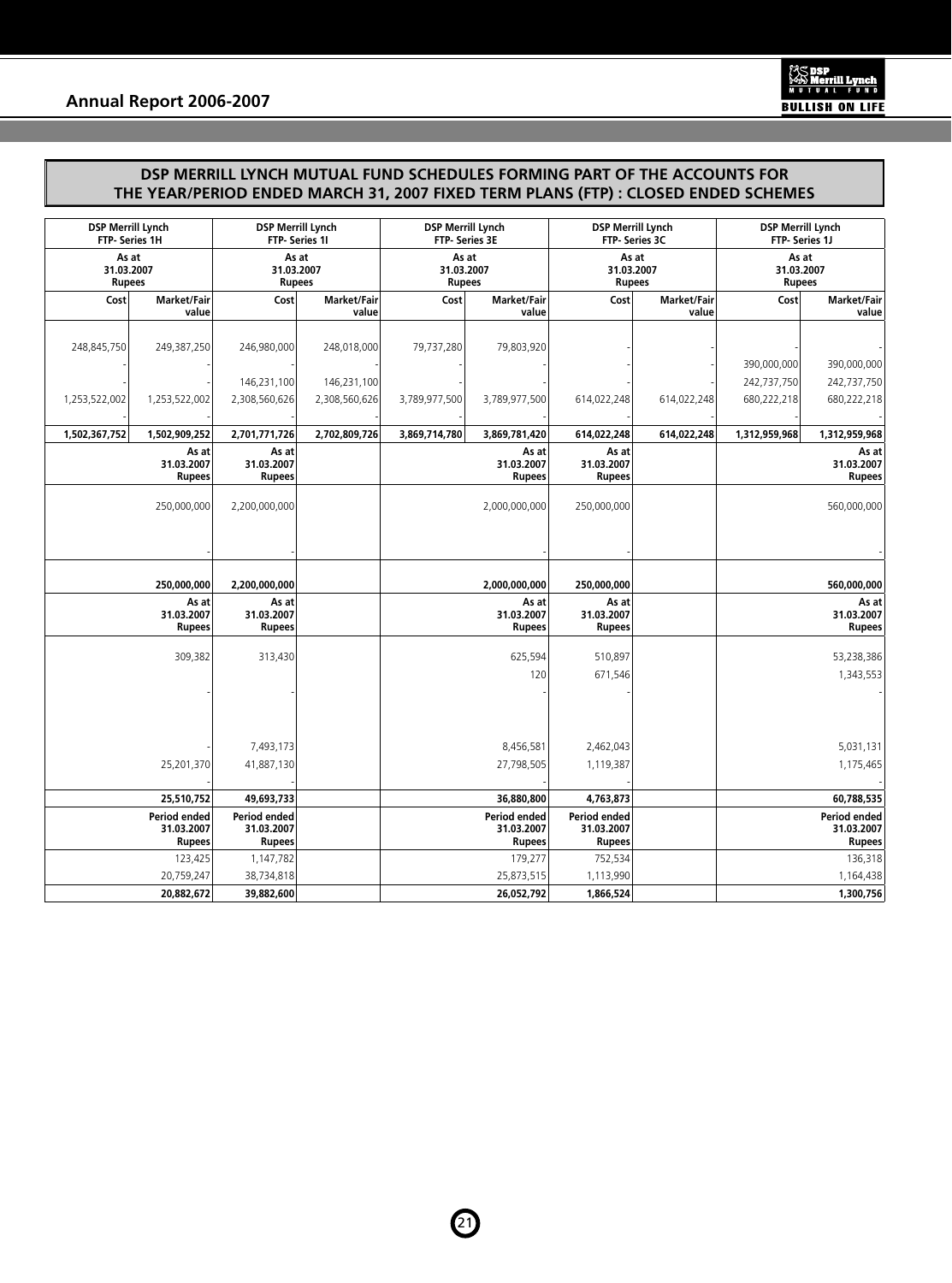## **DSP MERRILL LYNCH MUTUAL FUND FIXED TERM PLANS (FTP): CLOSED ENDED SCHEMES Schedules forming part of the Balance Sheet as at March 31, 2007 and the Revenue Account for the year/period ended March 31, 2007**

## **Schedule 8: NOTES TO ACCOUNTS**

#### **1 Organisation**

In conformity with Securities and Exchange Board of India (Mutual Funds) Regulations, 1996 (the Regulations), DSP Merrill Lynch Fund Managers Limited has been set up to act as the Asset Management Company (AMC) to DSP Merrill Lynch Mutual Fund (Fund). In terms of the Investment Management Agreement (IMA) dated December 16, 1996, entered into between DSP Merrill Lynch Trustee Company Private Limited (Trustee) and the AMC, the AMC has been appointed as the Investment Manager to the Schemes of the Fund.

The Schemes have been sponsored by DSP Merrill Lynch Limited (DSPML), HMK Investment Private Limited and ADIKO Investment Private Limited.

| <b>Schemes Name</b> | Date of Launch | <b>NFO Period</b>               | <b>Maturity date</b> | <b>Investment objective</b>                                                                                                                                                                                                                                                                                                                                                                                                                                                                                                             |
|---------------------|----------------|---------------------------------|----------------------|-----------------------------------------------------------------------------------------------------------------------------------------------------------------------------------------------------------------------------------------------------------------------------------------------------------------------------------------------------------------------------------------------------------------------------------------------------------------------------------------------------------------------------------------|
| FTP- Series 1       | Nov 14, 2005   | Nov 14, 2005 - Nov 18, 2005     | Feb 16, 2006         | The primary investment objective of the scheme is to seek capital appreciation<br>by investing in a portfolio of debt and money market securities. It is envisaged<br>that the portfolio will display the maturity profile that is generally in line with the<br>term of the scheme. The scheme may also invest a certain portion of its corpus<br>in money market securities, in order to meet liquidity requirements from time to<br>time. There can be no assurance that the investment objective of the scheme will<br>be realised. |
| FTP- Series 1A      | Dec 20, 2005   | Dec 20, 2005 - Dec 22,2005      | March 23, 2006       | The primary investment objective of the scheme is to seek capital appreciation<br>by investing in a portfolio of debt and money market securities. It is envisaged<br>that the portfolio will display the maturity profile that is generally in line with the<br>term of the scheme. The scheme may also invest a certain portion of its corpus<br>in money market securities, in order to meet liquidity requirements from time to<br>time. There can be no assurance that the investment objective of the scheme will<br>be realised. |
| FTP- Series 1B      | Feb 28, 2006   | Feb 28, 2006 - March 03, 2006   | June 01, 2006        | The primary investment objective of the scheme is to seek capital appreciation<br>by investing in a portfolio of debt and money market securities. It is envisaged<br>that the portfolio will display the maturity profile that is generally in line with the<br>term of the scheme. The scheme may also invest a certain portion of its corpus<br>in money market securities, in order to meet liquidity requirements from time to<br>time. There can be no assurance that the investment objective of the scheme will<br>be realised. |
| FTP- Series 2       | Feb 14, 2006   | Feb 14, 2006 - Feb 17, 2006     | Aug 16, 2006         | The primary investment objective of the scheme is to seek capital appreciation<br>by investing in a portfolio of debt and money market securities. It is envisaged<br>that the portfolio will display the maturity profile that is generally in line with the<br>term of the scheme. The scheme may also invest a certain portion of its corpus<br>in money market securities, in order to meet liquidity requirements from time to<br>time. There can be no assurance that the investment objective of the scheme will<br>be realised. |
| FTP- Series 3       | Dec 6, 2005    | Dec 06, 2005 - Dec 09, 2005     | Dec 11, 2006         | The primary investment objective of the scheme is to seek capital appreciation<br>by investing in a portfolio of debt and money market securities. It is envisaged<br>that the portfolio will display the maturity profile that is generally in line with the<br>term of the scheme. The scheme may also invest a certain portion of its corpus<br>in money market securities, in order to meet liquidity requirements from time to<br>time. There can be no assurance that the investment objective of the scheme will<br>be realised. |
| FTP- Series 1C      | March 21, 2006 | March 21, 2005 - March 24, 2006 | June 29, 2006        | The primary investment objective of the scheme is to seek capital appreciation<br>by investing in a portfolio of debt and money market securities. It is envisaged<br>that the portfolio will display the maturity profile that is generally in line with the<br>term of the scheme. The scheme may also invest a certain portion of its corpus<br>in money market securities, in order to meet liquidity requirements from time to<br>time. There can be no assurance that the investment objective of the scheme will<br>be realised. |
| FTP- Series 3A      | March 21, 2006 | March 21, 2005 - March 24, 2006 | Apr 16, 2007         | The primary investment objective of the scheme is to seek capital appreciation<br>by investing in a portfolio of debt and money market securities. It is envisaged<br>that the portfolio will display the maturity profile that is generally in line with the<br>term of the scheme. The scheme may also invest a certain portion of its corpus<br>in money market securities, in order to meet liquidity requirements from time to<br>time. There can be no assurance that the investment objective of the scheme will<br>be realised. |
| FTP- Series 1D      | June 29, 2006  | June 29, 2006 - June 30, 2006   | Sept 28, 2006        | The primary investment objective of the scheme is to seek capital appreciation<br>by investing in a portfolio of debt and money market securities. It is envisaged<br>that the portfolio will display the maturity profile that is generally in line with the<br>term of the scheme. The scheme may also invest a certain portion of its corpus<br>in money market securities, in order to meet liquidity requirements from time to<br>time. There can be no assurance that the investment objective of the scheme will<br>be realised. |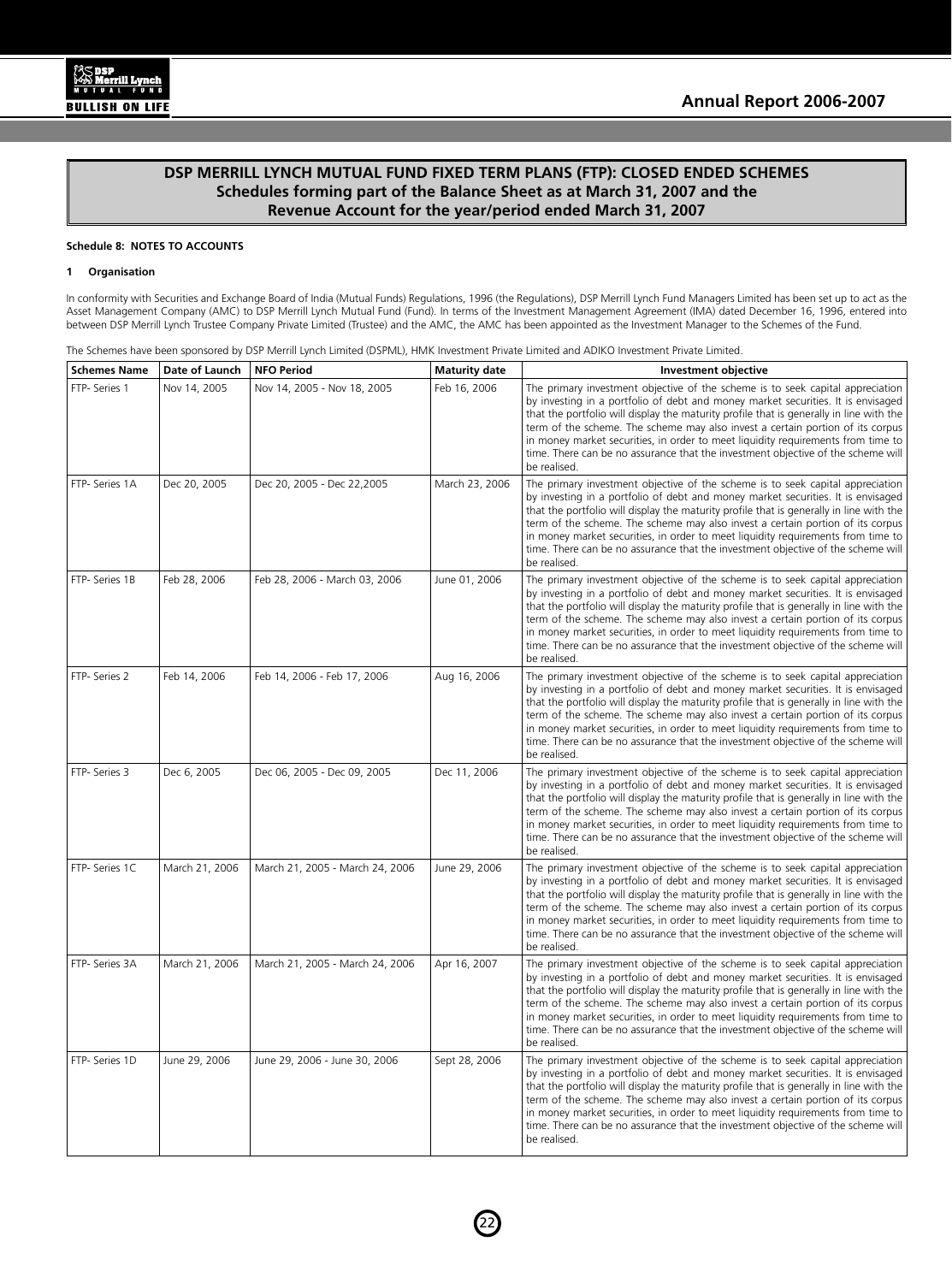| <b>Schemes Name</b> | Date of Launch | <b>NFO Period</b>               | <b>Maturity date</b> | <b>Investment objective</b>                                                                                                                                                                                                                                                                                                                                                                                                                                                                                                             |
|---------------------|----------------|---------------------------------|----------------------|-----------------------------------------------------------------------------------------------------------------------------------------------------------------------------------------------------------------------------------------------------------------------------------------------------------------------------------------------------------------------------------------------------------------------------------------------------------------------------------------------------------------------------------------|
| FTP- Series 1E      | Nov 22, 2006   | Nov 22, 2006 - Nov 23, 2006     | Feb 22, 2007         | The primary investment objective of the scheme is to seek capital appreciation<br>by investing in a portfolio of debt and money market securities. It is envisaged<br>that the portfolio will display the maturity profile that is generally in line with the<br>term of the scheme. The scheme may also invest a certain portion of its corpus<br>in money market securities, in order to meet liquidity requirements from time to<br>time. There can be no assurance that the investment objective of the scheme will<br>be realised. |
| FTP- Series 1F      | Dec 19, 2006   | Dec 19, 2006 - Dec 19, 2006     | March 20, 2007       | The primary investment objective of the scheme is to seek capital appreciation<br>by investing in a portfolio of debt and money market securities. It is envisaged<br>that the portfolio will display the maturity profile that is generally in line with the<br>term of the scheme. The scheme may also invest a certain portion of its corpus<br>in money market securities, in order to meet liquidity requirements from time to<br>time. There can be no assurance that the investment objective of the scheme will<br>be realised. |
| FTP- Series 1G      | Dec 26, 2006   | Dec 26, 2006 - Dec 27, 2006     | March 28, 2007       | The primary investment objective of the scheme is to seek capital appreciation<br>by investing in a portfolio of debt and money market securities. It is envisaged<br>that the portfolio will display the maturity profile that is generally in line with the<br>term of the scheme. The scheme may also invest a certain portion of its corpus<br>in money market securities, in order to meet liquidity requirements from time to<br>time. There can be no assurance that the investment objective of the scheme will<br>be realised. |
| FTP- Series 1H      | Feb 09, 2007   | Feb 09, 2007 - Feb 13, 2007     | May 15, 2007         | The primary investment objective of the scheme is to seek capital appreciation<br>by investing in a portfolio of debt and money market securities. It is envisaged<br>that the portfolio will display the maturity profile that is generally in line with the<br>term of the scheme. The scheme may also invest a certain portion of its corpus<br>in money market securities, in order to meet liquidity requirements from time to<br>time. There can be no assurance that the investment objective of the scheme will<br>be realised. |
| FTP- Series 1I      | Feb 19, 2007   | Feb 19, 2007 - Feb 22, 2007     | May 28, 2007         | The primary investment objective of the scheme is to seek capital appreciation<br>by investing in a portfolio of debt and money market securities. It is envisaged<br>that the portfolio will display the maturity profile that is generally in line with the<br>term of the scheme. The scheme may also invest a certain portion of its corpus<br>in money market securities, in order to meet liquidity requirements from time to<br>time. There can be no assurance that the investment objective of the scheme will<br>be realised. |
| FTP- Series 3E      | Feb 27, 2007   | Feb 27, 2007 - March 12, 2007   | Apr 02, 2008         | The primary investment objective of the scheme is to seek capital appreciation<br>by investing in a portfolio of debt and money market securities. It is envisaged<br>that the portfolio will display the maturity profile that is generally in line with the<br>term of the scheme. The scheme may also invest a certain portion of its corpus<br>in money market securities, in order to meet liquidity requirements from time to<br>time. There can be no assurance that the investment objective of the scheme will<br>be realised. |
| FTP- Series 3C      | March 16, 2007 | March 16, 2007 - March 22, 2007 | Apr 02, 2008         | The primary investment objective of the scheme is to seek capital appreciation<br>by investing in a portfolio of debt and money market securities. It is envisaged<br>that the portfolio will display the maturity profile that is generally in line with the<br>term of the scheme. The scheme may also invest a certain portion of its corpus<br>in money market securities, in order to meet liquidity requirements from time to<br>time. There can be no assurance that the investment objective of the scheme will<br>be realised. |
| FTP- Series 1J      | March 23, 2007 | March 23, 2007 - March 28, 2007 | June 27, 2007        | The primary investment objective of the scheme is to seek capital appreciation<br>by investing in a portfolio of debt and money market securities. It is envisaged<br>that the portfolio will display the maturity profile that is generally in line with the<br>term of the scheme. The scheme may also invest a certain portion of its corpus<br>in money market securities, in order to meet liquidity requirements from time to<br>time. There can be no assurance that the investment objective of the scheme will<br>be realised. |

#### **2 Significant Accounting Policies**

#### **2.1 Basis of Accounting**

The financial statements are prepared on the accrual basis of accounting, under the historical cost convention, as modified for investments, which are 'marked to market'. The financial statements have been prepared in accordance with the Regulations as amended from time to time.

#### **2.2 Unit Capital**

Unit Capital represents the net outstanding units as at the Balance Sheet date.

Upon issue and redemption of units, the net premium or discount to the face value of units is credited or debited respectively to the Unit Premium Reserve account.

#### **2.3 Investments**

23

#### **a) Accounting for investment transactions**

Investments are accounted on the date of the transaction at cost after considering transaction costs as applicable excluding custodian transaction charges. The front end fee receivable, if any, is reduced from the cost of such investment. Bonus entitlements are recognised as investments on the 'ex- bonus date'. Rights entitlements are recognised as investments on the 'ex-rights date'.

#### **b) Valuation of investments**

During the year, the Fund has valued its investments in accordance with the Regulations, as amended from time to time. All investments are marked to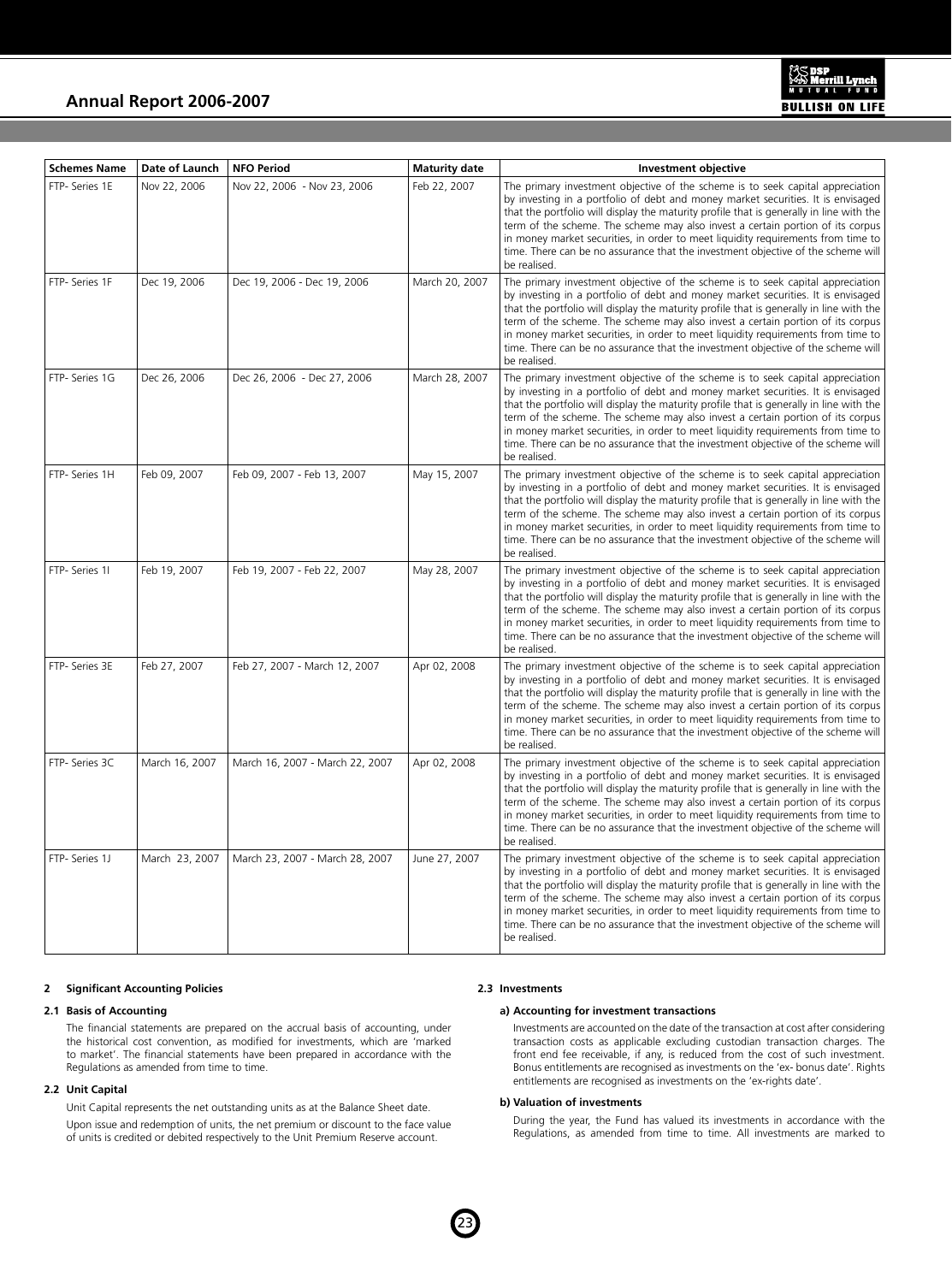

market and are stated in the balance sheet at their market / fair value. In valuing the Scheme's investments:

#### **I. Valuation of Traded Securities**

#### **Debt Securities**

Traded Debt Securities (other than Government Securities) are valued at the last quoted price on the NSE on the day of valuation.

#### **II. Valuation of Thinly Traded Securities/ Non-traded and Unlisted Securities**

#### **II.I. Debt Securities of upto 182 Days to Maturity**

Non-traded / thinly traded / unlisted debt securities of upto 182 days to maturity are valued at cost or last valuation price (in case of securities having maturity period of more than 182 days at the time of purchase) plus difference between the redemption value and the cost or last valuation price spread uniformly over the remaining maturity period of the security.

#### **II.II. Debt Securities of over 182 Days to Maturity**

Non traded / thinly traded / unlisted debt securities of over 182 days to maturity are valued in good faith by the investment manager on the basis of valuation principles laid down by the SEBI. The approach in valuation of a non-traded / thinly traded / unlisted debt security is based on the concept of using spreads over the benchmark rate to arrive at the yields for pricing the security.

#### **III. Valuation of Non Traded /Thinly Traded and Unlisted Floating Rate Debt Securities (Floaters)**

There are no valuation guidelines prescribed by SEBI for Valuation of Non Traded / Thinly Traded and Unlisted Floating Rate Debt Securities. These securities are valued as determined by the investment manager based on policy as approved by the Board of Trustees.

#### **IV. Valuation of Government Securities**

Government Securities are valued at the prices provided by the agency (currently Crisil Limited) approved by the Association of Mutual Funds of India (AMFI), on a daily basis.

#### **V. Valuation of securities with Put/Call Options**

#### **V.I. Securities with Call option**

The securities with call option are valued at the lower of the value as obtained by valuing the security to final maturity and valuing the security to call option. In case there are multiple call options, the lowest value obtained by valuing to the various call dates and valuing to the maturity date is taken as the value of the instrument.

#### **V.II. Securities with Put option**

The securities with put option are valued at the higher of the value as obtained by valuing the security to final maturity and valuing the

security to put option. In case there are multiple put options, the highest value obtained by valuing to the various put dates and valuing to the maturity date is taken as the value of the instruments.

**V.III.**The securities with both Put and Call option on the same day would be deemed to mature on the Put/Call day and would be valued accordingly.

#### **VI. Valuation of Money Market Instruments**

Investments in CBLO and short-term deposits with banks are valued at cost plus accrued interest.

Money market instruments are valued at the last traded yield on the date of valuation. In case the Money market instrument is not traded on the valuation day then it is valued on straight-line amortization over the maturity period of the instrument.

#### **2.4 Revenue recognition**

Income on investments is recognised on accrual basis except where there is uncertainty about ultimate recovery / realisation. Such income is recognised when the uncertainty is resolved.

Interest on fixed income securities is recognised as income on a daily basis over the period of holding. In respect of discounted securities, the discount to redemption value is amortised and recognised as interest income equally over the period to redemption.

Profit or loss on sale of investments is recognised on the trade date and is determined on the basis of the weighted average cost method.

#### **2.5 Expenses**

All expenses are accounted for on accrual basis.

#### **2.6 Exit Load**

The exit load collected is utilised for meeting the selling and distribution expenses. Unutilized exit load collected is written back on maturity of the Plans (Scheme).

#### **2.7 New Fund offer expenses**

New Fund offer expenses for the Schemes were borne by the AMC.

#### **3 Investments**

- a. Investments of the Schemes are registered in the name of the Trustees for the benefits of the Schemes Unitholders.
- b. Investments made in companies which have invested more than five percent of the net asset value of the Schemes of DSP Merrill Lynch Mutual Fund in terms of Regulation 25 (11)
	- Investment in Companies includes investment in subsidiaries.
	- Purchases represents purchases (including derivatives transactions and inter scheme transactions) made during the period prescribed under regulation 25(11).
	- Value represents closing market value of investments as of March 31, 2007

|                           | Scheme      |           |                          |                          |                          | Investing Scheme (rupees in crores) |                          |                          |                          |                          |                          |
|---------------------------|-------------|-----------|--------------------------|--------------------------|--------------------------|-------------------------------------|--------------------------|--------------------------|--------------------------|--------------------------|--------------------------|
| <b>Company Name</b>       | invested in |           | <b>FTP-1E</b>            | FTP-3A                   | FTP-3C                   | FTP-3E                              | FTP-1H                   | <b>FTP-11</b>            | <b>FTP-1J</b>            | FTP-2                    | FTP-3                    |
| HDFC Ltd                  | LF          | Purchases | $\overline{\phantom{a}}$ | $\overline{\phantom{a}}$ | $\overline{\phantom{a}}$ | $\overline{\phantom{a}}$            | $\sim$                   | $\overline{\phantom{a}}$ | $\overline{\phantom{a}}$ | $\overline{\phantom{a}}$ | $\overline{\phantom{a}}$ |
|                           |             | Value     | н.                       |                          | ۰                        | 7.98                                | 24.94                    | ٠                        | ۰                        | ۰                        |                          |
| <b>ICICI Bank Limited</b> | LF          | Purchases | 134.73                   | 199.31                   | 16.28                    | 379.00                              | 125.56                   | 150.98                   | 34.02                    | ٠                        | $\overline{\phantom{a}}$ |
|                           |             | Value     | н.                       | 207.87                   | 16.28                    | 379.00                              | 125.35                   | 148.04                   | 34.02                    | ٠                        |                          |
| Punjab National Bank      | <b>STF</b>  | Purchases | $\overline{\phantom{a}}$ | $\overline{\phantom{a}}$ | ٠                        | $\overline{\phantom{a}}$            | $\overline{\phantom{a}}$ | $\overline{\phantom{a}}$ | $\overline{\phantom{a}}$ |                          | $\overline{\phantom{a}}$ |
|                           |             | Value     | -                        | -                        | 12.50                    |                                     |                          | -                        | 28.00                    | ٠                        |                          |
| State Bank of India       | <b>ITF</b>  | Purchases | $\overline{\phantom{a}}$ | $\overline{\phantom{a}}$ | ٠                        | $\overline{\phantom{a}}$            | $\overline{\phantom{a}}$ | $\blacksquare$           | $\overline{\phantom{a}}$ | $\overline{\phantom{a}}$ | $\sim$                   |
|                           |             | Value     | н.                       | ۰                        | ۰                        | 120.00                              | ۰                        | 98.71                    | 52.27                    |                          | ۰                        |
| <b>UCO Bank</b>           | <b>STF</b>  | Purchases | $\overline{\phantom{a}}$ | $\overline{\phantom{a}}$ | ٠                        | $\overline{\phantom{a}}$            | ٠                        | $\overline{\phantom{a}}$ | $\overline{\phantom{a}}$ | $\blacksquare$           | ٠                        |
|                           |             | Value     | ٠                        | -                        | 45.12                    |                                     |                          | ۰                        |                          |                          |                          |

LF - Liquidity Fund, STF – Short Term Fund, ITF - India T.I.G.E.R. Fund

The Investment Manager is of the opinion that the investments are made by the schemes in such companies since they are perceived as fundamentally strong and possess a high potential for growth. Further, investments in debt securities issued by the aforesaid companies would yield attractive returns commensurate with the risks associated with the issuer.

.<br>24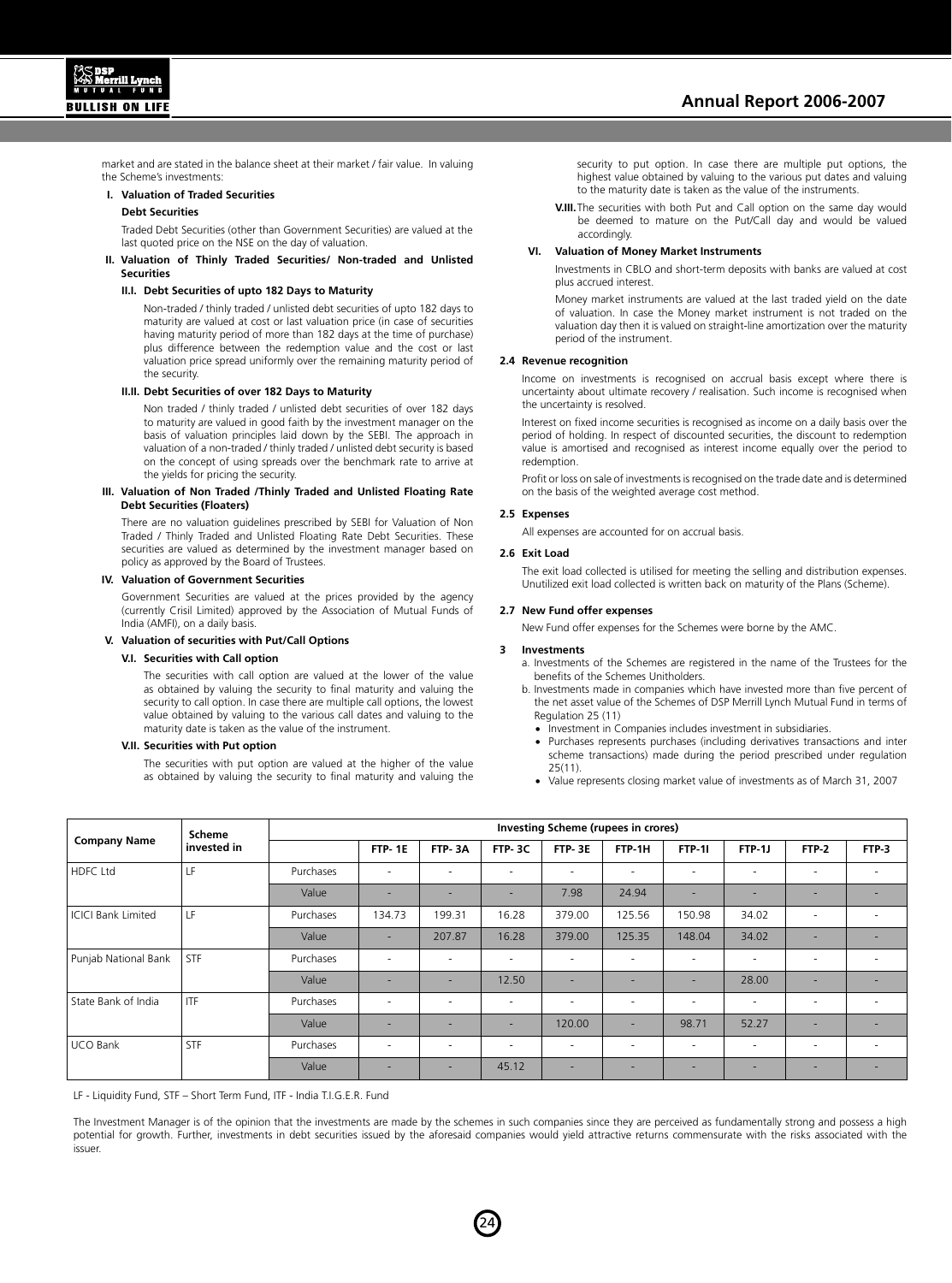#### **4 Investment Management and Trusteeship fees**

Investment management fees (including service tax and education cess) have been charged by the Schemes pursuant to an agreement with DSP Merrill Lynch Fund Managers Limited (AMC), as under:

|                   | SCHEMES (Average rate in percentage per annum on daily average net assets) |                  |                  |            |                                                                               |          |          |          |          |                   |                  |                   |                   |
|-------------------|----------------------------------------------------------------------------|------------------|------------------|------------|-------------------------------------------------------------------------------|----------|----------|----------|----------|-------------------|------------------|-------------------|-------------------|
| FTP-<br>Series 1B | FTP-<br>Series 1C                                                          | FTP-<br>Series 2 | FTP-<br>Series 3 | FTP-       | FTP-<br>Series 3A   Series 1D   Series 1E   Series 1F   Series 1G   Series 1H | FTP-     | FTP-     | FTP-     | FTP-     | FTP-<br>Series 11 | FTP Series<br>11 | FTP-<br>Series 3E | FTP-<br>Series 3C |
| 0.42%             | 0.07%                                                                      | 0.38%            | $0.24\%$         | $0.20\%$ 1 | $0.06\%$                                                                      | $0.19\%$ | $0.27\%$ | $0.05\%$ | $0.10\%$ | 0.18%             | $0.00\%$         | $0.20\%$          | $0.18\%$ I        |

The Fund has accrued trusteeship fees aggregating Rs. 4,040,640 (previous year Rs. 2,755,000) for the year ended March 31, 2007 in accordance with the original Trust Deed dated December 16, 1996 as amended by supplementary Trust Deed dated December 23, 1999. The trusteeship fees have been allocated between the schemes in proportion to the net assets of the schemes. The Trusteeship fees are subject to a maximum of 0.02% of the average net assets per annum.

#### **5 Details of Transactions with Associates in terms of Regulation 25(8):**

**Name of Associate:** DSP Merrill Lynch Limited

|                    |           |                                                                                                                                                                               |                        |                                                          |                                                                   | Rupees    |  |
|--------------------|-----------|-------------------------------------------------------------------------------------------------------------------------------------------------------------------------------|------------------------|----------------------------------------------------------|-------------------------------------------------------------------|-----------|--|
| <b>Scheme Name</b> |           | Securities transaction in the form of<br>investments in various Public issues / Private<br>placements where the associate was the sole<br>or one of the several lead managers |                        | Payment of Brokerage on Secondary Market<br>transactions | Payment of Brokerage for Distribution and<br><b>Sale of Units</b> |           |  |
|                    | 2006-2007 | 2005-2006                                                                                                                                                                     | 2006-2007<br>2005-2006 |                                                          | 2006-2007                                                         | 2005-2006 |  |
| FTP- Series 1B     |           | ٠                                                                                                                                                                             |                        | ٠                                                        | 49,078                                                            | 19,302    |  |
| FTP- Series 2      |           | 962,803,000                                                                                                                                                                   |                        |                                                          | 90,727                                                            | 28,173    |  |
| FTP- Series 3      |           |                                                                                                                                                                               |                        |                                                          | 47,817                                                            | 20,747    |  |
| FTP- Series 1C     |           | ٠                                                                                                                                                                             |                        |                                                          | 92,121                                                            | 3,103     |  |
| FTP- Series 3A     |           | ٠                                                                                                                                                                             |                        | ۰                                                        | $\sim$                                                            | 255,707   |  |
| FTP- Series 1D     |           | $\overline{\phantom{a}}$                                                                                                                                                      |                        | ٠                                                        | 16,457                                                            | ۰         |  |
| FTP- Series 1E     |           | ٠                                                                                                                                                                             |                        | ٠                                                        | 26,420                                                            | ٠         |  |
| FTP- Series 1F     |           |                                                                                                                                                                               |                        | ä,                                                       | 89,587                                                            |           |  |
| FTP- Series 1G     |           |                                                                                                                                                                               |                        |                                                          | 18,784                                                            |           |  |
| FTP- Series 1H     |           | ٠                                                                                                                                                                             |                        |                                                          | 14,500                                                            |           |  |
| FTP- Series 11     |           | ٠                                                                                                                                                                             |                        |                                                          | 28,206                                                            |           |  |
| FTP- Series 3E     |           | ۰                                                                                                                                                                             |                        |                                                          | 2,083,014                                                         |           |  |
| FTP- Series 3C     |           | ٠                                                                                                                                                                             |                        |                                                          | 38,450                                                            |           |  |
| FTP- Series 1J     |           |                                                                                                                                                                               |                        |                                                          | 484                                                               |           |  |

Note: Brokerage on distribution and sale of units paid / payable represents the amount paid / payable for the year and does not necessarily reflect the amount charged to the Scheme's revenue account.

| 6 The aggregate value of investments purchased and sold (including redeemed) during the year and these amounts as a percentage of average daily net assets |
|------------------------------------------------------------------------------------------------------------------------------------------------------------|
| are as follows:                                                                                                                                            |

| Scheme<br><b>Purchase (Rupees)</b> |               |                          | Sale (Rupees) |                          | Purchase as a % to average<br>daily net assets |           | Sale as % to average daily net<br>assets |           |  |
|------------------------------------|---------------|--------------------------|---------------|--------------------------|------------------------------------------------|-----------|------------------------------------------|-----------|--|
|                                    | 2006-2007     | 2005-2006                | 2006-2007     | 2005-2006                | 2006-2007                                      | 2005-2006 | 2006-2007                                | 2005-2006 |  |
| FTP- Series 1B                     |               | 3,855,563,750            | 3,920,000,000 |                          | $0.00\%$                                       | 98.85%    | 100.09%                                  | $0.00\%$  |  |
| FTP- Series 2                      | 19,950,110    | 2,261,740,950            | 2,270,000,000 | 96,883,900               | 0.88%                                          | 97.48%    | 100.13%                                  | 4.18%     |  |
| FTP- Series 3                      | 29,200,140    | 1,539,142,960            | 1,628,622,150 | 29,738,488               | 1.85%                                          | 98.91%    | 103.11%                                  | 1.91%     |  |
| FTP- Series 1C                     | 50,000,000    | 3,586,175,000            | 3,699,372,292 |                          | 1.37%                                          | 98.37%    | 101.50%                                  | $0.00\%$  |  |
| FTP- Series 3A                     | 2,499,593,756 | 2,409,707,700            | 2,422,526,064 |                          | 94.85%                                         | 95.23%    | 91.92%                                   | $0.00\%$  |  |
| FTP- Series D                      | 1,939,141,510 |                          | 1,963,734,876 |                          | 132.58%                                        |           | 134.26%                                  |           |  |
| FTP- Series 1E                     | 2,372,569,633 |                          | 2,417,945,326 |                          | 98.67%                                         |           | 100.56%                                  |           |  |
| FTP- Series 1F                     | 4,106,995,050 | ٠                        | 4,175,817,885 |                          | 98.68%                                         |           | 100.33%                                  |           |  |
| FTP- Series 1G                     | 2,348,260,734 | ٠                        | 2,423,842,726 |                          | 140.68%                                        |           | 145.21%                                  |           |  |
| FTP- Series 1H                     | 1,754,471,746 | ٠                        |               | ٠                        | 99.22%                                         |           | $0.00\%$                                 |           |  |
| FTP- Series 1I                     | 5,081,159,469 | $\overline{\phantom{a}}$ | 179,534,790   | $\overline{\phantom{a}}$ | 102.69%                                        |           | 3.63%                                    |           |  |
| FTP- Series 3E                     | 5,869,714,780 | ٠                        |               | ٠                        | 99.54%                                         |           | $0.00\%$                                 |           |  |
| FTP- Series 1J                     | 2,152,959,968 |                          | 280,000,000   |                          | 111.36%                                        |           | 14.48%                                   |           |  |
| FTP- Series 3C                     | 864,022,248   |                          |               |                          | 99.49%                                         |           | 0.00%                                    |           |  |

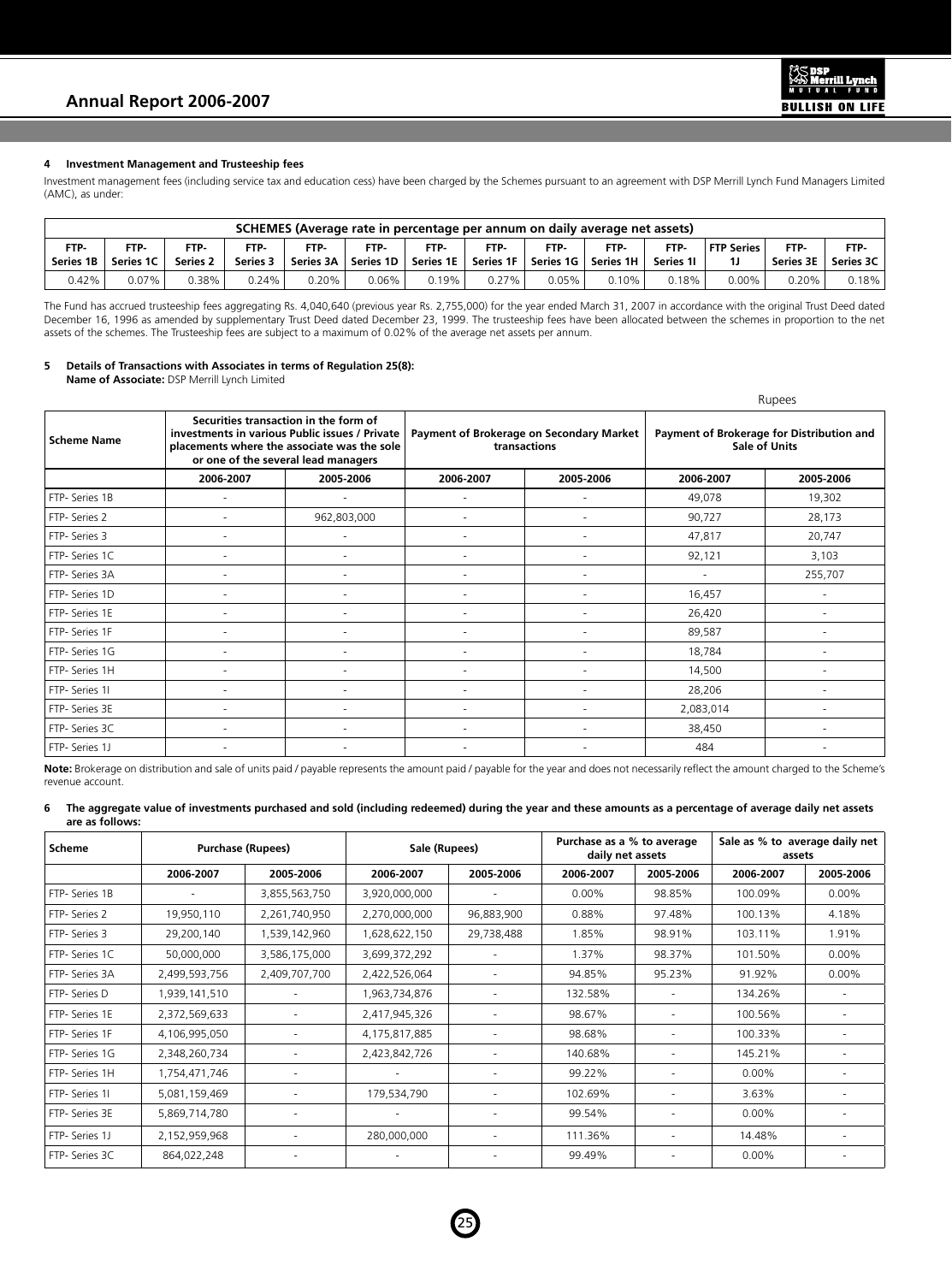#### **7 Distributable Surplus:**

| 2006-07            |                                      |                                                                            |                                                         | <b>Rupees</b>                       |
|--------------------|--------------------------------------|----------------------------------------------------------------------------|---------------------------------------------------------|-------------------------------------|
| <b>Scheme Name</b> | Net Income as per Revenue<br>Account | Add: Balance of undistributed<br>income as at the beginning of<br>the year | Less: Distributed to unit holders &<br>distribution Tax | <b>Balance Distributable income</b> |
| FTP- Series 1B     | 50,521,946                           | 7,685,170                                                                  | 48,498,638                                              | 9,708,478                           |
| FTP- Series 2      | 61,903,930                           | 3,705,244                                                                  | 53,835,545                                              | 11,773,629                          |
| FTP- Series 3      | 72,201,374                           | 29,000,043                                                                 | 178,162                                                 | 101,023,255                         |
| FTP- Series 1C     | 75,765,204                           | 6,472,326                                                                  | 70,135,555                                              | 12,101,975                          |
| FTP- Series 3A     | 211,569,098                          | 4,365,828                                                                  |                                                         | 215,934,926                         |
| FTP- Series 1D     | 24,708,978                           |                                                                            | 21,765,625                                              | 2,943,353                           |
| FTP- Series 1E     | 45,110,806                           | $\overline{\phantom{a}}$                                                   | 29,506,621                                              | 15,604,185                          |
| FTP- Series 1F     | 79,954,869                           |                                                                            | 77,717,370                                              | 2,237,499                           |
| FTP- Series 1G     | 34,998,829                           |                                                                            | 32,261,457                                              | 2,737,372                           |
| FTP- Series 1H     | 18,324,938                           |                                                                            | 13,393,539                                              | 4,931,399                           |
| FTP- Series 11     | 38,622,248                           |                                                                            | 32,620,710                                              | 6,001,538                           |
| FTP- Series 3E     | 25,432,722                           | ٠                                                                          | ٠                                                       | 25,432,722                          |
| FTP- Series 3C     | 1,851,970                            |                                                                            |                                                         | 1,851,970                           |
| FTP- Series 1J     | 1,293,174                            |                                                                            |                                                         | 1,293,174                           |

#### **2005-2006 Rupees**

| <b>Scheme Name</b> | Net Income as per Revenue Account | Less: Distributed to unit holders &<br>distribution tax | <b>Balance Distributable income</b> |
|--------------------|-----------------------------------|---------------------------------------------------------|-------------------------------------|
| FTP- Series 1B     | 24.662.008                        | 16,976,838                                              | 7,685,170                           |
| FTP- Series 2      | 19,853,536                        | 16,148,292                                              | 3.705.244                           |
| FTP- Series 3      | 29,067,542                        | 67.499                                                  | 29,000,043                          |
| FTP- Series 1C     | 6.472.326                         | $\overline{\phantom{a}}$                                | 6,472,326                           |
| FTP- Series 3A     | 4,365,828                         |                                                         | 4,365,828                           |

#### **8 Prior Period Comparatives**

Prior Period figures have been reclassified, wherever necessary, to conform to current years' presentation. For FTP-Series 1D, 1E, 1F, 1G, 1H, 1I, 3E, 3C, & 1J as these are the first Financial Statements since the date of its launch, there are no comparatives for the prior period.

**9** Unit-holders can obtain from the mutual fund a copy of the Annual Report of the scheme in which he /she has invested

| For S.R. Batliboi & Co.<br><b>Chartered Accountants</b> | Limited                | For DSP Merrill Lynch Trustee Company Private |                                      | For DSP Merrill Lynch Fund Managers Limited |  |  |
|---------------------------------------------------------|------------------------|-----------------------------------------------|--------------------------------------|---------------------------------------------|--|--|
| per Hemal Shah                                          | <b>Shitin Desai</b>    | S. S. Thakur                                  | Hemendra Kothari                     | K. R. V. Subrahmanian                       |  |  |
| Partner                                                 | Chairman               | Director                                      | Chairman                             | Director                                    |  |  |
| Membership no. 42650                                    |                        |                                               |                                      |                                             |  |  |
|                                                         |                        |                                               | Naganath Sundaresan                  |                                             |  |  |
|                                                         |                        |                                               | President & Chief Investment Officer |                                             |  |  |
| Mumbai, April 24, 2007                                  | Mumbai, April 24, 2007 |                                               | Mumbai, April 23, 2007               |                                             |  |  |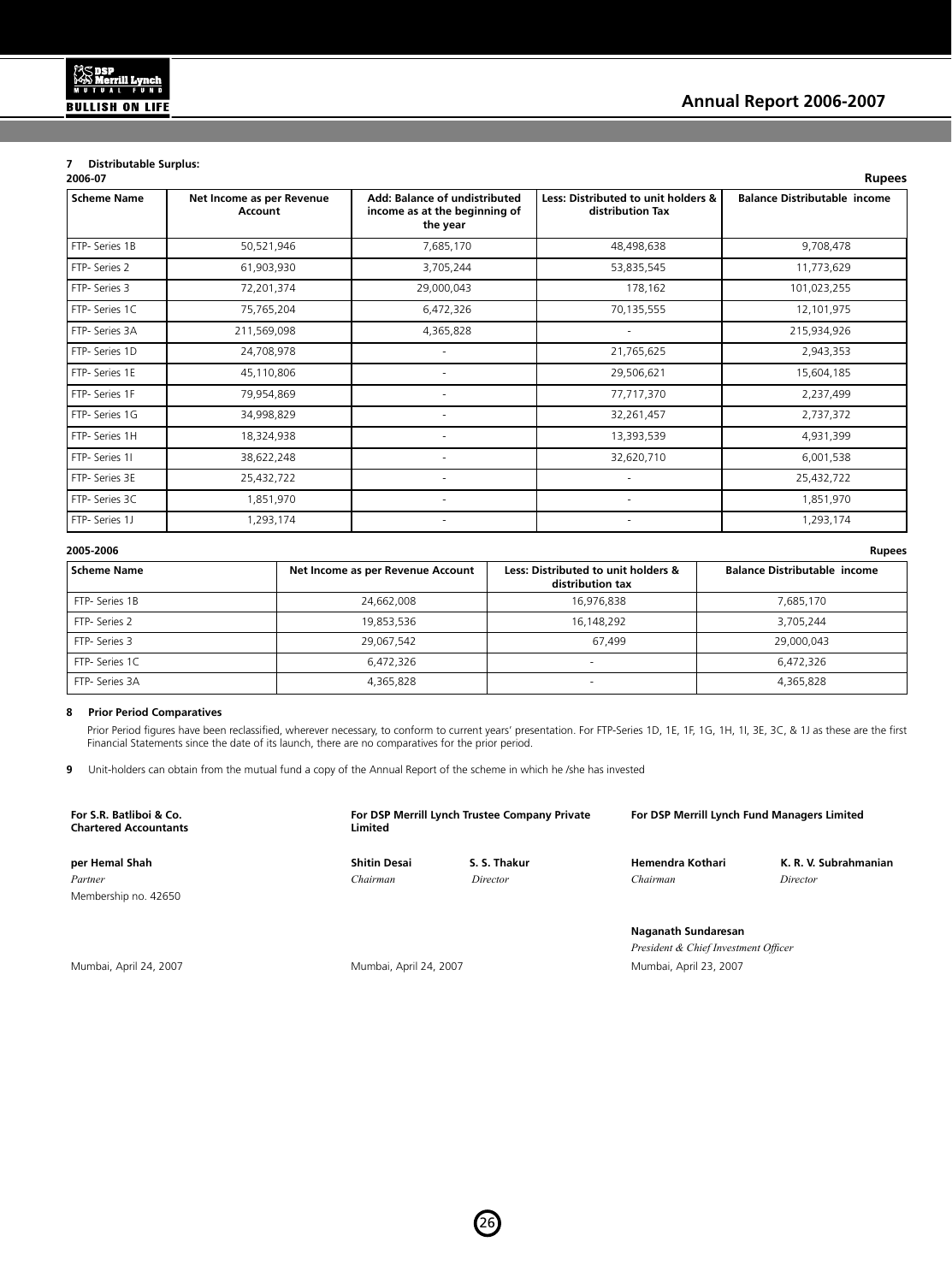## **Perspective Historical per Unit Statistics**

|                                                                                                                                                                                                                               |                   | <b>FTP-Series 1B</b> |                    | <b>FTP-Series 2</b> |                    | FTP-Series 3       |                    | FTP-Series 1C      | FTP- Series 3A     |                    | FTP-Series 1D       |
|-------------------------------------------------------------------------------------------------------------------------------------------------------------------------------------------------------------------------------|-------------------|----------------------|--------------------|---------------------|--------------------|--------------------|--------------------|--------------------|--------------------|--------------------|---------------------|
|                                                                                                                                                                                                                               | As at<br>1-Jun-06 | As at<br>31-Mar-06   | As at<br>16-Aug-06 | As at<br>31-Mar-06  | As at<br>11-Dec-06 | As at<br>31-Mar-06 | As at<br>29-Jun-06 | As at<br>31-Mar-06 | As at<br>31-Mar-07 | As at<br>31-Mar-06 | As at<br>28.09.2006 |
|                                                                                                                                                                                                                               |                   |                      |                    |                     |                    |                    |                    |                    |                    |                    |                     |
| a. Net assets value, at the<br>G                                                                                                                                                                                              | 1,019.4222        | *1006.3462           | 10.3670            | *10.0859            | 10.6652            | *10.1886           | 1,002.8701         | *1001.7782         | *1085.6146         | *1001.7277         | 1,017.0781          |
| D<br>end of the period                                                                                                                                                                                                        | 1,000.1151        | *1001.3440           | 10.0048            | *10.0059            | 10.0017            | *10.0085           | 1,002.8701         | *1001.7782         | *1085.6146         | *1001.7277         | 1,000.1136          |
| * refers to computed NAV                                                                                                                                                                                                      |                   |                      |                    |                     |                    |                    |                    |                    |                    |                    |                     |
| b. Gross Income                                                                                                                                                                                                               |                   |                      |                    |                     |                    |                    |                    |                    |                    |                    |                     |
| (i) Income other than profit on<br>sale of investments                                                                                                                                                                        | 13.3666           | 6.5172               | 0.2928             | 0.0963              | 0.4901             | 0.2151             | 21.6074            | 1.7799             | 83.3332            | 1.7526             | 17.1486             |
| (ii) Income from profit / (loss) on<br>inter scheme sales/transfer of<br>investment                                                                                                                                           |                   |                      |                    |                     |                    |                    |                    |                    | 0.0005             |                    |                     |
| (iii) Income from profit / (loss) on<br>sale of investment to third<br>party                                                                                                                                                  | 0.3934            |                      | 0.0051             | (0.0030)            | (0.0001)           |                    |                    |                    | 4.4743             |                    | (0.0059)            |
| (iv) Transfer to revenue account<br>from past years' reserve                                                                                                                                                                  |                   |                      |                    |                     | 0.0173             |                    |                    |                    |                    |                    |                     |
| c. Aggregate of expenses,<br>writeoff, amortisation and<br>charges (excluding change<br>in unrealised depreciation in<br>investments)                                                                                         | 0.8557            | 0.1789               | 0.0212             | 0.0038              | 0.0257             | 0.0094             | 0.4009             | 0.0017             | 3.0075             | 0.0014             | 0.3071              |
| d. Net Income (excluding<br>change in unrealised<br>depreciation in investments)                                                                                                                                              | 12.9043           | 6.3383               | 0.2767             | 0.0895              | 0.4816             | 0.2057             | 21.2065            | 1.7782             | 84.8005            | 1.7512             | 16.836              |
| e. Unrealised appreciation /<br>(depreciation) in value of<br>investments                                                                                                                                                     | ×.                | $\sim$               | ä,                 | $\sim$              | ×.                 | (0.0169)           | $\omega$           | à.                 | (0.7686)           | (0.0233)           |                     |
| f. Redemption Price:                                                                                                                                                                                                          |                   |                      |                    |                     |                    |                    |                    |                    |                    |                    |                     |
| <b>Highest Price</b>                                                                                                                                                                                                          |                   |                      |                    |                     |                    |                    |                    |                    |                    |                    |                     |
| G                                                                                                                                                                                                                             | 1,011.7765        | 998.3624             | 10.2633            | 9.9838              | 10.4519            | 9.9811             | 1,015.1502         |                    | 1,063.1933         | ä,                 | 1,009.4500          |
| D                                                                                                                                                                                                                             | 1,006.6337        | 996.8388             | 10.1660            | 9.9695              | 10.2593            | 9.9683             | 1,014.9476         | ä,                 | 1,063.1933         | ÷.                 | 1,009.2982          |
| <b>Lowest Price</b>                                                                                                                                                                                                           |                   |                      |                    |                     |                    |                    |                    |                    |                    |                    |                     |
| G                                                                                                                                                                                                                             | 999.8963          | 995.5338             | 9.9953             | 9.9123              | 9.9988             | 9.8102             | 995.4128           |                    | 983.2304           | ×,                 | 993.5733            |
| D                                                                                                                                                                                                                             | 992.6142          | 993.3999             | 9.9048             | 9.9046              | 9.8017             | 9.8047             | 992.7197           |                    | 983.2304           |                    | 992.6127            |
| g. Ratio of expenses to<br>average daily net assets by<br>percentage                                                                                                                                                          | 0.50%             | 0.30%                | 0.43%              | 0.35%               | 0.35%              | 0.31%              | 0.16%              | 0.06%              | 0.29%              | 0.05%              | 0.13%               |
| h. Ratio of gross income to<br>average daily net assets<br>by percentage (excluding<br>transfer to revenue account<br>from past years' reserve<br>but including unrealised<br>appreciation / depreciation<br>on investments). | 1.38%             | 0.65%                | 2.94%              | 0.89%               | 4.65%              | 1.96%              | 2.12%              | 0.18%              | 8.31%              | 0.17%              | 1.72%               |

#### **Notes :**

(1) G - Growth, DD - Daily Dividend, WD - Weekly Dividend, MD - Monthly Dividend, QD - Quarterly Dividend, D - Dividend.

(2) The highest and lowest repurchase price of the units of the Scheme has been determined after reducing from the highest and lowest declared NAV, the maximum CDSC applicable.

27

(3) The per unit calculations are based on the number of units outstanding at the end of the financial year / last outstanding units in case of matured schemes.

(4) P/E ratio is not applicable since the units are not listed on any stock exchange.

(5) For FTP- Series 3c, FTP- Series ij after date of allotment (March 29, 2006) no NAV is declared and hence High / Low Redemption Price is not applicable.

(6) In case of Matured schemes no NAV available as of March 31, 2007.

(7) Since the Schemes are closed ended schemes no highest / lowest purchase price is computed.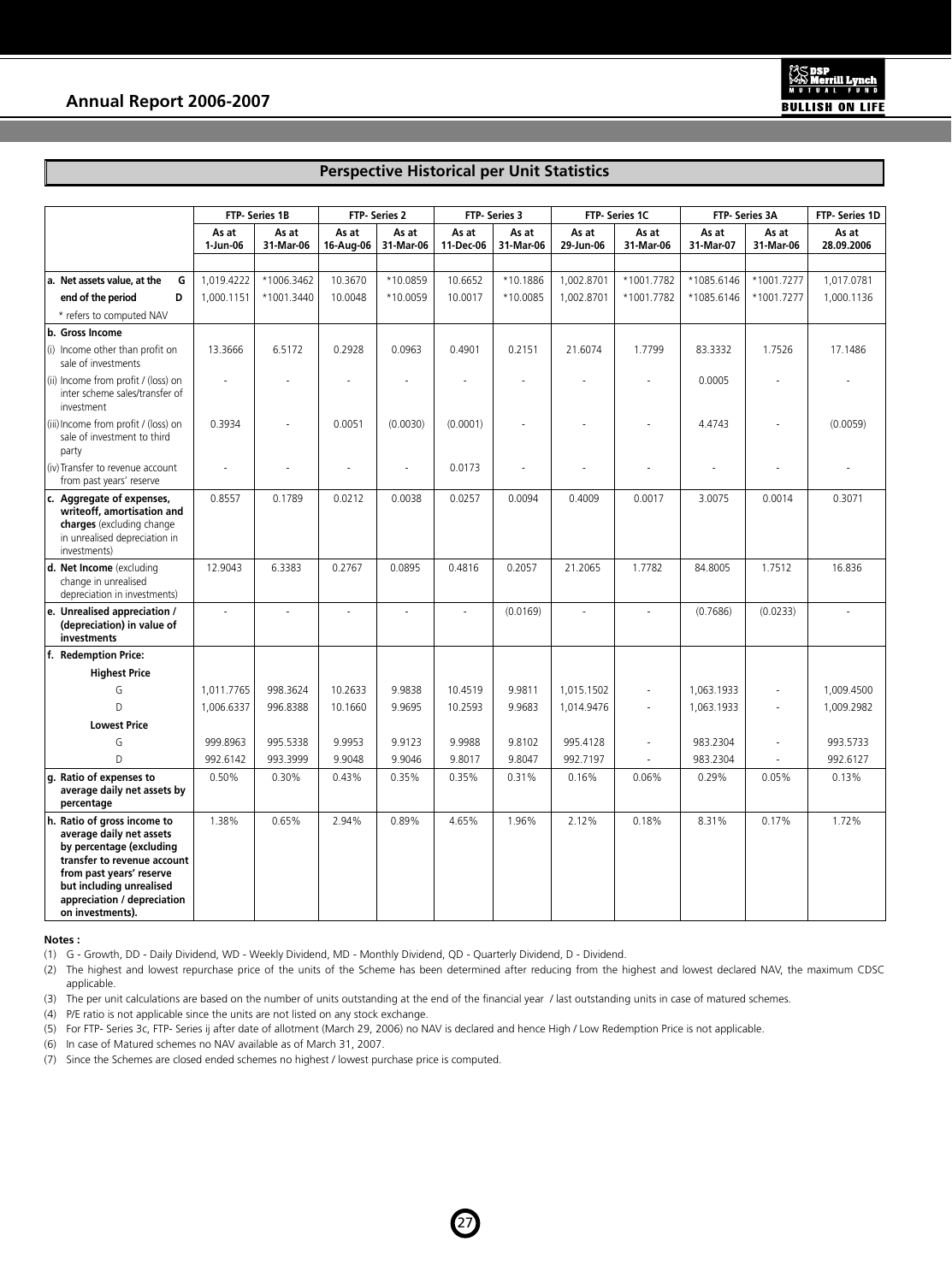## **Perspective Historical per Unit Statistics**

|                                                                                                                                                                                                                                  | <b>FTP-Series</b><br><b>1E</b> | <b>FTP-Series</b><br>1F | <b>FTP-Series</b><br>1G | FTP- Series 1H |                     |            | FTP-Series 11       |            | FTP-Series 3E       | <b>FTP-Series</b><br>3C |            | FTP- Series 1J      |
|----------------------------------------------------------------------------------------------------------------------------------------------------------------------------------------------------------------------------------|--------------------------------|-------------------------|-------------------------|----------------|---------------------|------------|---------------------|------------|---------------------|-------------------------|------------|---------------------|
|                                                                                                                                                                                                                                  | As at<br>22.02.2007            | As at<br>20.03.2007     | As at<br>28.03.2007     |                | As at<br>31.03.2007 |            | As at<br>31.03.2007 |            | As at<br>31.03.2007 | As at<br>31.03.2007     |            | As at<br>31.03.2007 |
|                                                                                                                                                                                                                                  |                                |                         |                         | Retail         | Institutional       | Retail     | Institutional       | Retail     | Institutional       |                         | Retail     | Institutional       |
| a. Net assets value, at the G                                                                                                                                                                                                    | 1,018.9478                     | 1,019.4026              | 1,021.1918              | *1010.6166     | *1010.7355          | *1007.9868 | *1008.0613          | *1004.3110 | *1004.3437          | *1002.1367              | *1000.6693 | *1000.6692          |
| D<br>end of the period                                                                                                                                                                                                           | 1.000.1978                     | 1,000.1026              | 1,000.2318              | *1002.1121     | *1000.9804          | *1001.7841 | *1000.7081          | *1004.3110 | <b>NA</b>           | *1002.1367              | *1000.6693 | *1000.6692          |
| * refers to computed NAV                                                                                                                                                                                                         |                                |                         |                         |                |                     |            |                     |            |                     |                         |            |                     |
| b. Gross Income                                                                                                                                                                                                                  |                                |                         |                         |                |                     |            |                     |            |                     |                         |            |                     |
| (i) Income other than profit on<br>sale of investments                                                                                                                                                                           | 19.3998                        | 19.8679                 | 21.0663                 |                | 11.7966             |            | 8.0759              |            | 4.4303              | 2.1531                  |            | 0.6731              |
| (ii) Income from profit / (loss)<br>on inter scheme sales/<br>transfer of investment                                                                                                                                             | (0.0001)                       | (0.1516)                | (0.0002)                |                |                     |            |                     |            |                     |                         |            |                     |
| (iii) Income from profit / (loss)<br>on sale of investment to<br>third party                                                                                                                                                     |                                | 0.3006                  | 0.0722                  |                | (1.1885)            |            | 0.0001              |            |                     |                         |            |                     |
| (iv) Transfer to revenue account<br>from past years' reserve                                                                                                                                                                     |                                |                         |                         |                |                     |            |                     |            |                     |                         |            |                     |
| c. Aggregate of expenses,<br>writeoff, amortisation<br>and charges (excluding<br>change in unrealised<br>depreciation in investments)                                                                                            | 0.5878                         | 0.9127                  | 0.2806                  |                | 0.2563              |            | 0.2553              |            | 0.1054              | 0.0168                  |            | 0.0039              |
| d. Net Income (excluding<br>change in unrealised<br>depreciation in investments)                                                                                                                                                 | 18.8119                        | 19.1042                 | 20.8577                 |                | 10.3518             |            | 7.8207              |            | 4.3249              | 2.1363                  |            | 0.6692              |
| e. Unrealised appreciation /<br>(depreciation) in value of<br>investments                                                                                                                                                        | ×,                             |                         |                         |                | 0.3059              |            | 0.2102              |            | 0.0113              | ×,                      |            |                     |
| f. Redemption Price:                                                                                                                                                                                                             |                                |                         |                         |                |                     |            |                     |            |                     |                         |            |                     |
| <b>Highest Price</b>                                                                                                                                                                                                             |                                |                         |                         |                |                     |            |                     |            |                     |                         |            |                     |
| G                                                                                                                                                                                                                                | 1,011.3057                     | 1,011.7571              | 1,013.5329              | 1,002.2495     | 1,002.3593          | 999.7729   | 999.8386            | 983.5666   | 983.5905            | ΝA                      | <b>NA</b>  | ΝA                  |
| D                                                                                                                                                                                                                                | 1,011.1127                     | 1,010.6622              | 1,011.8992              | 1,002.2495     | 1,002.3593          | 999.7729   | 999.8386            | 983.5666   | <b>NA</b>           | <b>NA</b>               | <b>NA</b>  | <b>NA</b>           |
| <b>Lowest Price</b>                                                                                                                                                                                                              |                                |                         |                         |                |                     |            |                     |            |                     |                         |            |                     |
| G                                                                                                                                                                                                                                | 993.7751                       | 994.2205                | 994.1315                | 994.4410       | 994.4410            | 995.0533   | 995.0614            | 982.0030   | 982.0084            | ΝA                      | <b>NA</b>  | <b>NA</b>           |
| D                                                                                                                                                                                                                                | 992.6963                       | 992.6018                | 992.7301                | 994.0755       | 992.9474            | 993.8363   | 992.7634            | 982.0030   | <b>NA</b>           | <b>NA</b>               | <b>NA</b>  | ΝA                  |
| g. Ratio of expenses to<br>average daily net assets<br>by percentage                                                                                                                                                             | 0.25%                          | 0.38%                   | 0.12%                   | 0.31%          | 0.21%               | 0.36%      | 0.28%               | 0.40%      | 0.30%               | 0.31%                   | 0.07%      | 0.07%               |
| h. Ratio of gross income to<br>average daily net assets<br>by percentage (excluding<br>transfer to revenue<br>account from past years'<br>reserve but including<br>unrealised appreciation<br>/ depreciation on<br>investments). | 1.93%                          | 2.01%                   | 2.12%                   |                | 1.09%               |            | 0.83%               |            | 0.44%               | 0.21%                   |            | 0.07%               |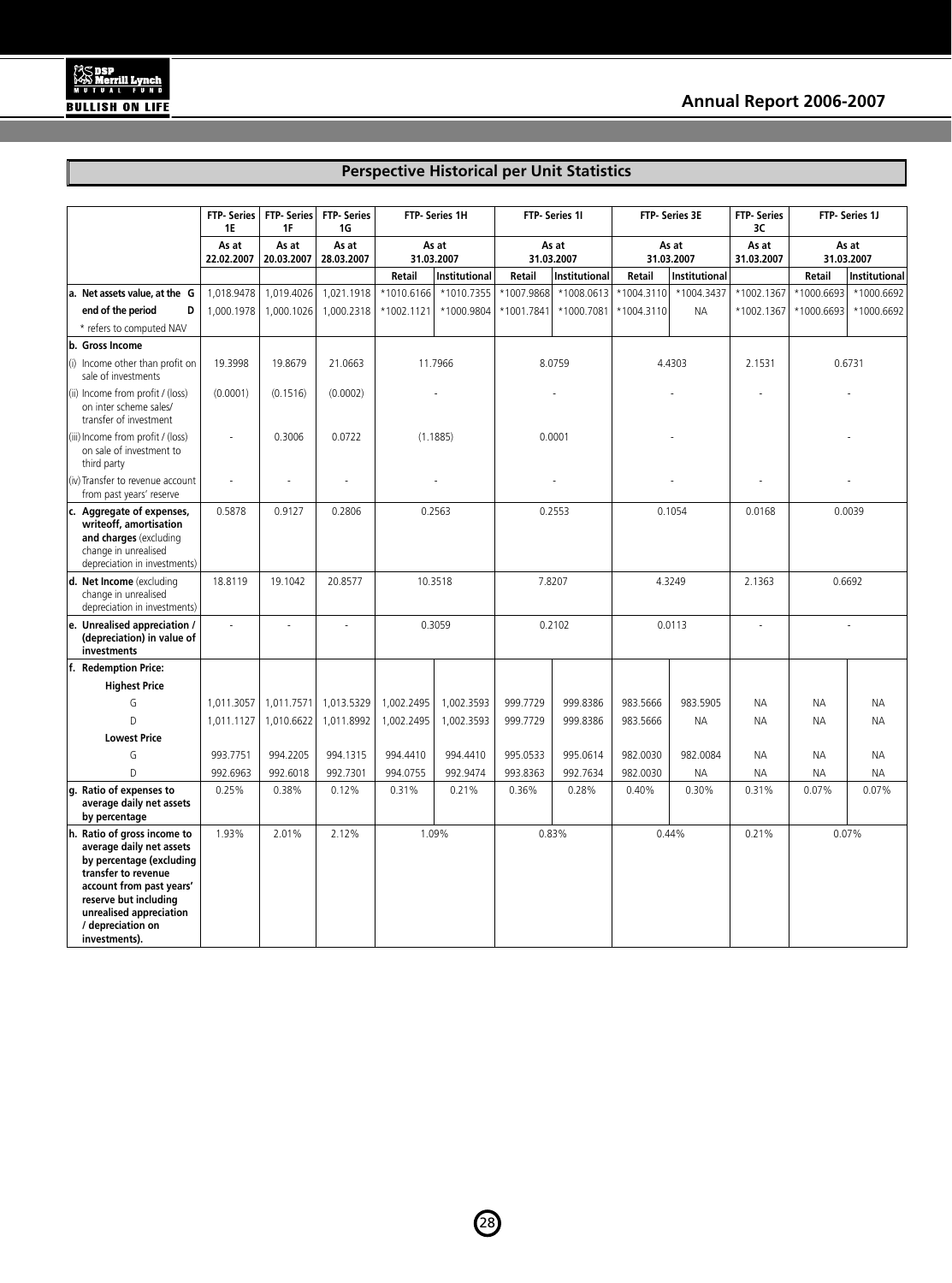|            | DSP MERRILL LYNCH FIXED TERM PLAN: SERIES 1B |          |        |          |                     |                 |  |  |  |  |
|------------|----------------------------------------------|----------|--------|----------|---------------------|-----------------|--|--|--|--|
|            | Portfolio as of 01-Jun-06                    |          |        |          |                     |                 |  |  |  |  |
| Sr.<br>No. | Name of the instrument                       | Industry | Rating | Quantity | <b>Market Value</b> | % to Net Assets |  |  |  |  |
|            | <b>Cash &amp; Cash Equivalents</b>           |          |        |          |                     |                 |  |  |  |  |
|            | Reverse Repo Investments / CBLO              |          |        |          | 3,921,473,556       | 99.86%          |  |  |  |  |
|            | Net receivables / (Payables)                 |          |        |          | 5,381,688           | 0.14%           |  |  |  |  |
|            | Total                                        |          |        |          | 3,926,855,244       | 100.00%         |  |  |  |  |
|            | <b>Grand Total</b>                           |          |        |          | 3,926,855,244       | 100.00%         |  |  |  |  |

|            | DSP MERRILL LYNCH FIXED TERM PLAN: SERIES 1C |          |        |          |                     |                 |  |  |  |  |
|------------|----------------------------------------------|----------|--------|----------|---------------------|-----------------|--|--|--|--|
|            | Portfolio as of 29-Jun-06                    |          |        |          |                     |                 |  |  |  |  |
| Sr.<br>No. | Name of the instrument                       | Industry | Rating | Quantity | <b>Market Value</b> | % to Net Assets |  |  |  |  |
|            | <b>Cash &amp; Cash Equivalents</b>           |          |        |          |                     |                 |  |  |  |  |
|            | Reverse Repo Investments / CBLO              |          |        |          | 3,594,615,516       | 100.33%         |  |  |  |  |
|            | Net receivables / (Payables)                 |          |        |          | (11, 770, 115)      | $-0.33%$        |  |  |  |  |
|            | <b>Total</b>                                 |          |        |          | 3,582,845,401       | 100.00%         |  |  |  |  |
|            | <b>Grand Total</b>                           |          |        |          | 3,582,845,401       | 100.00%         |  |  |  |  |

|            | DSP MERRILL LYNCH FIXED TERM PLAN: SERIES 1D                                                                                                             |          |        |          |                     |                 |  |  |  |  |  |
|------------|----------------------------------------------------------------------------------------------------------------------------------------------------------|----------|--------|----------|---------------------|-----------------|--|--|--|--|--|
|            | Portfolio as of 28-Sep-06                                                                                                                                |          |        |          |                     |                 |  |  |  |  |  |
| Sr.<br>No. | Name of the instrument                                                                                                                                   | Industry | Rating | Quantity | <b>Market Value</b> | % to Net Assets |  |  |  |  |  |
|            | <b>MONEY MARKET INSTRUMENTS</b>                                                                                                                          |          |        |          |                     |                 |  |  |  |  |  |
|            | <b>Commercial Paper **</b>                                                                                                                               |          |        |          |                     |                 |  |  |  |  |  |
|            | <b>ABN Amro Securities</b>                                                                                                                               | Finance  | $P1+$  | 500      | 245,711,750         | 16.71%          |  |  |  |  |  |
|            | Total                                                                                                                                                    |          |        |          | 245,711,750         | 16.71%          |  |  |  |  |  |
|            | <b>Cash &amp; Cash Equivalents</b>                                                                                                                       |          |        |          |                     |                 |  |  |  |  |  |
|            | Reverse Repo Investments / CBLO                                                                                                                          |          |        |          | 5,488,695           | $0.37\%$        |  |  |  |  |  |
|            | Net receivables / (Payables)                                                                                                                             |          |        |          | 1,219,403,339       | 82.92%          |  |  |  |  |  |
|            | Total                                                                                                                                                    |          |        |          | 1,224,892,034       | 83.29%          |  |  |  |  |  |
|            | <b>Grand Total</b>                                                                                                                                       |          |        |          | 1,470,603,784       | 100.00%         |  |  |  |  |  |
|            | ** Non Traded / Thinly Traded Securities valued in accordance with SEBI Regulations / Guidelines<br>average maturity: 1 day and modified duration: 1 day |          |        |          |                     |                 |  |  |  |  |  |

|            | DSP MERRILL LYNCH FIXED TERM PLAN: SERIES 1E                                                                                                             |          |        |          |                     |                 |  |  |  |  |  |
|------------|----------------------------------------------------------------------------------------------------------------------------------------------------------|----------|--------|----------|---------------------|-----------------|--|--|--|--|--|
|            | Portfolio as of 22-Feb-07                                                                                                                                |          |        |          |                     |                 |  |  |  |  |  |
| Sr.<br>No. | Name of the instrument                                                                                                                                   | Industry | Rating | Quantity | <b>Market Value</b> | % to Net Assets |  |  |  |  |  |
|            | <b>MONEY MARKET INSTRUMENTS</b>                                                                                                                          |          |        |          |                     |                 |  |  |  |  |  |
|            | <b>Commercial Paper **</b>                                                                                                                               |          |        |          |                     |                 |  |  |  |  |  |
|            | SBI Cards & Payments                                                                                                                                     | Finance  | $P1+$  | 1.000    | 490,582,000         | 20.33%          |  |  |  |  |  |
|            | Total                                                                                                                                                    |          |        |          | 490,582,000         | 20.33%          |  |  |  |  |  |
|            | <b>Cash &amp; Cash Equivalents</b>                                                                                                                       |          |        |          |                     |                 |  |  |  |  |  |
|            | Reverse Repo Investments / CBLO                                                                                                                          |          |        |          | 1,274,788,917       | 52.82%          |  |  |  |  |  |
|            | Net receivables / (Payables)                                                                                                                             |          |        |          | 648,099,819         | 26.85%          |  |  |  |  |  |
|            | Total                                                                                                                                                    |          |        |          | 1,922,888,736       | 79.67%          |  |  |  |  |  |
|            | <b>Grand Total</b>                                                                                                                                       |          |        |          | 2,413,470,736       | 100.00%         |  |  |  |  |  |
|            | ** Non Traded / Thinly Traded Securities valued in accordance with SEBI Requlations / Guidelines<br>average maturity: 1 day and modified duration: 1 day |          |        |          |                     |                 |  |  |  |  |  |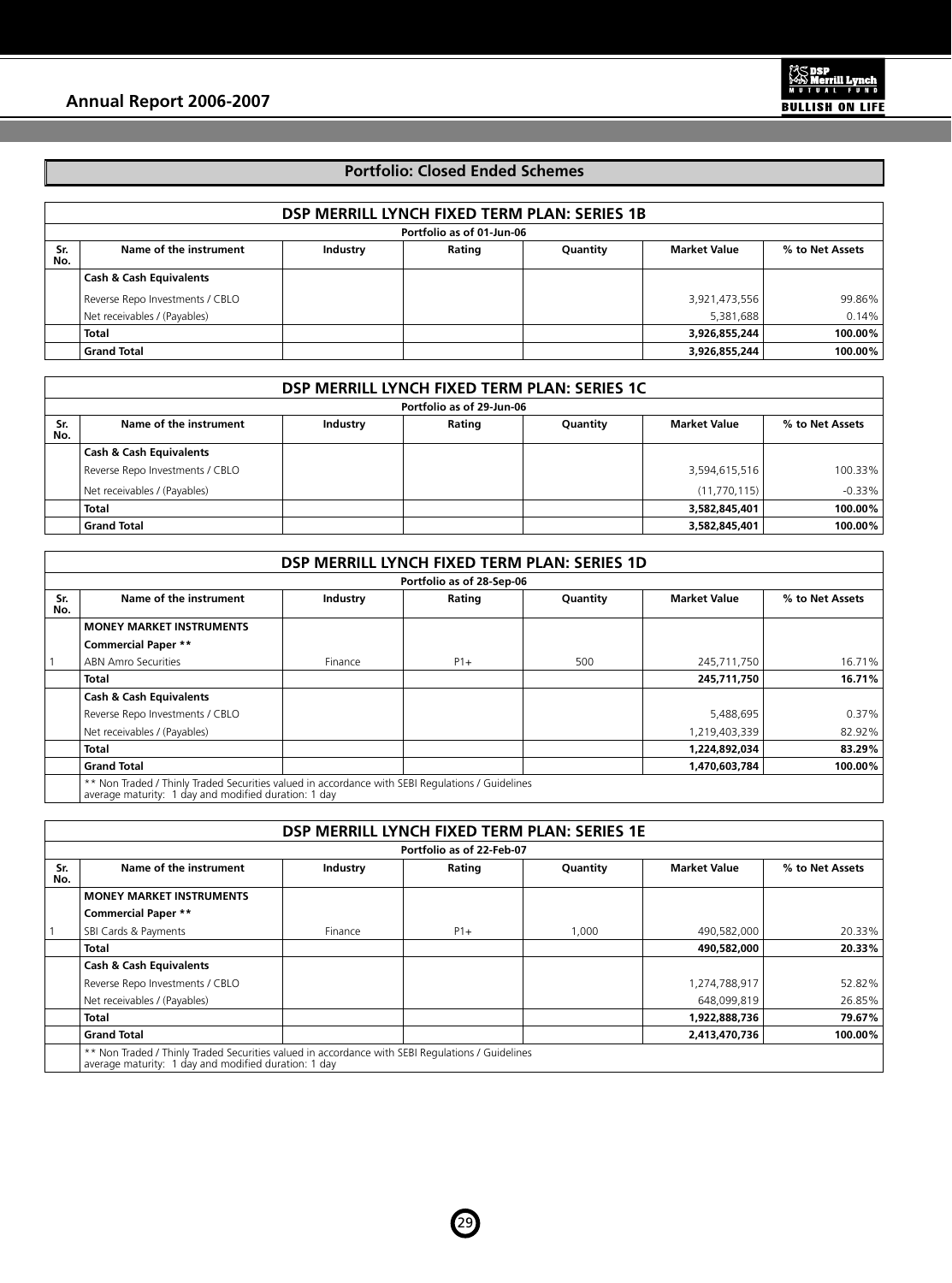|            | DSP MERRILL LYNCH FIXED TERM PLAN: SERIES 1F |          |        |          |                     |                 |  |  |  |  |
|------------|----------------------------------------------|----------|--------|----------|---------------------|-----------------|--|--|--|--|
|            | Portfolio as of 20-Mar-07                    |          |        |          |                     |                 |  |  |  |  |
| Sr.<br>No. | Name of the instrument                       | Industry | Rating | Quantity | <b>Market Value</b> | % to Net Assets |  |  |  |  |
|            | <b>Cash &amp; Cash Equivalents</b>           |          |        |          |                     |                 |  |  |  |  |
|            | Reverse Repo Investments / CBLO              |          |        |          | 3,605,050,758       | 86.09%          |  |  |  |  |
|            | Net receivables / (Payables)                 |          |        |          | 582,370,136         | 13.91%          |  |  |  |  |
|            | Total                                        |          |        |          | 4,187,420,894       | 100.00%         |  |  |  |  |
|            | <b>Grand Total</b>                           |          |        |          | 4,187,420,894       | 100.00%         |  |  |  |  |

|            | DSP MERRILL LYNCH FIXED TERM PLAN: SERIES 1G |          |        |          |                     |                 |  |  |  |  |
|------------|----------------------------------------------|----------|--------|----------|---------------------|-----------------|--|--|--|--|
|            | Portfolio as of 28-Mar-07                    |          |        |          |                     |                 |  |  |  |  |
| Sr.<br>No. | Name of the instrument                       | Industry | Rating | Quantity | <b>Market Value</b> | % to Net Assets |  |  |  |  |
|            | <b>Cash &amp; Cash Equivalents</b>           |          |        |          |                     |                 |  |  |  |  |
|            | Reverse Repo Investments / CBLO              |          |        |          | 1,685,966,539       | 100.31%         |  |  |  |  |
|            | Net receivables / (Payables)                 |          |        |          | (5,249,615)         | $-0.31%$        |  |  |  |  |
|            | Total                                        |          |        |          | 1,680,716,924       | 100.00%         |  |  |  |  |
|            | <b>Grand Total</b>                           |          |        |          | 1,680,716,924       | 100.00%         |  |  |  |  |

|            | DSP MERRILL LYNCH FIXED TERM PLAN: SERIES 2                                                                                                              |          |        |          |                     |                 |  |  |  |  |  |
|------------|----------------------------------------------------------------------------------------------------------------------------------------------------------|----------|--------|----------|---------------------|-----------------|--|--|--|--|--|
|            | Portfolio as of 16-Aug-06                                                                                                                                |          |        |          |                     |                 |  |  |  |  |  |
| Sr.<br>No. | Name of the instrument                                                                                                                                   | Industry | Rating | Quantity | <b>Market Value</b> | % to Net Assets |  |  |  |  |  |
|            | <b>MONEY MARKET INSTRUMENTS</b>                                                                                                                          |          |        |          |                     |                 |  |  |  |  |  |
|            | Certificate of Deposit **                                                                                                                                |          |        |          |                     |                 |  |  |  |  |  |
|            | <b>ICICI BANK</b>                                                                                                                                        | Banks    | $P1+$  | 10,000   | 962,302,000         | 42.79%          |  |  |  |  |  |
|            |                                                                                                                                                          |          |        |          | 962,302,000         | 42.79%          |  |  |  |  |  |
|            | <b>Cash &amp; Cash Equivalents</b>                                                                                                                       |          |        |          |                     |                 |  |  |  |  |  |
|            | Reverse Repo Investments / CBLO                                                                                                                          |          |        |          | 1,282,288,159       | 57.02%          |  |  |  |  |  |
|            | Net receivables / (Payables)                                                                                                                             |          |        |          | 4,380,157           | 0.19%           |  |  |  |  |  |
|            | <b>Total</b>                                                                                                                                             |          |        |          | 1,286,668,316       | 57.21%          |  |  |  |  |  |
|            | <b>Grand Total</b>                                                                                                                                       |          |        |          | 2,248,970,316       | 100.00%         |  |  |  |  |  |
|            | ** Non Traded / Thinly Traded Securities valued in accordance with SEBI Regulations / Guidelines<br>average maturity: 1 day and modified duration: 1 day |          |        |          |                     |                 |  |  |  |  |  |

**DSP MERRILL LYNCH FIXED TERM PLAN: SERIES 3 Portfolio as of 11-Dec-06 Sr. No. Name of the instrument Industry Rating Quantity Market Value % to Net Assets Cash & Cash Equivalents** Reverse Repo Investments / CBLO 100.06% Net receivables / (Payables)  $\sim$  -0.06% **Total 1,598,537,301 100.00% Grand Total 1,598,537,301 100.00%**

 $\left( 30 \right)$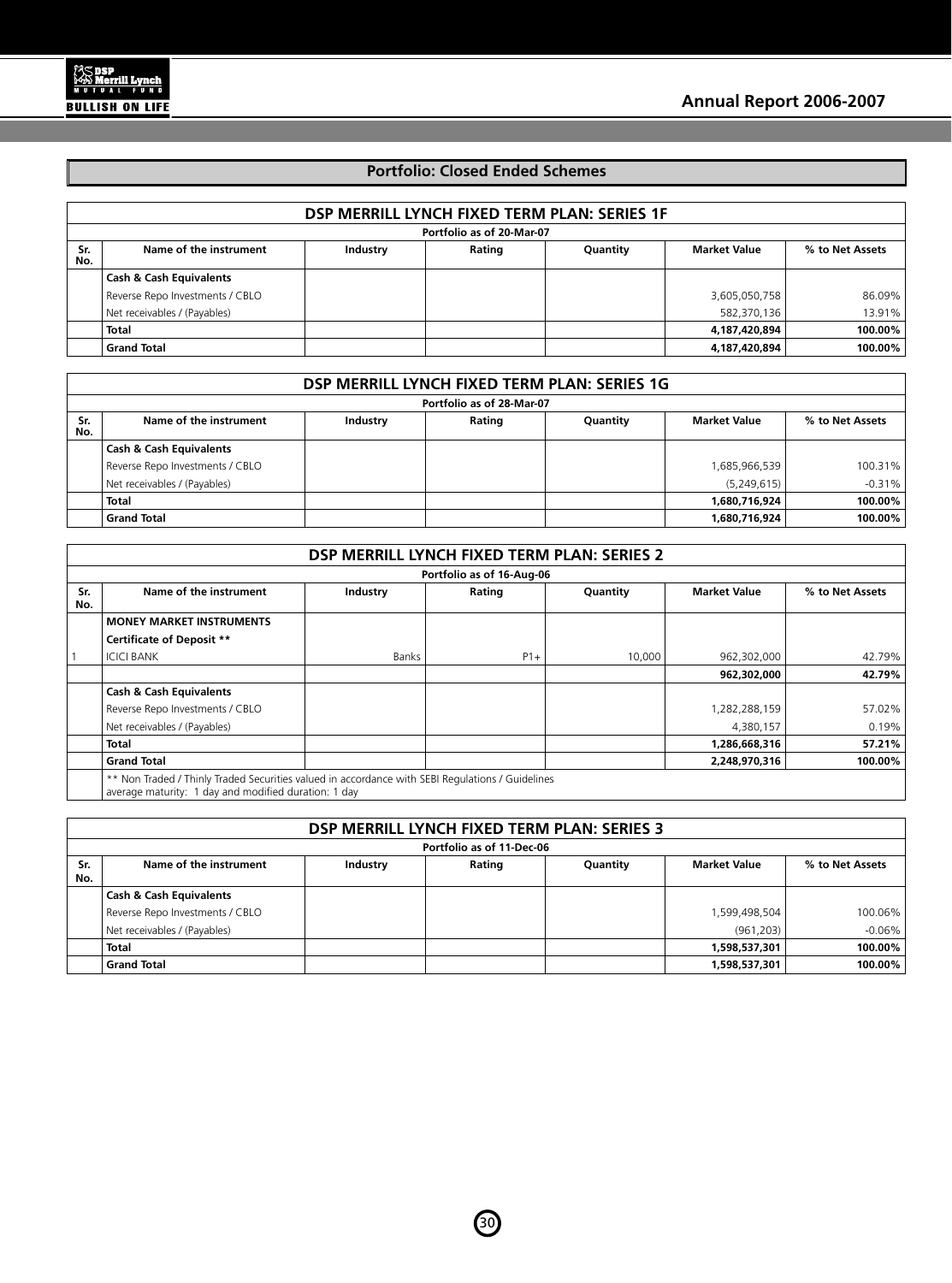|                | DSP MERRILL LYNCH FIXED TERM PLAN: SERIES 3A                                                                                                                 |                |                           |          |                     |                 |  |  |  |  |
|----------------|--------------------------------------------------------------------------------------------------------------------------------------------------------------|----------------|---------------------------|----------|---------------------|-----------------|--|--|--|--|
|                |                                                                                                                                                              |                | Portfolio as of 31-Mar-07 |          |                     |                 |  |  |  |  |
| Sr.<br>No.     | Name of the instrument                                                                                                                                       | Industry       | Rating                    | Quantity | <b>Market Value</b> | % to Net Assets |  |  |  |  |
|                | <b>DEBT INSTRUMENTS</b>                                                                                                                                      |                |                           |          |                     |                 |  |  |  |  |
|                | Listed / awaiting listing on Stock<br><b>Exchanges</b>                                                                                                       |                |                           |          |                     |                 |  |  |  |  |
|                | FIXED RATE DEBT INSTRUMENTS -<br><b>RESIDUAL MATURITY&lt;365 DAYS **</b>                                                                                     |                |                           |          |                     |                 |  |  |  |  |
| $\overline{1}$ | Canara Bank                                                                                                                                                  | Bank           | AAA                       | 200      | 100,059,200         | $3.66\%$        |  |  |  |  |
| 2              | <b>ICICI Bank</b>                                                                                                                                            | Bank           | AAA                       | 100      | 100,108,800         | 3.66%           |  |  |  |  |
|                | Total                                                                                                                                                        |                |                           |          | 200,168,000         | 7.33%           |  |  |  |  |
|                | <b>MONEY MARKET INSTRUMENTS</b>                                                                                                                              |                |                           |          |                     |                 |  |  |  |  |
|                | <b>Certificate of Deposit **</b>                                                                                                                             |                |                           |          |                     |                 |  |  |  |  |
| 3              | <b>ICICI Bank</b>                                                                                                                                            | Bank           | $P1+$                     | 1,000    | 92,525,900          | 3.39%           |  |  |  |  |
| $\overline{4}$ | <b>ICICI Bank</b>                                                                                                                                            | Bank           | $P1+$                     | 19,000   | 1,885,988,528       | 69.02%          |  |  |  |  |
|                |                                                                                                                                                              | <b>Bank</b>    |                           |          | 1,978,514,428       | 72.41%          |  |  |  |  |
|                | <b>Commercial Paper **</b>                                                                                                                                   |                |                           |          |                     |                 |  |  |  |  |
| 5              | Cholamandalam DBS Finance                                                                                                                                    | Finance        | $P1+$                     | 1,000    | 496,649,890         | 18.18%          |  |  |  |  |
|                |                                                                                                                                                              | <b>Finance</b> |                           |          | 496,649,890         | 18.18%          |  |  |  |  |
|                | Total                                                                                                                                                        |                |                           |          | 2,475,164,318       | 90.58%          |  |  |  |  |
|                | <b>Cash &amp; Cash Equivalents</b>                                                                                                                           |                |                           |          |                     |                 |  |  |  |  |
|                | Reverse Repo Investments / CBLO                                                                                                                              |                |                           |          | 32,023,270          | 1.17%           |  |  |  |  |
|                | Net receivables / (Payables)                                                                                                                                 |                |                           |          | 25,161,356          | 0.92%           |  |  |  |  |
|                | Total                                                                                                                                                        |                |                           |          | 57,184,626          | 2.09%           |  |  |  |  |
|                | <b>Grand Total</b>                                                                                                                                           |                |                           |          | 2,732,516,944       | 100.00%         |  |  |  |  |
|                | ** Non Traded / Thinly Traded Securities valued in accordance with SEBI Regulations / Guidelines<br>average maturity: 20 days and modified duration: 19 days |                |                           |          |                     |                 |  |  |  |  |

| DSP MERRILL LYNCH FIXED TERM PLAN: SERIES 3C |                                                                                                                                                                |          |        |          |                     |                 |
|----------------------------------------------|----------------------------------------------------------------------------------------------------------------------------------------------------------------|----------|--------|----------|---------------------|-----------------|
| Portfolio as of 31-Mar-07                    |                                                                                                                                                                |          |        |          |                     |                 |
| Sr.<br>No.                                   | Name of the instrument                                                                                                                                         | Industry | Rating | Quantity | <b>Market Value</b> | % to Net Assets |
|                                              | <b>FIXED DEPOSITS</b>                                                                                                                                          |          |        |          |                     |                 |
| 1                                            | Development Credit Bank                                                                                                                                        | Bank     |        |          | 125,000,000         | 14.39%          |
| 2                                            | Punjab National Bank                                                                                                                                           | Bank     |        |          | 125,000,000         | 14.39%          |
|                                              |                                                                                                                                                                |          |        |          | 250,000,000         | 28.78%          |
|                                              | <b>MONEY MARKET INSTRUMENTS</b>                                                                                                                                |          |        |          |                     |                 |
|                                              | <b>Certificate of Deposit **</b>                                                                                                                               |          |        |          |                     |                 |
| 3                                            | <b>ICICI Bank</b>                                                                                                                                              | Bank     | $A1+$  | 1,000    | 90,330,400          | 10.40%          |
| 4                                            | <b>ICICI Bank</b>                                                                                                                                              | Bank     | $A1+$  | 800      | 72,510,848          | 8.35%           |
| 5                                            | <b>UCO Bank</b>                                                                                                                                                | Bank     | $P1+$  | 5,000    | 451,181,000         | 51.93%          |
|                                              | <b>Total</b>                                                                                                                                                   |          |        |          | 614,022,248         | 70.68%          |
|                                              | <b>Cash &amp; Cash Equivalents</b>                                                                                                                             |          |        |          |                     |                 |
|                                              | Reverse Repo Investments / CBLO                                                                                                                                |          |        |          | 2,462,043           | 0.28%           |
|                                              | Net receivables / (Payables)                                                                                                                                   |          |        |          | 2,287,276           | 0.26%           |
|                                              | Total                                                                                                                                                          |          |        |          | 4,749,319           | 0.55%           |
|                                              | <b>Grand Total</b>                                                                                                                                             |          |        |          | 868,771,567         | 100.00%         |
|                                              | ** Non Traded / Thinly Traded Securities valued in accordance with SEBI Regulations / Guidelines<br>average maturity: 369 days and modified duration: 330 days |          |        |          |                     |                 |

 $\bigodot$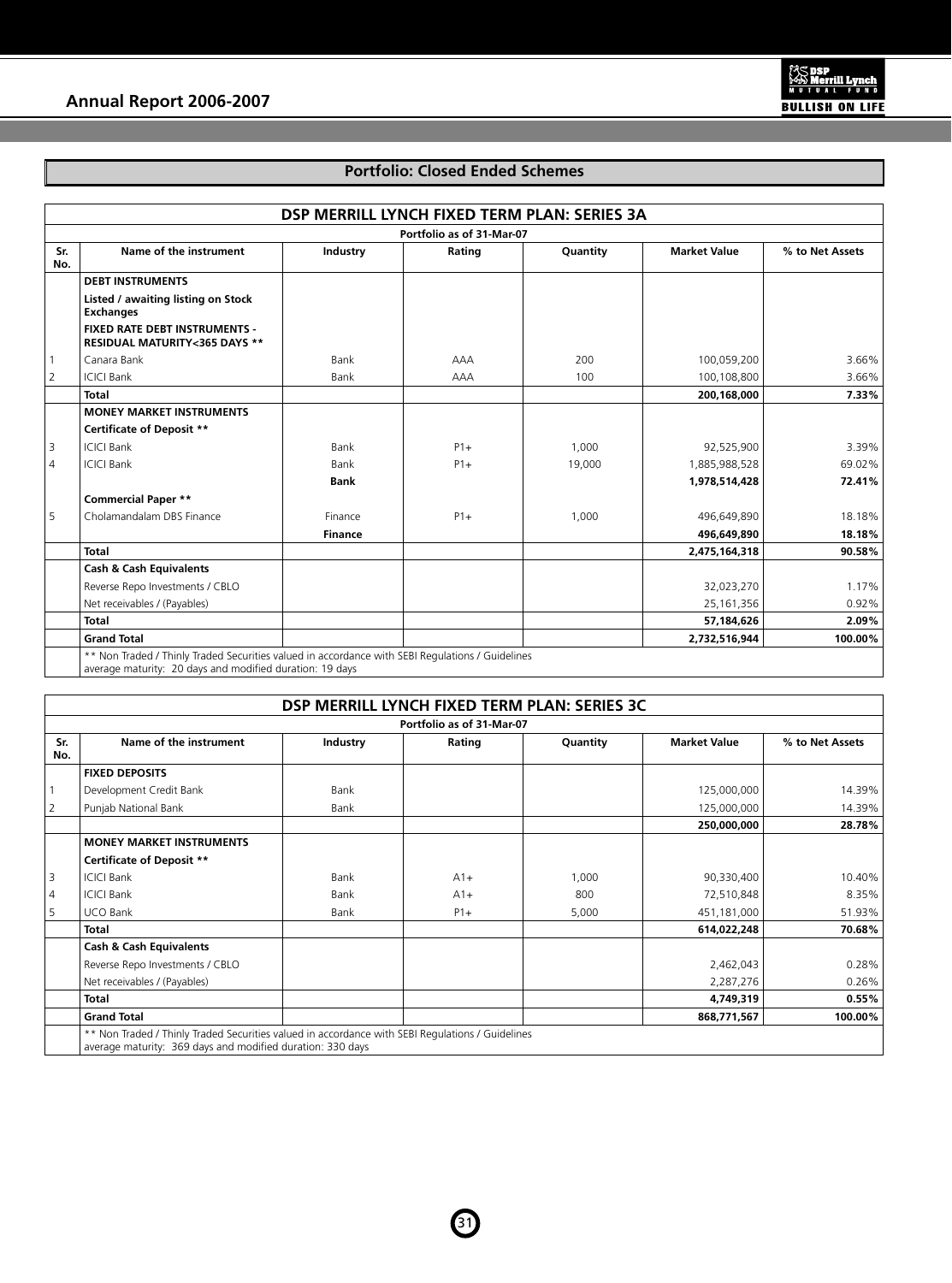|                           | DSP MERRILL LYNCH FIXED TERM PLAN: SERIES 3E                                                                                                                   |          |        |          |                     |                 |
|---------------------------|----------------------------------------------------------------------------------------------------------------------------------------------------------------|----------|--------|----------|---------------------|-----------------|
| Portfolio as of 31-Mar-07 |                                                                                                                                                                |          |        |          |                     |                 |
| Sr.<br>No.                | Name of the instrument                                                                                                                                         | Industry | Rating | Quantity | <b>Market Value</b> | % to Net Assets |
|                           | <b>DEBT INSTRUMENTS</b>                                                                                                                                        |          |        |          |                     |                 |
|                           | (a) Listed / awaiting listing on Stock<br><b>Exchanges</b>                                                                                                     |          |        |          |                     |                 |
|                           | <b>FLOATING RATE DEBT INSTRUMENTS</b><br>- RESET FREQUENCY <182 DAYS **                                                                                        |          |        |          |                     |                 |
|                           | <b>HDFC FRN</b>                                                                                                                                                | Finance  | AAA    | 80       | 79,803,920          | 1.35%           |
|                           | <b>Total</b>                                                                                                                                                   |          |        |          | 79,803,920          | 1.35%           |
|                           | <b>FIXED DEPOSITS</b>                                                                                                                                          |          |        |          |                     |                 |
| $\overline{2}$            | State Bank of Bikaner & Jaipur                                                                                                                                 | Bank     |        |          | 550,000,000         | 9.31%           |
| 3                         | State Bank of Hyderabad                                                                                                                                        | Bank     |        |          | 650,000,000         | 11.01%          |
| $\overline{4}$            | UTI Bank                                                                                                                                                       | Bank     |        |          | 800,000,000         | 13.55%          |
|                           |                                                                                                                                                                |          |        |          | 2,000,000,000       | 33.86%          |
|                           | <b>MONEY MARKET INSTRUMENTS</b>                                                                                                                                |          |        |          |                     |                 |
|                           | <b>Certificate of Deposit **</b>                                                                                                                               |          |        |          |                     |                 |
| 5                         | <b>ICICI Bank</b>                                                                                                                                              | Bank     | $A1+$  | 500      | 45,175,200          | 0.76%           |
| 6                         | <b>ICICI Bank</b>                                                                                                                                              | Bank     | $A1+$  | 41,500   | 3,744,802,300       | 63.41%          |
|                           | <b>Total</b>                                                                                                                                                   |          |        |          | 3,789,977,500       | 64.17%          |
|                           | <b>Cash &amp; Cash Equivalents</b>                                                                                                                             |          |        |          |                     |                 |
|                           | Reverse Repo Investments / CBLO                                                                                                                                |          |        |          | 8,456,581           | 0.14%           |
|                           | Net receivables / (Payables)                                                                                                                                   |          |        |          | 27,794,149          | 0.47%           |
|                           | Total                                                                                                                                                          |          |        |          | 36,250,730          | 0.61%           |
|                           | <b>Grand Total</b>                                                                                                                                             |          |        |          | 5,906,032,150       | 100.00%         |
|                           | ** Non Traded / Thinly Traded Securities valued in accordance with SEBI Regulations / Guidelines<br>average maturity: 352 days and modified duration: 318 days |          |        |          |                     |                 |

|            | DSP MERRILL LYNCH FIXED TERM PLAN: SERIES 1H<br>Portfolio as of 31-Mar-07                                                                                    |          |            |          |                     |                 |  |
|------------|--------------------------------------------------------------------------------------------------------------------------------------------------------------|----------|------------|----------|---------------------|-----------------|--|
|            |                                                                                                                                                              |          |            |          |                     |                 |  |
| Sr.<br>No. | Name of the instrument                                                                                                                                       | Industry | Rating     | Quantity | <b>Market Value</b> | % to Net Assets |  |
|            | <b>DEBT INSTRUMENTS</b>                                                                                                                                      |          |            |          |                     |                 |  |
|            | (a) Listed / awaiting listing on Stock<br><b>Exchanges</b>                                                                                                   |          |            |          |                     |                 |  |
|            | <b>FLOATING RATE DEBT INSTRUMENTS</b><br>- RESET FREQUENCY <182 DAYS **                                                                                      |          |            |          |                     |                 |  |
|            | <b>HDFC FRN</b>                                                                                                                                              | Finance  | <b>AAA</b> | 250      | 249,387,250         | 14.04%          |  |
|            | Total                                                                                                                                                        |          |            |          | 249,387,250         | 14.04%          |  |
|            | <b>FIXED DEPOSITS</b>                                                                                                                                        |          |            |          |                     |                 |  |
| 2          | Development Credit Bank                                                                                                                                      | Bank     |            |          | 250,000,000         | 14.08%          |  |
|            |                                                                                                                                                              |          |            |          | 250,000,000         | 14.08%          |  |
|            | <b>MONEY MARKET INSTRUMENTS</b>                                                                                                                              |          |            |          |                     |                 |  |
|            | <b>Certificate of Deposit **</b>                                                                                                                             |          |            |          |                     |                 |  |
| 3          | <b>ICICI Bank</b>                                                                                                                                            | Bank     | $A1+$      | 12,860   | 1,253,522,002       | 70.59%          |  |
|            | Total                                                                                                                                                        |          |            |          | 1,253,522,002       | 70.59%          |  |
|            | <b>Cash &amp; Cash Equivalents</b>                                                                                                                           |          |            |          |                     |                 |  |
|            | Net receivables / (Payables)                                                                                                                                 |          |            |          | 22,798,240          | 1.28%           |  |
|            | <b>Total</b>                                                                                                                                                 |          |            |          | 22,798,240          | 1.28%           |  |
|            | <b>Grand Total</b>                                                                                                                                           |          |            |          | 1,775,707,492       | 100.00%         |  |
|            | ** Non Traded / Thinly Traded Securities valued in accordance with SEBI Regulations / Guidelines<br>average maturity: 45 days and modified duration: 42 days |          |            |          |                     |                 |  |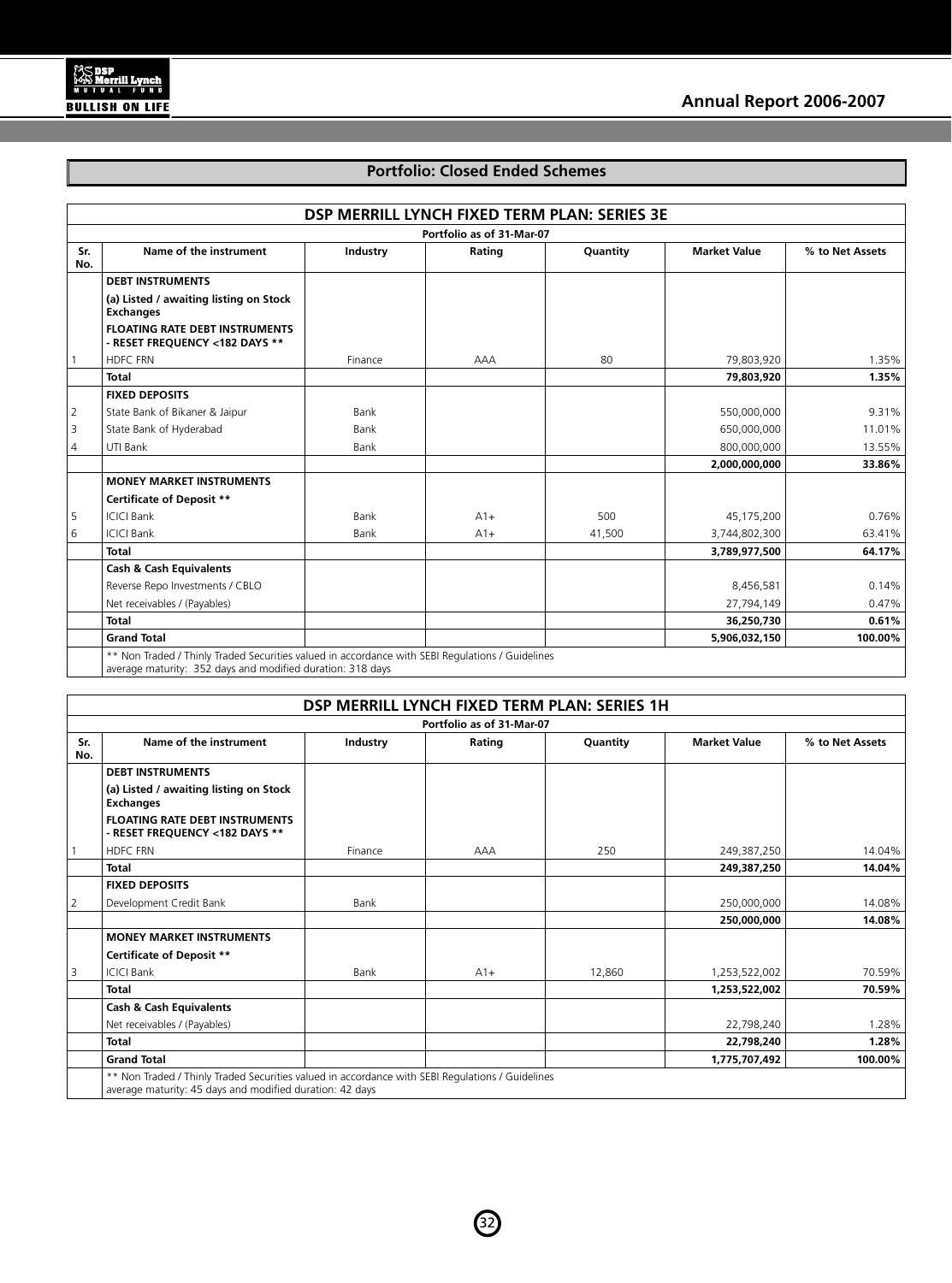|                           | DSP MERRILL LYNCH FIXED TERM PLAN: SERIES 11                                                                                                                 |                |        |          |                     |                 |
|---------------------------|--------------------------------------------------------------------------------------------------------------------------------------------------------------|----------------|--------|----------|---------------------|-----------------|
| Portfolio as of 31-Mar-07 |                                                                                                                                                              |                |        |          |                     |                 |
| Sr.<br>No.                | Name of the instrument                                                                                                                                       | Industry       | Rating | Quantity | <b>Market Value</b> | % to Net Assets |
|                           | <b>DEBT INSTRUMENTS</b>                                                                                                                                      |                |        |          |                     |                 |
|                           | (a) Listed / awaiting listing on Stock<br><b>Exchanges</b>                                                                                                   |                |        |          |                     |                 |
|                           | <b>FLOATING RATE DEBT INSTRUMENTS</b><br>- RESET FREOUENCY <182 DAYS **                                                                                      |                |        |          |                     |                 |
| $\mathbf{1}$              | Citi Financial Consumer Finance India<br><b>FRN</b>                                                                                                          | Finance        | AAA    | 250      | 248,018,000         | 5.02%           |
|                           | <b>Total</b>                                                                                                                                                 |                |        |          | 248,018,000         | 5.02%           |
|                           | <b>FIXED DEPOSITS</b>                                                                                                                                        |                |        |          |                     |                 |
| $\overline{2}$            | State Bank of Patiala                                                                                                                                        | Bank           |        |          | 500,000,000         | 10.11%          |
| $\overline{3}$            | Union Bank of India                                                                                                                                          | Bank           |        |          | 500,000,000         | 10.11%          |
| $\overline{4}$            | UTI Bank                                                                                                                                                     | Bank           |        |          | 700,000,000         | 14.15%          |
| 5                         | Yes Bank                                                                                                                                                     | Bank           |        |          | 500,000,000         | 10.11%          |
|                           |                                                                                                                                                              |                |        |          | 2,200,000,000       | 44.49%          |
|                           | <b>MONEY MARKET INSTRUMENTS</b>                                                                                                                              |                |        |          |                     |                 |
|                           | <b>Certificate of Deposit **</b>                                                                                                                             |                |        |          |                     |                 |
| 6                         | <b>ICICI Bank</b>                                                                                                                                            | Bank           | $A1+$  | 190      | 18,612,609          | 0.38%           |
| $\overline{7}$            | <b>ICICI Bank</b>                                                                                                                                            | Bank           | $A1+$  | 15,000   | 1,461,816,317       | 29.56%          |
| 8                         | <b>Standard Chartered Bank</b>                                                                                                                               | Bank           | $P1+$  | 1,000    | 97,462,200          | 1.97%           |
| 9                         | Kotak Mahindra Bank                                                                                                                                          | Bank           | $P1+$  | 2,500    | 243,556,500         | 4.92%           |
| 10                        | State Bank of Bikaner & Jaipur                                                                                                                               | Bank           | $P1+$  | 5,000    | 487,113,000         | 9.85%           |
|                           |                                                                                                                                                              | <b>Bank</b>    |        |          | 2,308,560,626       | 46.68%          |
|                           | <b>Commercial Paper **</b>                                                                                                                                   |                |        |          |                     |                 |
| 11                        | Kotak Mahindra Prime                                                                                                                                         | Finance        | $P1+$  | 300      | 146,231,100         | 2.96%           |
|                           |                                                                                                                                                              | <b>Finance</b> |        |          | 146,231,100         | 2.96%           |
|                           | <b>Total</b>                                                                                                                                                 |                |        |          | 2,454,791,726       | 49.64%          |
|                           | <b>Cash &amp; Cash Equivalents</b>                                                                                                                           |                |        |          |                     |                 |
|                           | Reverse Repo Investments / CBLO                                                                                                                              |                |        |          | 7,493,173           | 0.15%           |
|                           | Net receivables / (Payables)                                                                                                                                 |                |        |          | 35,074,664          | 0.71%           |
|                           | Total                                                                                                                                                        |                |        |          | 42,567,837          | $0.86\%$        |
|                           | <b>Grand Total</b>                                                                                                                                           |                |        |          | 4,945,377,563       | 100.00%         |
|                           | ** Non Traded / Thinly Traded Securities valued in accordance with SEBI Regulations / Guidelines<br>average maturity: 53 days and modified duration: 50 days |                |        |          |                     |                 |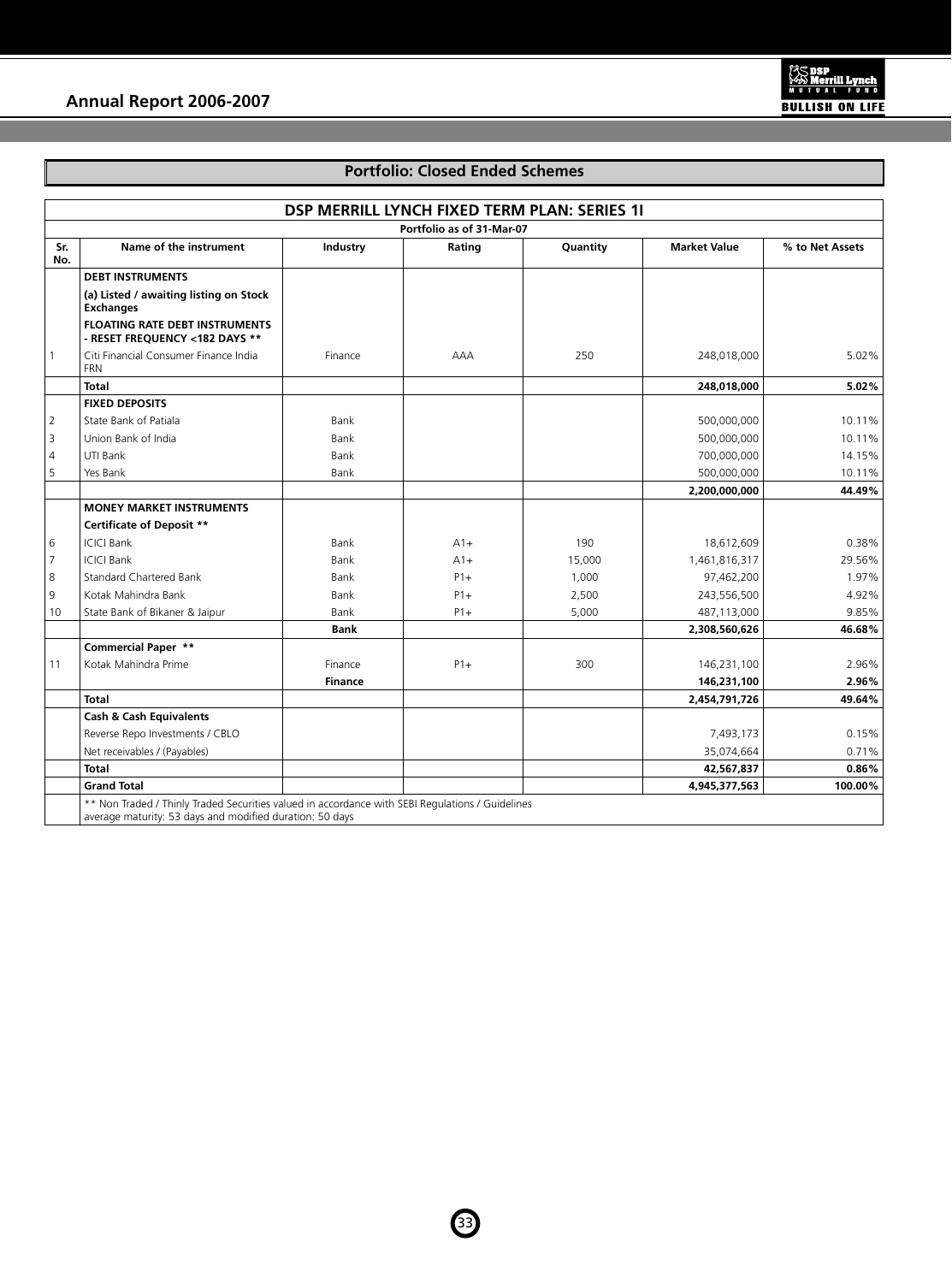|                           | DSP MERRILL LYNCH FIXED TERM PLAN: SERIES 1J                                                                                                                 |                |        |          |                     |                 |
|---------------------------|--------------------------------------------------------------------------------------------------------------------------------------------------------------|----------------|--------|----------|---------------------|-----------------|
| Portfolio as of 31-Mar-07 |                                                                                                                                                              |                |        |          |                     |                 |
| Sr.<br>No.                | Name of the instrument                                                                                                                                       | Industry       | Rating | Quantity | <b>Market Value</b> | % to Net Assets |
|                           | <b>DEBT INSTRUMENTS</b>                                                                                                                                      |                |        |          |                     |                 |
|                           | Unlisted / Privately Placed **                                                                                                                               |                |        |          |                     |                 |
| $\mathbf{1}$              | <b>JM Financial Products</b>                                                                                                                                 | Finance        | $P1+$  | 15       | 150,000,000         | 7.76%           |
| $\overline{2}$            | <b>JM Financial Products</b>                                                                                                                                 | Finance        | $P1+$  | 40       | 40,000,000          | 2.07%           |
| $\overline{3}$            | Kotak Mahindra Prime                                                                                                                                         | Finance        | $P1+$  | 200      | 200,000,000         | 10.34%          |
|                           | <b>Total</b>                                                                                                                                                 |                |        |          | 390,000,000         | 20.17%          |
|                           | <b>FIXED DEPOSITS</b>                                                                                                                                        |                |        |          |                     |                 |
| $\overline{4}$            | Punjab National Bank                                                                                                                                         | Bank           |        |          | 280,000,000         | 14.48%          |
| 5                         | State Bank of Patiala                                                                                                                                        | Bank           |        |          | 280,000,000         | 14.48%          |
|                           |                                                                                                                                                              |                |        |          | 560,000,000         | 28.96%          |
|                           | <b>MONEY MARKET INSTRUMENTS</b>                                                                                                                              |                |        |          |                     |                 |
|                           | <b>Certificate of Deposit **</b>                                                                                                                             |                |        |          |                     |                 |
| 6                         | Standard Chartered Bank                                                                                                                                      | Bank           | $P1+$  | 1,000    | 97,272,400          | 5.03%           |
| $\overline{7}$            | <b>ICICI Bank</b>                                                                                                                                            | Bank           | $P1+$  | 3,500    | 340,241,650         | 17.59%          |
| 8                         | State Bank of Patiala                                                                                                                                        | Bank           | $P1+$  | 2,500    | 242,708,168         | 12.55%          |
|                           |                                                                                                                                                              | <b>Bank</b>    |        |          | 680,222,218         | 35.18%          |
|                           | <b>Commercial Paper **</b>                                                                                                                                   |                |        |          |                     |                 |
| 9                         | GE Money Housing Finance                                                                                                                                     | Finance        | $P1+$  | 500      | 242,737,750         | 12.55%          |
|                           |                                                                                                                                                              | <b>Finance</b> |        |          | 242,737,750         | 12.55%          |
|                           | <b>Total</b>                                                                                                                                                 |                |        |          | 922,959,968         | 47.73%          |
|                           | <b>Cash &amp; Cash Equivalents</b>                                                                                                                           |                |        |          |                     |                 |
|                           | Reverse Repo Investments / CBLO                                                                                                                              |                |        |          | 5,031,131           | 0.26%           |
|                           | Net receivables / (Payables)                                                                                                                                 |                |        |          | 55,749,823          | 2.88%           |
|                           | <b>Total</b>                                                                                                                                                 |                |        |          | 60,780,954          | 3.14%           |
|                           | <b>Grand Total</b>                                                                                                                                           |                |        |          | 1,933,740,922       | 100.00%         |
|                           | ** Non Traded / Thinly Traded Securities valued in accordance with SEBI Regulations / Guidelines<br>average maturity: 89 days and modified duration: 81 days |                |        |          |                     |                 |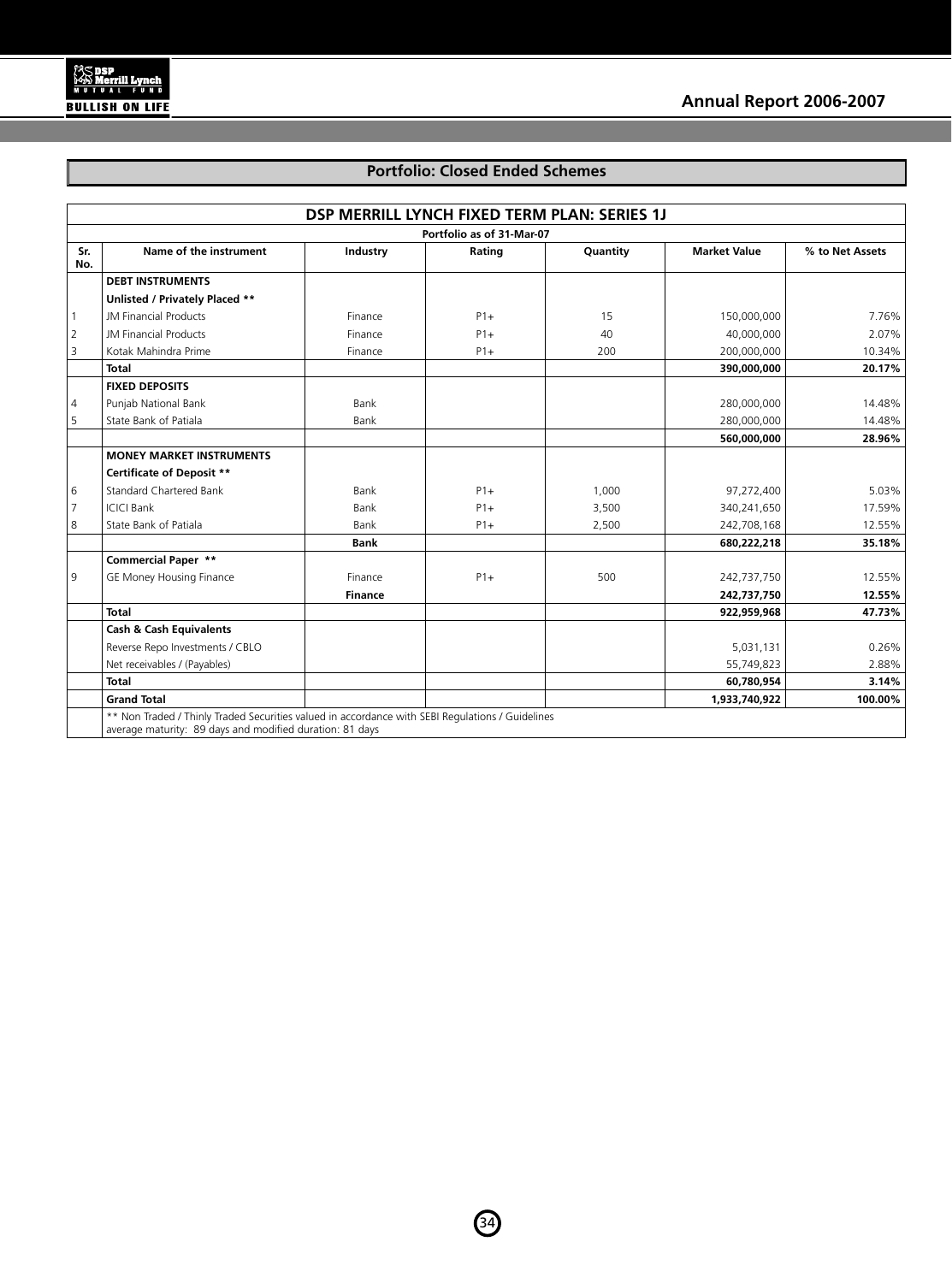